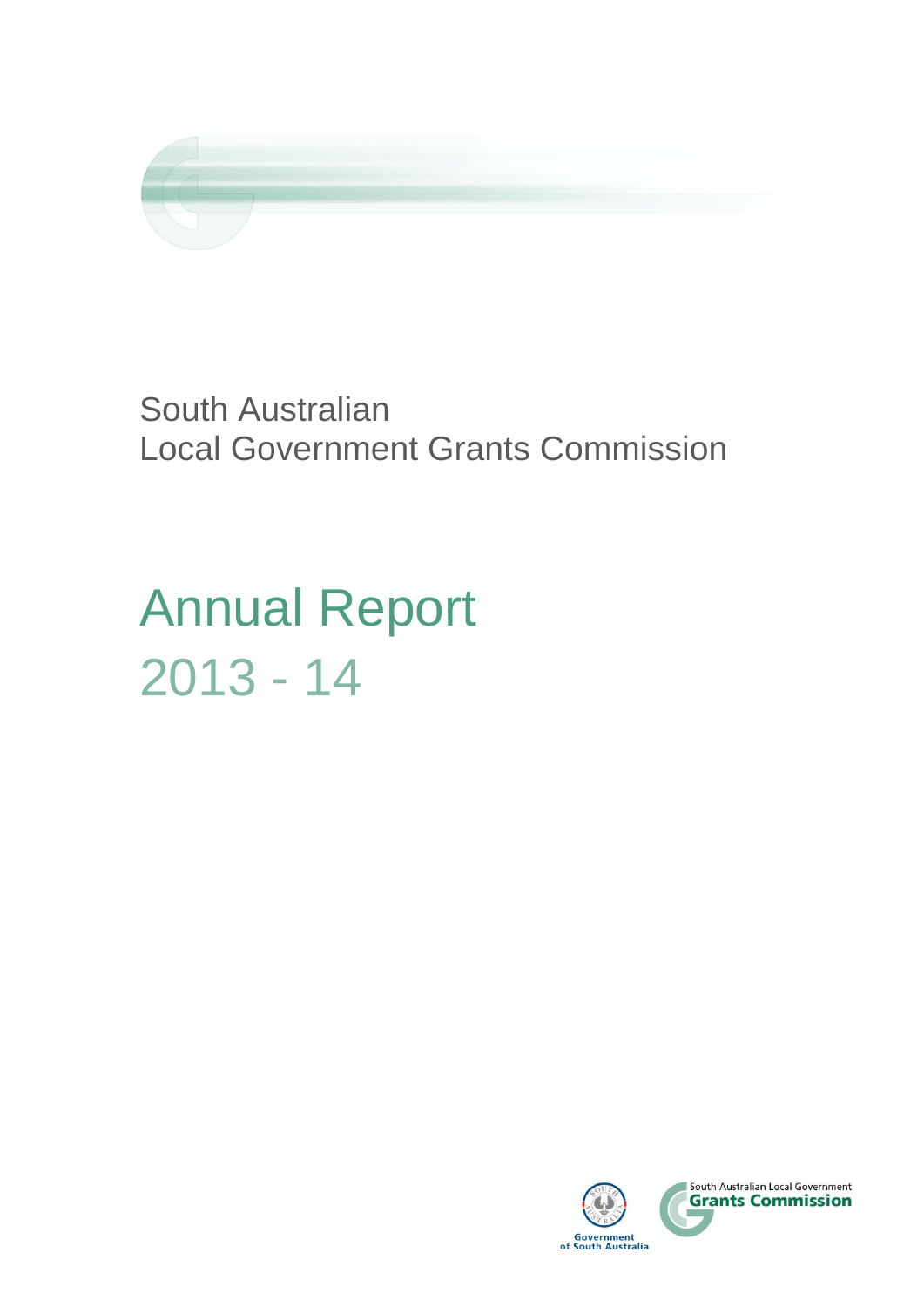The Hon Geoff Brock MP Minister for Local Government Parliament House ADELAIDE SA 5000

Dear Minister

As Chair of the South Australian Local Government Grants Commission appointed under the *South Australian Local Government Grants Commission Act 1992*, I have pleasure in presenting you with the Commission's Annual Report for 2013-14.

Yours sincerely

Mary Patetsos **CHAIR**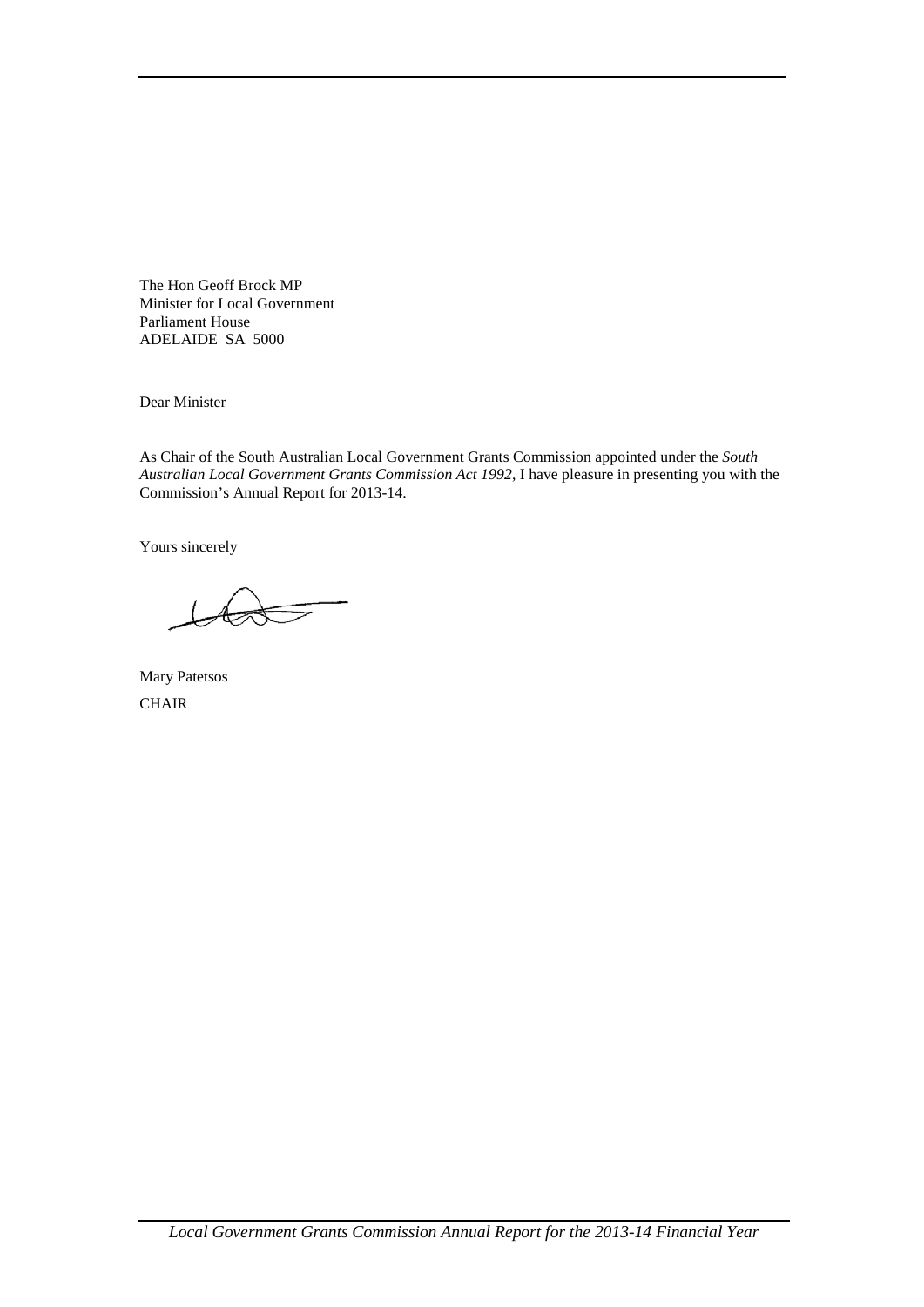# **TABLE OF CONTENTS**

| Special Local Roads Program and the Local Government Transport Advisory Panel 10      |  |
|---------------------------------------------------------------------------------------|--|
|                                                                                       |  |
|                                                                                       |  |
|                                                                                       |  |
|                                                                                       |  |
|                                                                                       |  |
|                                                                                       |  |
|                                                                                       |  |
|                                                                                       |  |
| (i)                                                                                   |  |
| (ii)                                                                                  |  |
| (iii)                                                                                 |  |
| (iv)                                                                                  |  |
| (v)                                                                                   |  |
| (vi)                                                                                  |  |
|                                                                                       |  |
| (vii)                                                                                 |  |
|                                                                                       |  |
|                                                                                       |  |
|                                                                                       |  |
|                                                                                       |  |
|                                                                                       |  |
|                                                                                       |  |
|                                                                                       |  |
|                                                                                       |  |
|                                                                                       |  |
|                                                                                       |  |
|                                                                                       |  |
|                                                                                       |  |
|                                                                                       |  |
|                                                                                       |  |
|                                                                                       |  |
|                                                                                       |  |
|                                                                                       |  |
|                                                                                       |  |
| APPENDIX IX - Background of Financial Assistance Grants to Local Government 35        |  |
| APPENDIX X - 2013 General Information, Supplementary Return & Financial Statements 40 |  |
|                                                                                       |  |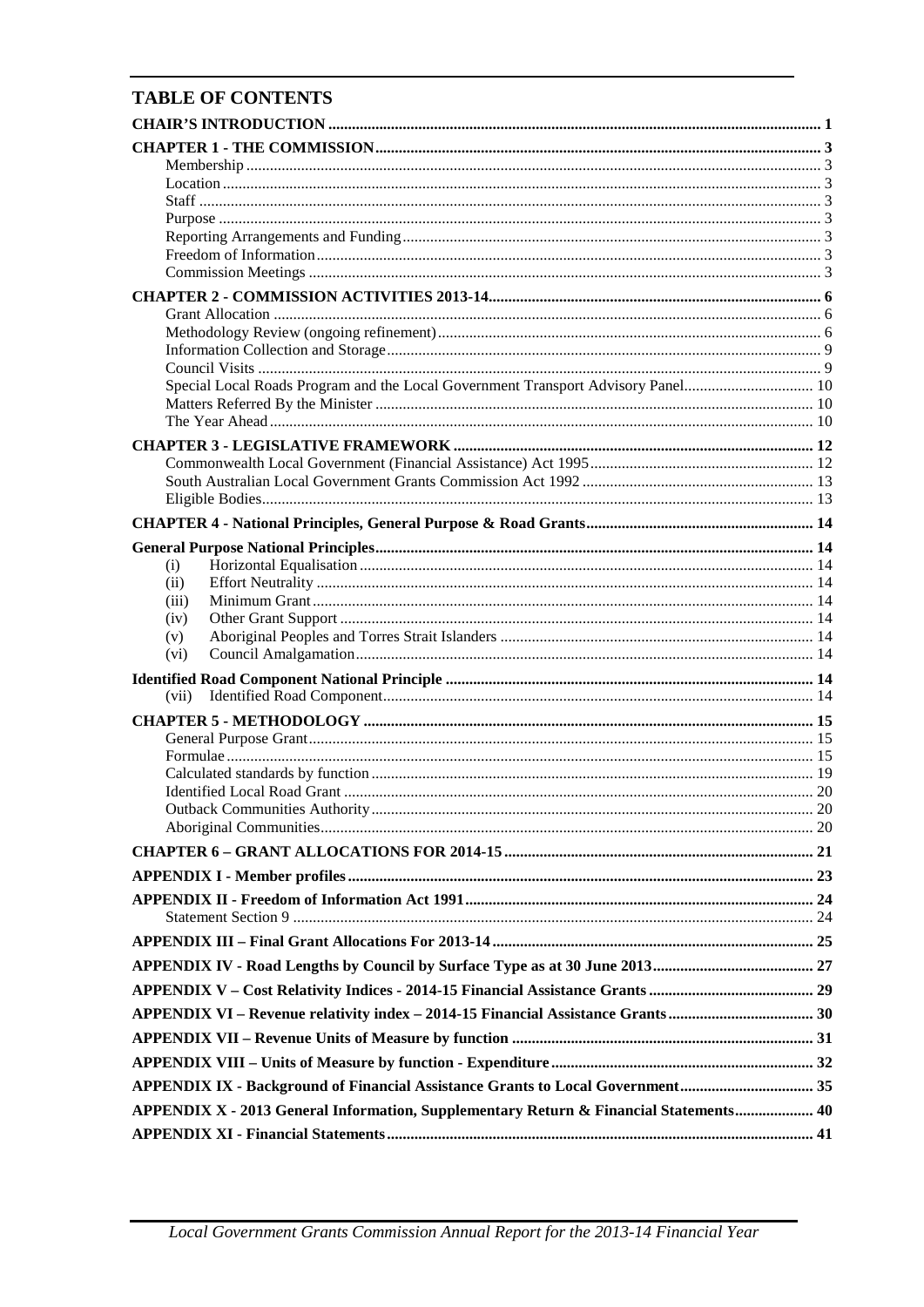# **CHAIR'S INTRODUCTION**

The main function of the South Australian Local Government Grants Commission is to make recommendations to the Minister for Local Government on the distribution of untied Commonwealth Financial Assistance Grants to local governing authorities in South Australia. Recommendations are made in accordance with the Commonwealth *Local Government (Financial Assistance) Act 1995* (the Act).

In 2013-14, the Commission made recommendations on the distribution of Financial Assistance Grants for 2014-15 totalling almost \$153 million. Of this, \$114 million was provided for general purpose grants and \$38.7 million provided for identified road grants. This represents a decrease in general purpose grants from the previous year of -0.9 percent and the same proportion of identified road grants as the previous year, resulting in an overall decrease of -0.67 percent over the previous year.

In May 2014 as part of the 2014-15 Federal Budget, the Australian Government "paused" the indexation (the annual increase in the pool of available funding based on both CPI changes and population growth) of the Financial Assistance Grants programme for three years to 2016-17. In addition, funding provided under the Supplementary Local Roads Funding program was not renewed as part of the 2014-15 Federal Budget. The loss of this funding has had a significant impact on local governing authorities in South Australia.

State shares for the distribution of the general purpose grants are determined on an equal per capita basis and the Act provides for the continuation of this arrangement. South Australia and the other less populous states have continued to maintain a firm stance on these arrangements for a number of years, holding the view that distribution of grant funding on an equalisation basis would be a more equitable and economically efficient method of allocating Commonwealth funding.

The Commission endeavours to continually improve its methodology in allocating funds to local governing authorities and a major review of the Commission's methodology, the first major, "all encompassing" review since 1996-97 was undertaken during 2012-13 by KPMG.

In the interim, issues relating to the consistency of libraries data continued to concern the Commission, and the assessment of libraries on the Revenue and Expenditure sides of the Commissions calculations continued to be excluded from the calculations for 2014-15 pending the outcomes of the review.

As a result of the 2014-15 Federal Budget measures, the Commission reduced general purpose grants to over three quarters of the States local governing authorities by around 1% and increases in grants to one quarter of councils in the greatest need were generally capped at 0.5%.

The Commission annually collects a broad range of financial and other data from local governing authorities in South Australia. Fundamentally, this data is used in the grant calculations, but the Commission also provides data to assist councils and other levels of government (and the private sector) in planning, reporting and managing projects affecting the local government sector.

Information collected by the Commission is used by the Local Government Association (LGA), the Australian Bureau of Statistics, the State Government and other government organisations for planning and reporting services and the Commission continued to work closely with these organisations during 2013-14.

In keeping with progressive updates made in previous years, the Commissions Supplementary Return was again updated in 2013-14 to reflect changes in the Model Financial Statements used by the local government sector.

After being moved from the Department of the Premier and Cabinet in early 2013-14 as part of machinery of government changes, the Commission's work was supported by resources provided by the Department of Primary Industries and Regions SA (PIRSA) for the remainder of 2013-14. The Commission was then moved again to the Department of Planning, Transport and Infrastructure late in the year. The Commission's annual work program with the Department is supported under the terms of a Service Level Agreement.

Staff committed to support the Commission include our Executive Officer, Peter Ilee, Senior Project Officer, Alex Sgro who returned to the Commission in January 2014 and part-time Project Officer, Lyn Skouborg.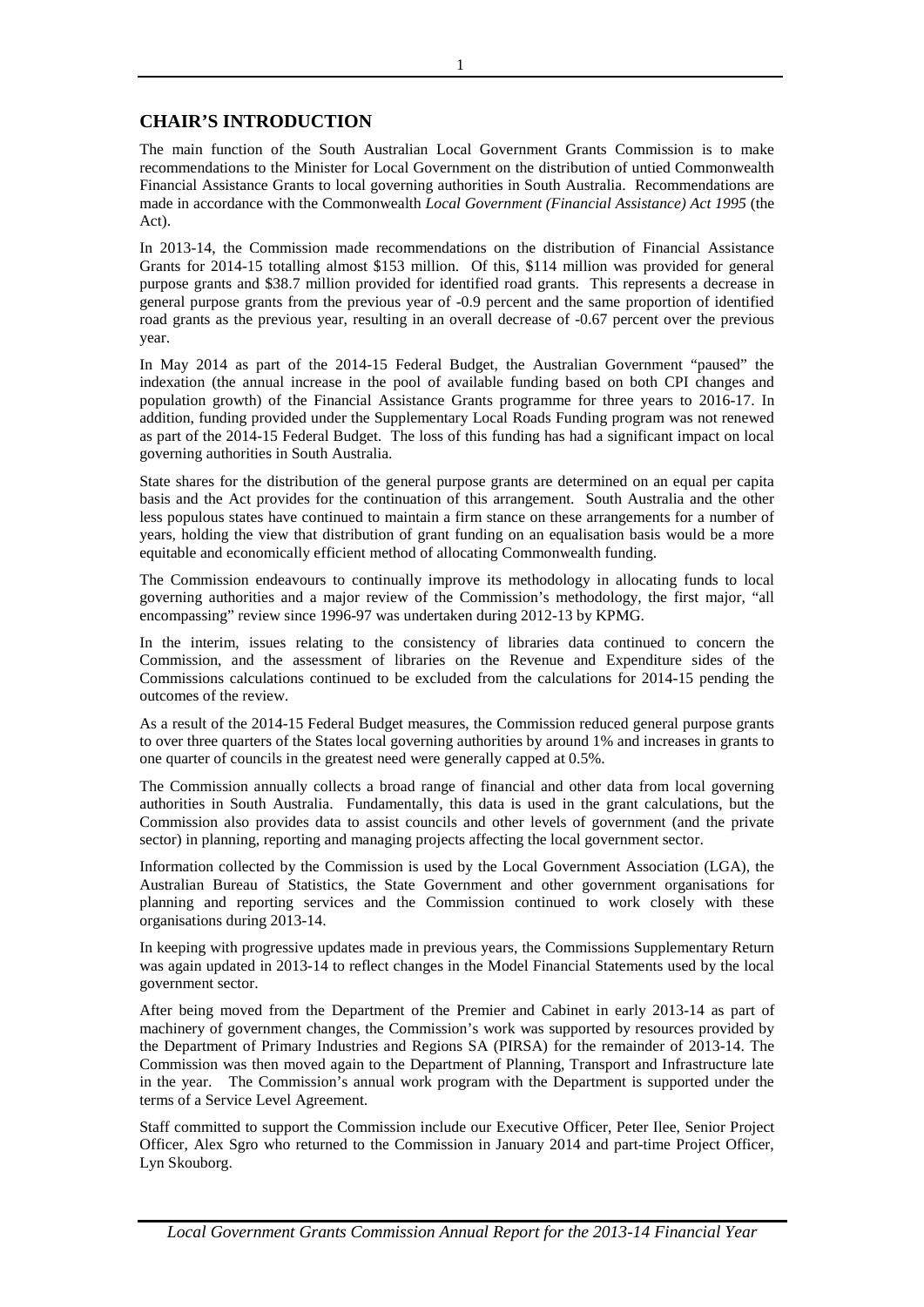After a long period as the LGA Member Nominee on the Commission, Councillor John Ross (Tatiara Council) retired from the Commission in January 2014. Mayor Richard Vickery (also from Tatiara Council) took over from Cr Ross and will assume responsibility for the position for the duration of Cr Ross' appointment in September 2014.

In closing, I would like to acknowledge the efforts of Commissioner John Ross for his significant contribution to the Commission since 2005 and wish him well for the future. Thanks also to Commissioners Jane Gascoigne, Richard Vickery and Commission staff; Peter, Alex and Lyn for their contributions during the year.

MARY PATETSOS **CHAIR**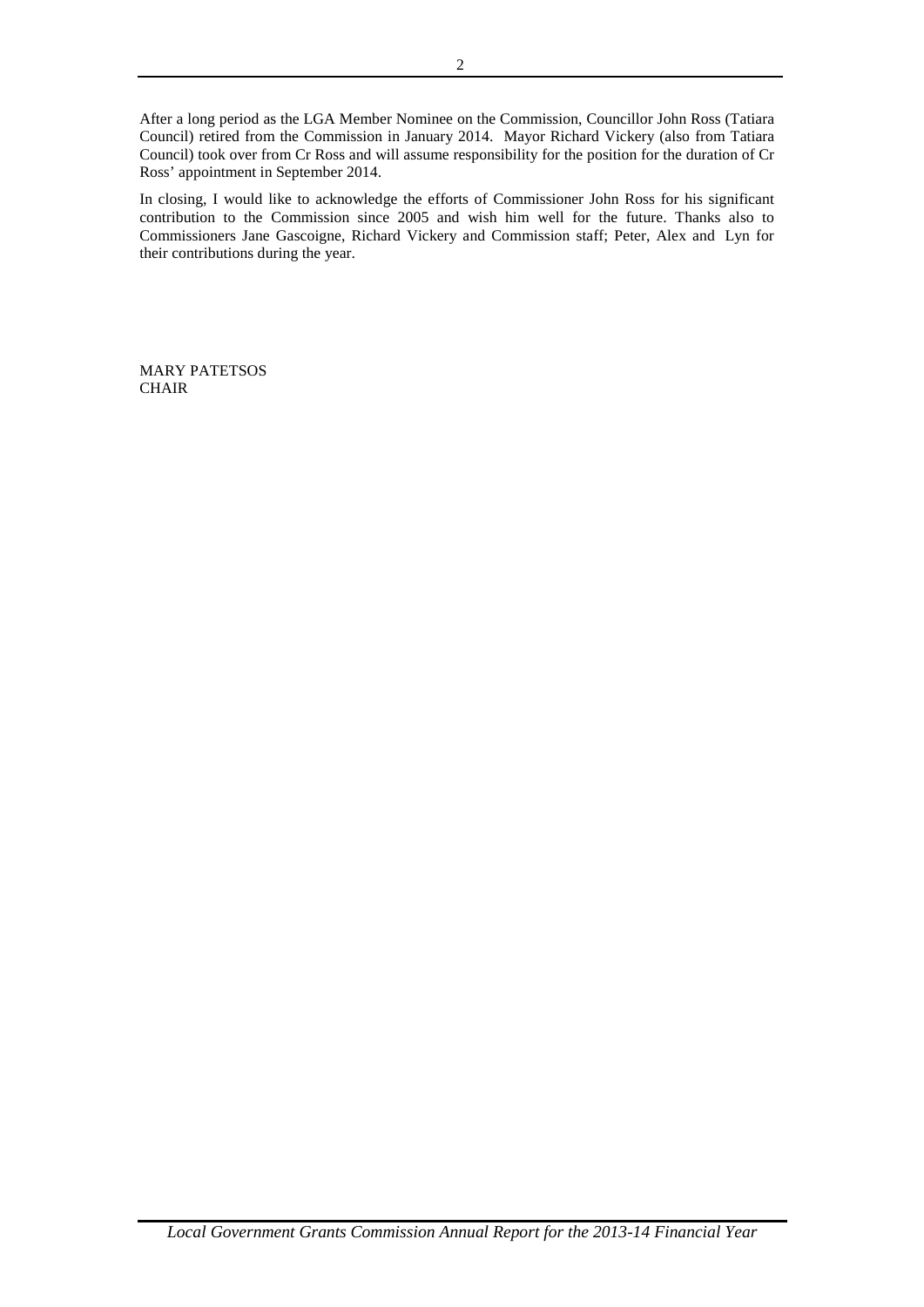# **CHAPTER 1 - THE COMMISSION**

## **Membership**

The South Australian Local Government Grants Commission is an independent statutory authority established under the *South Australian Local Government Grants Commission Act 1992*, which provides for three members who are appointed in a part-time capacity by the Governor. Members are appointed for terms of up to five years. At the conclusion of this time members are eligible for renomination.

Members during 2013-14 were:

- Mary Patetsos, Chair from 11 August 2010 until 10 August 2015, joint nominee of the Local Government Association and Minister for State/Local Government Relations and a Commissioner since 2002;
- Jane Gascoigne, Commissioner from 1 August 2010 to 31 July 2016, nominee of the Minster for Local Government;
- John Ross, Commissioner from 23 September 2010 until 5 January 2014, nominee of the Local Government Association and a Commissioner since 2005; and
- Richard Vickery from 13 February until 22 September 2014, nominee of the Local Government Association.

For member profiles see *Appendix 1.*

## **Location**

The Commission's office is located on Level 14, 25 Grenfell Street, Adelaide. Telephone (08) 8226 0404. E-mail: grants.commission@sa.gov.au.

### **Staff**

The Commission is provided with administrative support by the Department of Primary Industries and Regions SA (PIRSA). The Commission has a dedicated full time Executive Officer, Peter Ilee, Senior Project Officer, Alex Sgro and a part-time Project Officer, Lyn Skouborg.

Additional support for the Commission is provided as needed by the Department under the terms of a Service Level Agreement. Staff supporting the Commission are employees of PIRSA.

### **Purpose**

The Commission is responsible for making recommendations to the Minister for Local Government on the distribution of untied Commonwealth Financial Assistance Grants to local governing authorities in South Australia in accordance with State and Federal legislative requirements, which are set out in *Chapter 3*.

### **Reporting Arrangements and Funding**

Administratively, staff of the Commission report to the Director Regions, PIRSA.

The Commission's operations are funded by the State Government from annual budget appropriations. A copy of the Commission's Financial Statements is included in *Appendix XI* of this report.

# **Freedom of Information**

The Commission's Executive Officer is the Principal Officer as defined in the *Freedom of Information Act 1991*. An appointment can be made by phoning (08) 8226 0404 during office hours.

No requests under the *Freedom of Information Act 1991* were received in 2013-14. In accordance with Section 9 of the Act an information statement is provided at *Appendix II.*

### **Commission Meetings**

The Commission and its staff generally meet on a monthly basis and at other times, as required. A summary of Commission meetings held during 2013-14 is provided below.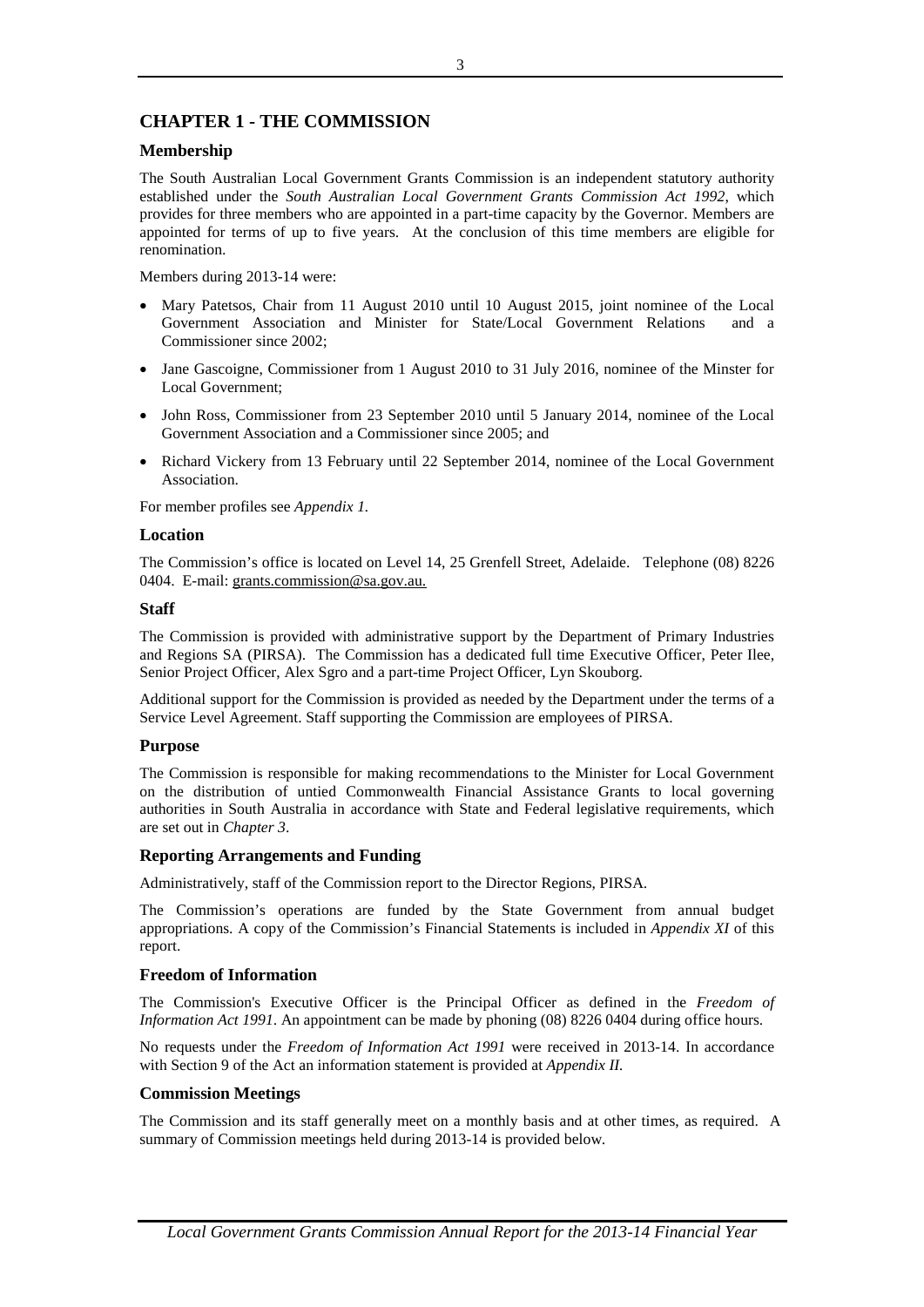| <b>Meeting Date</b> | <b>Meeting Participants</b>                                                                                        |
|---------------------|--------------------------------------------------------------------------------------------------------------------|
| 19 July 2013        | <b>Commissioners</b><br>Ms Mary Patetsos (C), Ms Jane Gascoigne<br><i>Absent:</i> Mr John Ross.                    |
|                     | Attendees<br>Mr Peter Ilee (EO) and Ms Lyn Skouborg.                                                               |
| 28 August 2013      | <b>Commissioners</b><br>Ms Mary Patetsos (C), Ms Jane Gascoigne<br><i>Absent:</i> Mr John Ross.                    |
|                     | <b>Attendees</b><br>Mr Peter Ilee (EO) and Ms Lyn Skouborg.<br>Apologies: Mr Bengy Paolo.                          |
| 23 October 2013     | <b>Commissioners</b><br>Ms Mary Patetsos (C), Ms Jane Gascoigne<br>Apologies: Mr John Ross.                        |
|                     | <b>Attendees</b><br>Mr Peter Ilee (EO), Ms Lyn Skouborg and Mr Bengy Paolo.                                        |
| 27 November 2013    | <b>Commissioners</b><br>Ms Mary Patetsos (C), Ms Jane Gascoigne<br>Apologies: Mr John Ross.                        |
|                     | <b>Attendees</b><br>Mr Peter Ilee (EO), Ms Lyn Skouborg and Mr Bengy Paolo.                                        |
|                     | Invited Guest: Mayor Richard Vickery.                                                                              |
| 17 December 2013    | <b>Commissioners</b><br>Ms Mary Patetsos (C), Ms Jane Gascoigne<br>Apologies: Mr John Ross.                        |
|                     | <b>Attendees</b><br>Mr Peter Ilee (EO), and Ms Lyn Skouborg<br>Apologies: Mr Bengy Paolo                           |
|                     | Invited Guest: Mayor Richard Vickery.                                                                              |
| 26 February 2014    | <b>Commissioners</b><br>Ms Mary Patetsos (C), Ms Jane Gascoigne and Mr Richard Vickery<br>Apologies: Mr John Ross. |
|                     | <b>Attendees</b><br>Mr Peter Ilee (EO), Mr Alex Sgro and Mr Bengy Paolo<br>Apologies: Ms Lyn Skouborg              |
| 31 March 2014       | <b>Commissioners</b><br>Ms Mary Patetsos (C), Ms Jane Gascoigne and Mr Richard Vickery                             |
|                     | Attendees<br>Mr Peter Ilee (EO), Mr Alex Sgro and Mr Bengy Paolo<br>Apologies: Ms Lyn Skouborg                     |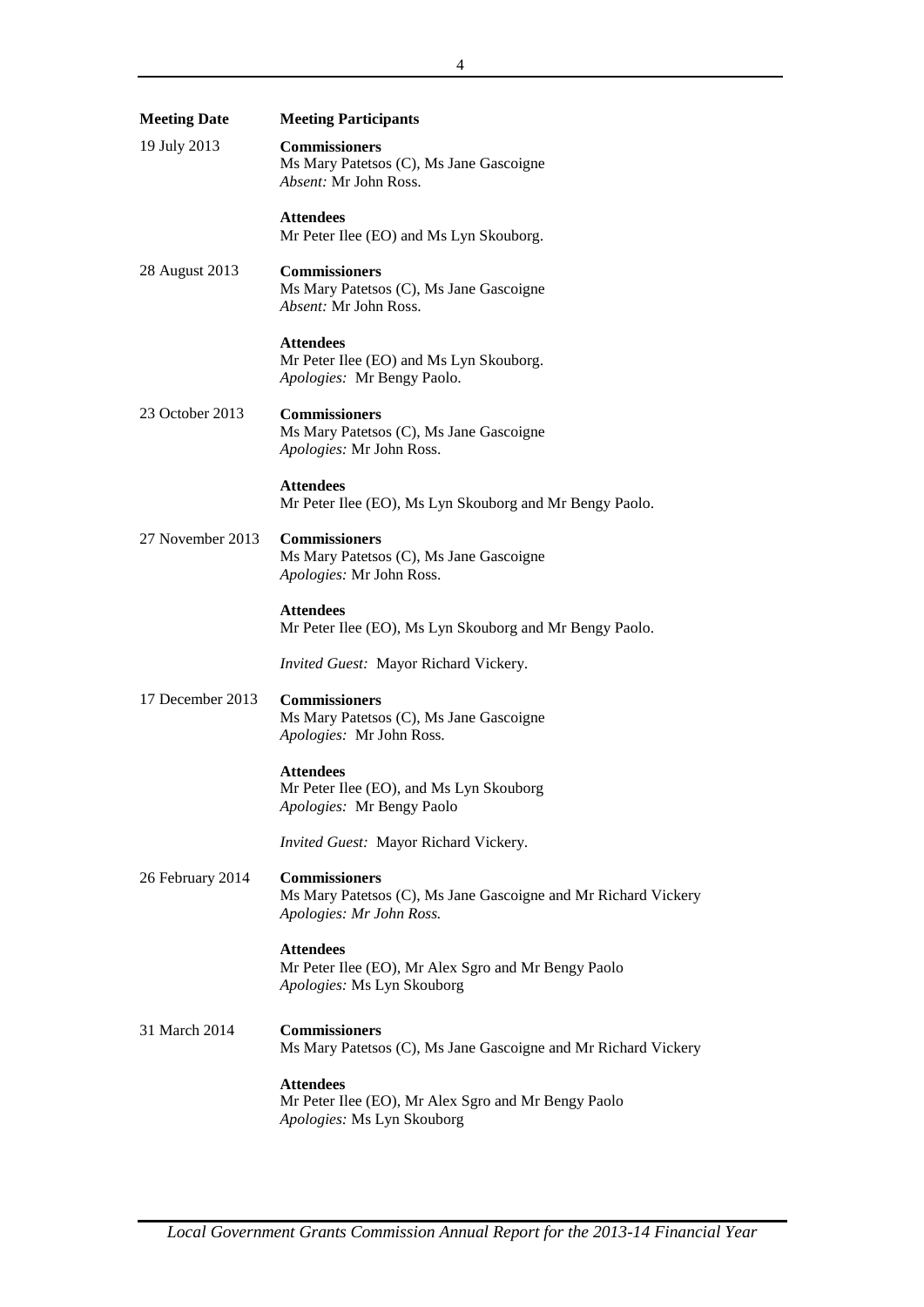| 7 May 2014   | <b>Commissioners</b><br>Ms Mary Patetsos (C), Ms Jane Gascoigne and Mr Richard Vickery                                             |
|--------------|------------------------------------------------------------------------------------------------------------------------------------|
|              | <b>Attendees</b><br>Mr Peter Ilee (EO), Ms Lyn Skouborg, Mr Alex Sgro and Mr Bengy Paolo                                           |
| 11 June 2014 | <b>Commissioners</b><br>Ms Mary Patetsos (C), Ms Jane Gascoigne and Mr Richard Vickery                                             |
|              | <b>Attendees</b><br>Mr Peter Ilee (EO), Ms Lyn Skouborg and Mr Mick Petrovski<br><i>Apologies:</i> Mr Bengy Paolo and Mr Alex Sgro |
| 25 June 2014 | <b>Commissioners</b><br>Ms Mary Patetsos (C), Ms Jane Gascoigne and Mr Richard Vickery                                             |
|              | <b>Attendees</b><br>Mr Peter Ilee (EO), Ms Lyn Skouborg and Mr Bengy Paolo<br>Apologies: Mr Alex Sgro                              |

(C) Denotes Chair (or Presiding Member). (EO) Denotes Commission's Executive Officer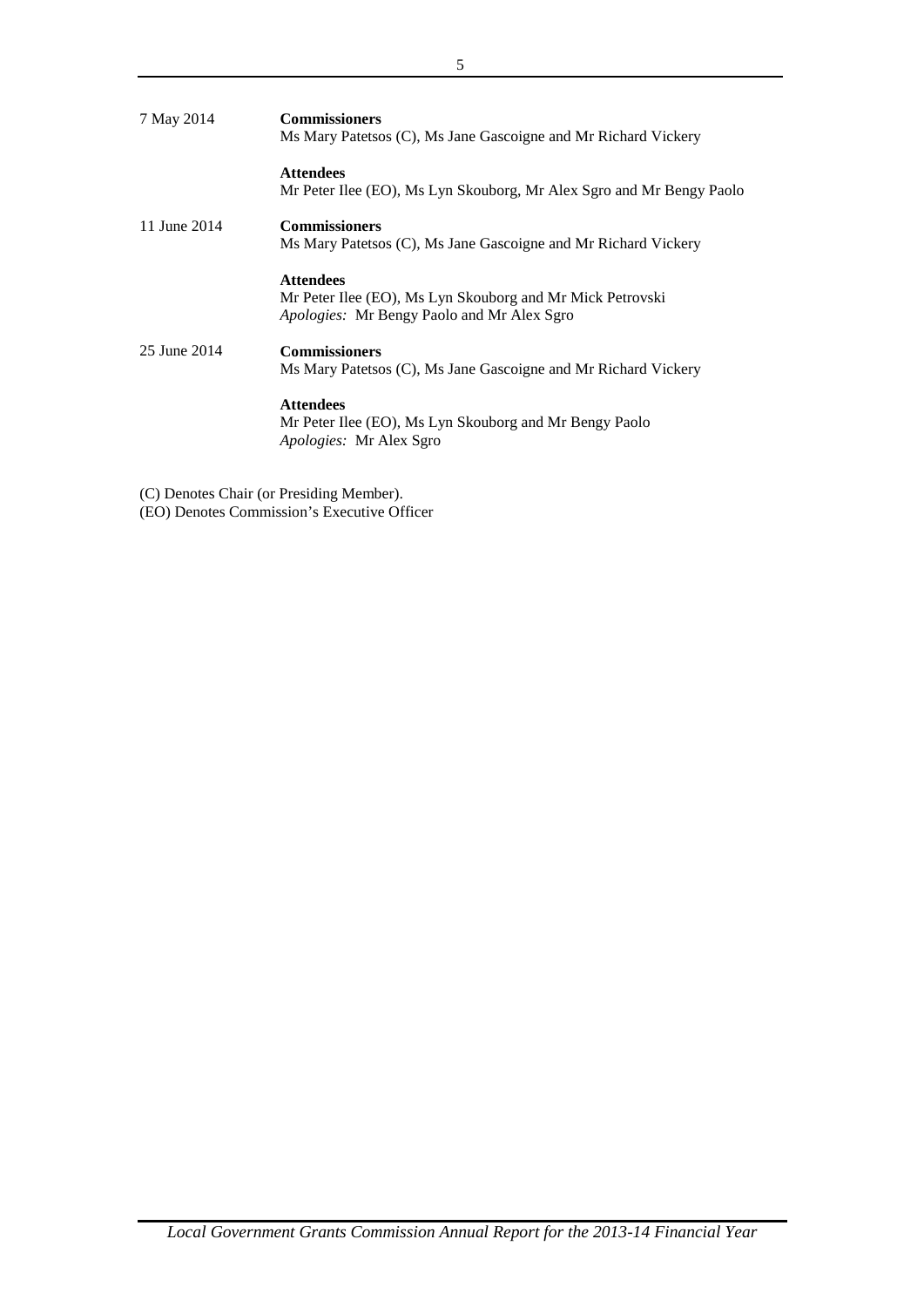# **CHAPTER 2 - COMMISSION ACTIVITIES 2013-14**

### **Grant Allocation**

The total 2013-14 allocation of \$152,919,403 was increased following the end of the financial year by \$811,749 after adjustment for CPI and population. This increase will be passed on to councils in the four quarterly instalments during 2014-15. The actual allocation figure, which includes the adjusted 2013-14 allocations, is shown in *Appendix III.*

For 2014-15 the Commission made recommendations on the distribution of \$152,694,594 that included both general financial assistance grants and identified local road grants. A full list of allocations is contained in *Chapter 6*.

The pool of grant funding for South Australia reduced for 2014-15 due to the Australian Government pausing the indexation (increases in grants based on CPI and population growth) of the Financial Assistance Grants programme for three years to 2016-17 as part of the 2014-15 Federal Budget.

The Supplementary Local Road Funding program was not renewed by the Australian Government as part of the Federal Budget. The combination of these two factors will have a significant impact on local governing authorities in South Australia.

The general financial assistance component was \$114,036,315, a reduction of -0.90 percent over 2013-14. The identified local road component was \$38,658,279, a zero percent increase over 2013- 14.

Allocations were prepared in accordance with national distribution principles, under the Commonwealth *Local Government (Financial Assistance) Act 1995*. The principles are detailed in *Chapter 4.*

## **Methodology Review (ongoing refinement)**

During 1997-98 the Grants Commission completed the first stage of a major review of its general purpose grant methodology. The new methodology was introduced in line with the grant allocations for 1998-99. Changes were phased in over a seven-year period, concluding in 2004-05.

This comprehensive review of the general purpose grant methodology highlighted the need to focus further work on a range of factors associated with roads, in particular the differences between councils in the cost of reconstruction and maintenance of roads and accurately reflecting councils' road lengths.

During 1999-00, the Commission sought the assistance of consultants in undertaking an audit of councils' road length data. This enabled the Commission to map all councils' road network data into a Geographical Information System (GIS) format. This consistently mapped framework provided a firm foundation for future work.

The consultants worked closely with the data councils supplied to the Commission as part of their General Information Return i.e. road maps and summary data on road lengths by type. The consultants then liaised with councils over the data, to ensure that the information the consultants were mapping was accurate.

While the Commission used the outcome of the road length audit in the allocation of the 2000-01 general purpose grants, the Commission believed that the data would need further refinements and an ongoing commitment to its maintenance.

Early in 2001, the Commission engaged the services of an Engineer on a part time basis to refine the road length data (following updates supplied to the Commission by councils), and address other ongoing engineering related concerns and to authenticate the data used in the calculation process.

The revisions to the road length data (as at 30 June 2012) were used in the calculation of the 2013-14 financial assistance grants. An updated list of road lengths can be found in *Appendix VIII - Units of Measure - Expenditure.*

A by-product of the road length audit process has been the production of detailed maps by council, prepared in a GIS format, consistently mapped across the State. The Commission was again able to give councils a copy of their map for their own use, either in hard copy or GIS format.

A listing of road lengths by council by surface type can be found at *Appendix IV.*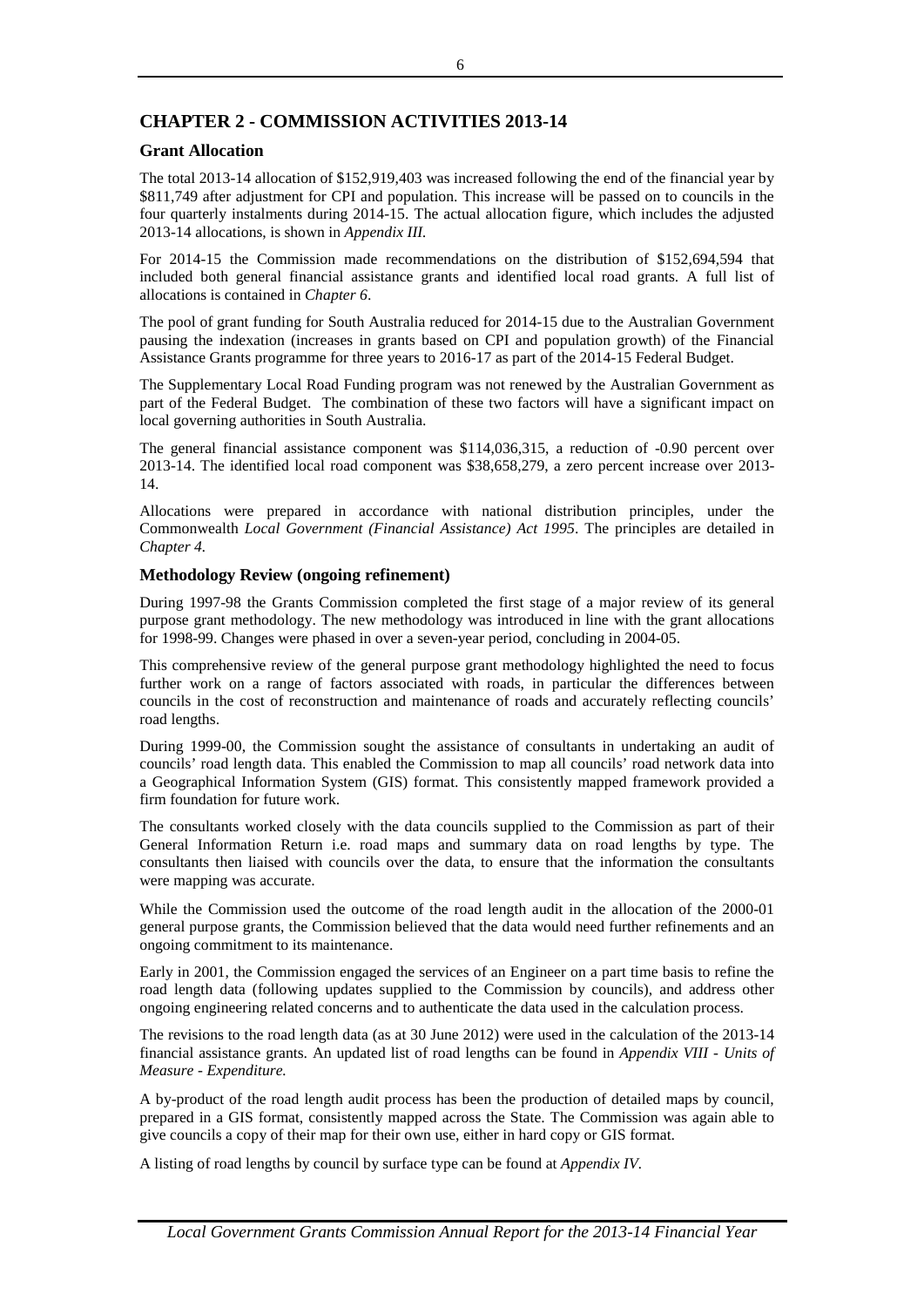Work commenced in 1999 into the factors influencing councils' road reconstruction and maintenance costs and this was continued in 2003-04. The Cost Relativity Indices (CRI's) established in 1999, took into account four of the five factors the Commission believed were influencing councils' road reconstruction and maintenance costs.

These five factors were soil, rainfall, drainage, materials haulage and traffic volume. As a result of the 1999 review, the methodology used for calculating councils' CRI's was refined, however there has been insufficient data to reliably incorporate the influence of traffic volumes in the CRI's. The Commission continues to believe that traffic volume has a significant impact on the deterioration of the local road network and will continue to explore the use of traffic volume in the future.

A project was commenced in October 2002 to review the indicator used in the methodology to reflect councils' capacity to raise revenue from its community. At the time, the Commission used property values as the sole indicator. The objective of this project was to develop an alternative indicator or an index, which could be used in conjunction with property values, and which would provide, as far as possible, an objective reflection of the capacity of individual councils to raise revenue from their communities.

Following further research, the circulation of a summary of findings paper and a consultation workshop, the review concluded in early 2004, with the outcomes used in the calculations for the 2004-05 and 2005-06 grant recommendations.

2005-06 saw the Commission embark on a project to review the expenditure assessments used in the current methodology. Tony Ward of Milbur Consulting Pty Ltd worked with the Commission to review two related aspects of the expenditure assessment.

Part one of the project involved the examination and documentation of the method of depreciation used by local government in South Australia and the benefit, or otherwise, of its inclusion into the Commission's calculations.

Part two of the project required an examination of the range of expenditure functions included in the Commission's assessments at the time and the potential to either include additional expenditure functions or expand the existing functions to include an additional range of expenditure data.

A Reference Group comprising representatives from rural and metropolitan councils, the Local Government Association and Department of Treasury and Finance was formed to assist with the process. Two workshops were conducted which involved council consultation and participation.

Work undertaken in 2006-07 saw the Commission incorporate the results from the methodology review. The inclusion of depreciation in place of capital expenditure and an expansion of the range of expenditure functions were incorporated in the assessment for the 2007-08 grant calculations.

In 2007-08, staff continued to research and develop drivers for those expenditure functions where suitable drivers were not found. As a result, the expanded expenditure functions were included in the 2008-09 grant calculations.

The Commission also undertook a review of the cost relativity indices (previously known as disability factors) for the stormwater maintenance expenditure function. The object of the review was to enhance and update the cost relativity indices (CRI's) and review the cost driver to provide a more objective and accurate assessment of the relative advantage/disadvantage experienced by each local governing authority in the State in relation to maintaining stormwater. Rod Ellis and Drew Jacobi of Tonkin Consulting worked with the Commission to review the CRI's.

As part of the review, a reference group with representatives from councils and the Department of Transport, Energy and Infrastructure was established to assist with the development of the updated CRI's.

During 2009-10, the Commission examined the effects of drought and economic conditions on property valuations and responded to calls from a number of councils experiencing growth by commencing an investigation into the effects of growth in local government.

An analysis of the effects of decreasing property valuations, revealed that no significant impact had been felt by councils in the region and that the Commission's current methodology adequately accounted for changes in councils' capacity to raise revenue if property valuations decreased.

In terms of growth within Local Government, the Commission consulted with a number of councils to gain an understanding of the impacts of growth, undertook an analysis of the use of growth within the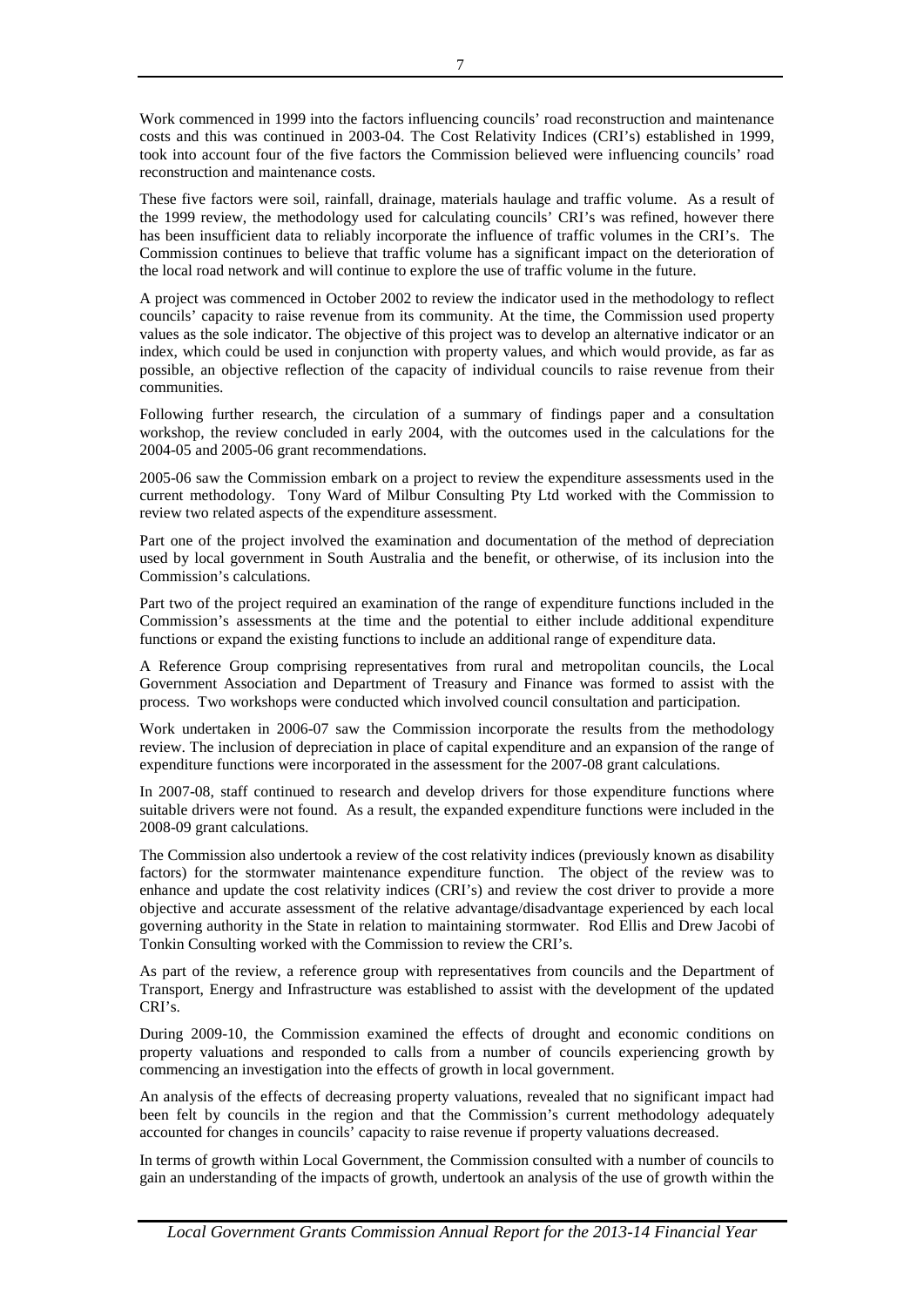methodologies of Grants Commissions in other jurisdictions and identified a number of options for modifying the Commission's current methodology to take into account the effects of growth.

In 2010-11, the Commission continued its work on the issue of growth within Local Government, engaging the services of the Emeritus Professor Cliff Walsh to continue the work of the previous year and make a final recommendation to the Commission.

Professor Walsh undertook an in-depth investigation into the effects of growth, including the analysis of council financial data provided by the Commission, the Commission's existing methodology and population forecasts provided by the Department of Planning and Local Government.

A workshop was held with Councils to identify those areas of Council operations most effected by growth and further liaison took place with the South Australian Department of Treasury and Finance, the Department of Planning and Local Government and the Commonwealth Grants Commission.

Other methodological issues addressed in 2010-11 included an analysis of the costs of airports and airstrips to Local Government, a review of the Library Services and Sport and Recreation Expenditure Functions and further work on the issue of traffic volumes.

Data provided by councils on expenditure for airports and airstrips continue to indicate that the sector makes an overall profit from this activity, i.e., the standard cost across the State is negative. The Commission has resolved to undertake further work on this issue.

In terms of traffic volumes, the Executive Officer reviewed previous work undertaken in 2002-03, surveyed councils to understand the availability of current datasets and also liaised with engineering firm Tonkin Consulting in an attempt to develop a cost relativity index to account for traffic volumes on local roads. The findings of this work identified a continued lack of consistent and regular traffic volume data from all councils as well as differing road hierarchy information across councils.

A review of the Library Services expenditure function raised significant concerns over the consistency of data on the number of library visitors provided to the Commission. The Commission decided that this function and its associated Revenue Assessment (library subsides) would be removed from the methodology for the 2011-12 round of grants and this continues to be the case.

Finally, a review of the Sport and Recreation Expenditure Function following feedback received at council visits resulted in a change to the Unit of Measure (or cost driver) for this function. The Unit of Measure changed from the proportion of the council's population aged between 5 and 49 years to the proportion of council's population aged between 5 and 64 years.

As a result of the significant amount of work done during 2010-11 and the results of the investigations into the effects of growth, the Commission resolved to undertake a major review of its methodology during the next two years.

During 2011-12, the Commission consulted with the Commonwealth Grants Commission to identify areas of the methodology that it might focus on for its full review. Terms of Reference were developed and the Commission received the approval of the Minister for State/Local Government Relations to go to open tender to engage a suitable consultant to conduct the review.

During 2012-13, KPMG were appointed to conduct the methodology review. In accordance with Terms of Reference established by the Commission, KPMG reviewed all elements of methodology used by the Commission to calculate the general purpose grants as well as grants provided to the 5 Aboriginal Communities and the Outback Communities Authority.

KPMG consulted widely during this process, engaging with stakeholders that included local governing authorities, the Local Government Association of South Australia and State and Australian Government agencies. KPMG presented its final reports and provided over 20 recommendations to the Commission for its consideration in June 2013.

While the Commission has been required to address other immediate priorities in the time since the review was completed, Commission Staff have been working on a number of the recommendations during 2014.

The Commission will undertake modelling a number of the recommendations and plans to consult further with the Reference Group (and any other interested council representatives) early in 2015.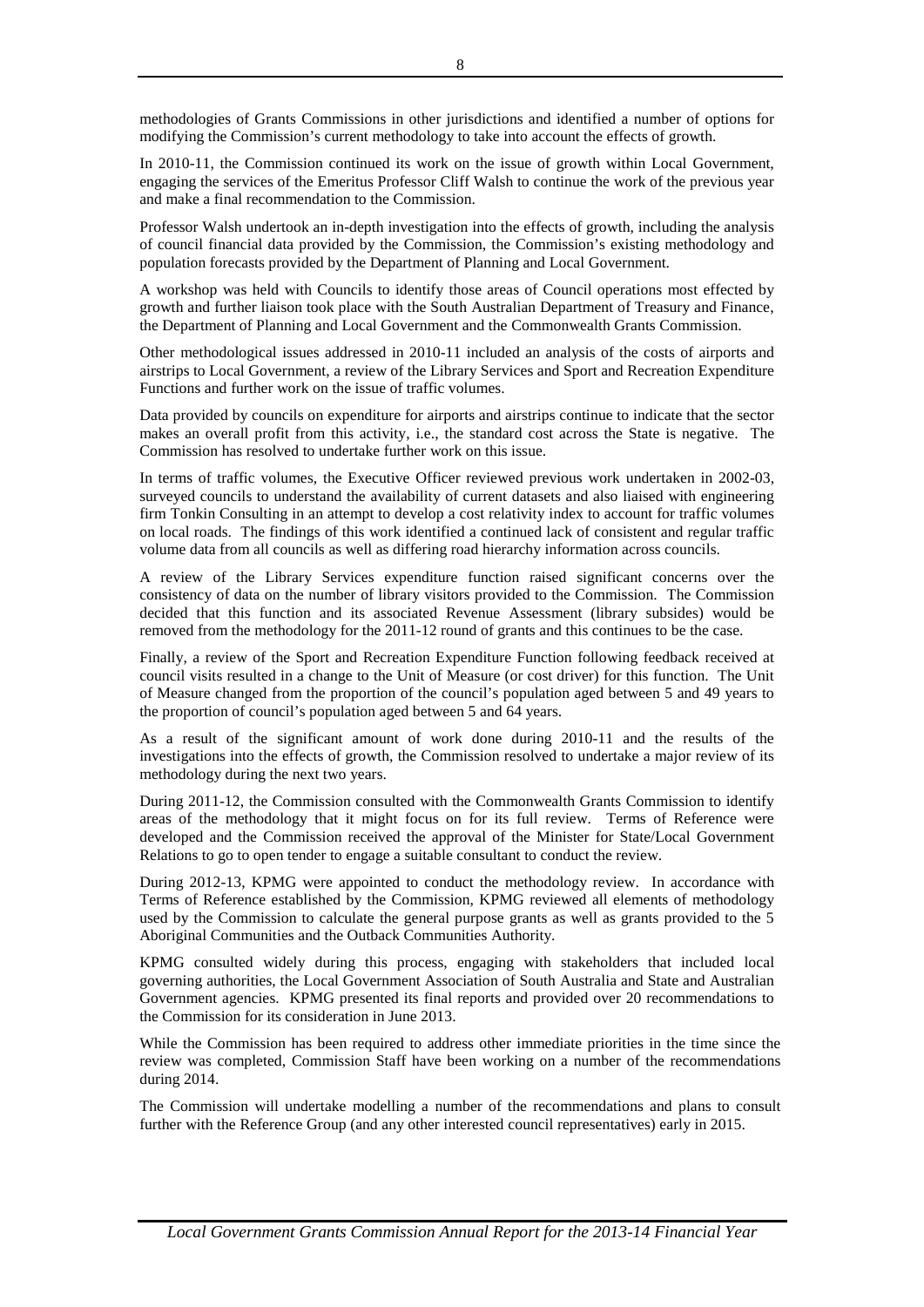### **Information Collection and Storage**

The Commission previously forged a close relationship with the former OSLGR to develop and maintain an electronic database for storing data relating to local government. The information is used by the Commission for calculating grants and for providing information to councils and other users.

The current database contains information including data from annual financial statements and supplements to those statements dating back to 2007-08. Data prior to 2007-08 is held in an older database, at pre-amalgamated council level where appropriate.

Other data maintained by the Commission includes:

- Rates information;
- Estimated Resident Population;
- Council Area Data;
- Valuation Data;
- Council Employee Data;
- Road Length Data;
- Health Inspection Data;
- Development Application Data;
- Waste Management Data;
- Environmental Management Data;
- Subsidiary Data; and other data collected from Commonwealth and State Government agencies.

Data collected by the Commission in the Supplementary Return is reconciled with Audited Financial Statements for accuracy. Data provided in the General Information Return is checked against the previous year's data for variations before being loaded into the Commission's database and reconciled for accuracy. In addition to being used by the Commission to make recommendations on the distribution of grants, the Commission and the OSLGR provides a significant amount of data back to stakeholders, including (but not limited to):

- Councils;
- The Local Government Association;
- The Government of South Australia;
- The Commonwealth Department of Regional Australia, Local Government, Arts and Sport;
- The Commonwealth Department of Infrastructure and Regional Development; and
- The Australian Bureau of Statistics.

The Commission also maintains a Geographical Information System, road centreline database. Following the transition of the Commission to PIRSA as part of the machinery of government changes, the database was moved from Tonkin Consulting, to the Spatial Information Services unit in PIRSA. The database is updated each year based on information provided by councils.

A by-product of the road length audit process was the development of the Geographical Information System (GIS) in Arc Info. This year, the updated information was disseminated via a secure workspace electronically; however hard copy maps and/or data files were made available to councils by request. GIS data is also available in other formats, e.g. MapInfo.

### **Council Visits**

The Commission undertakes regular visits to councils to provide information and the opportunity for discussion about the grant allocation process. The Commission greatly values these occasions because of the contribution they make to improve the relevance of the grant process.

During 2013-14, the Commission continued with its visiting program. Commission members and staff attended 12 meetings at the councils listed below. In addition to these meetings, the Commission's Executive Officer met with some Chief Executive Officers and Finance Managers at the Commission's city offices to discuss methodological issues and grant allocations.

**Visited in September 2013 Visited in October 2013 Visited in May 2014** District Council of Barunga West District Council of Karoonda East Murray Clare & Gilbert Valleys Council District Council of Copper Coast Mid Murray Council Goyder Regional Council Wakefield Regional Council **Rural City of Murray Bridge Northern Areas Council** Rural City of Murray Bridge Northern Areas Council Yorke Peninsula Council Southern Mallee District Council Port Pirie Regional Council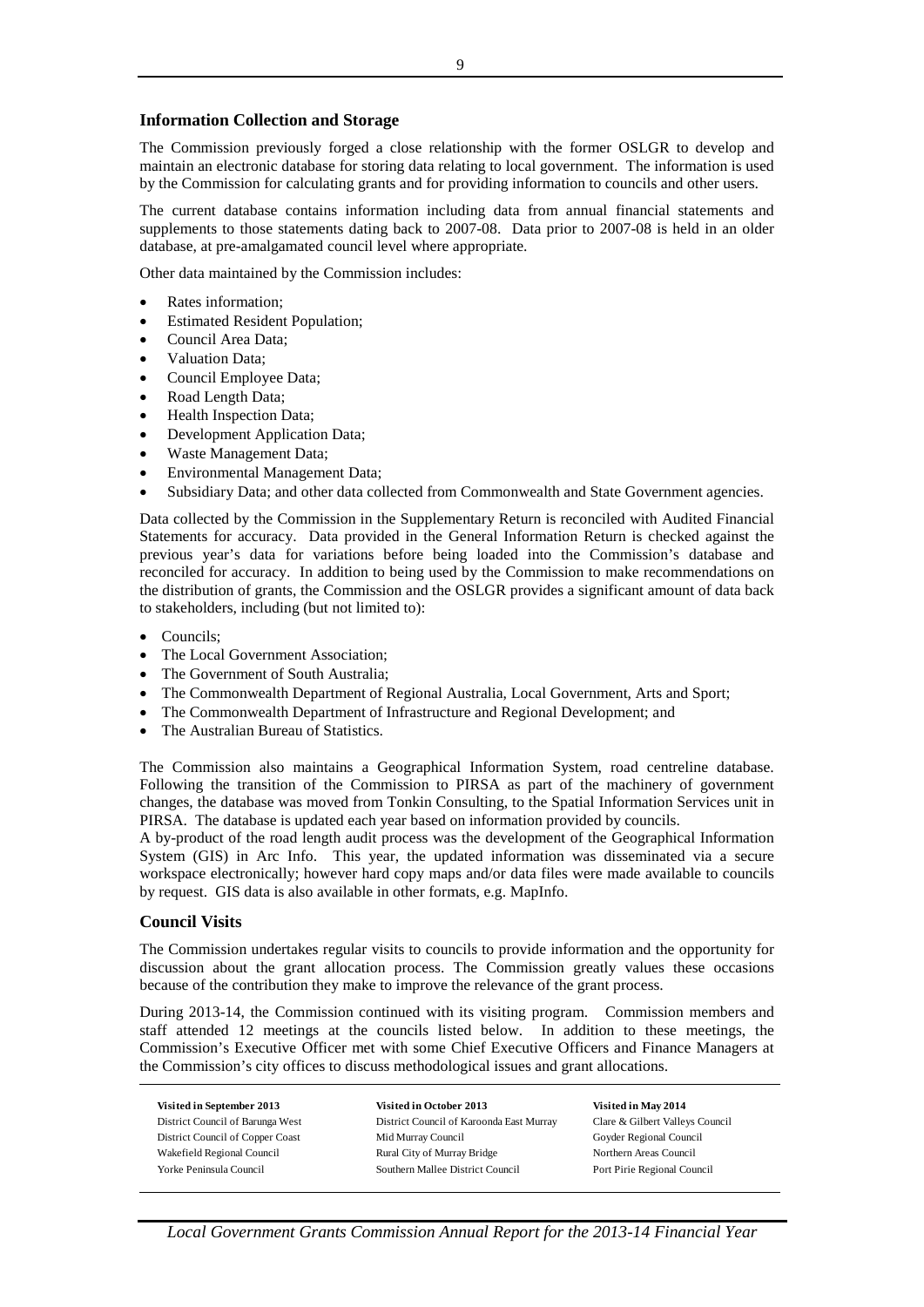### **Special Local Roads Program and the Local Government Transport Advisory Panel**

The Special Local Roads Program was established under the joint approvals of the South Australian Government, Commonwealth Government and Local Government. The Special Local Roads Program commenced in 1985-86 and facilitates funding of significant works throughout the State.

Responsibility for preparation and monitoring of a continuing program of projects rested with the Local Roads Advisory Committee until December 2004, when at the request of the LGA, responsibility moved to the Local Government Transport Advisory Panel.

The Local Government Transport Advisory Panel is a Committee of the LGA, who provide executive support. The Committee's main role is to make recommendations to the Grants Commission on the allocation of the Special Local Roads component of the Financial Assistance Grants and the Commonwealth's Roads to Recovery Program. Formal reporting of funding allocations is contained within *Chapter 6* of this report.

The Committee comprises Mayor Brian Hurn, (Mayor, Barossa Council), as Chairperson, Mr Phil Lawes (A/Director, Road Policy and Planning, Department of Planning, Transport and Infrastructure), Wally Iasiello (Director, Technical Services, City of Port Adelaide Enfield), Mayor Kym McHugh (Alexandrina Council) and Mr Peter Ilee (Executive Officer, SA Local Government Grants Commission). The Committee's Executive Officer is Mr David Hitchcock, Director, Infrastructure, Local Government Association.

Each year the Committee calls for submissions from Local Government Regional Associations, which are asked to determine regional priorities within their areas.

For 2014-15, \$5.799 million will allocated to specific projects under the Financial Assistance Grants program, and \$4.260 million from the Special Projects component of the Roads to Recovery Grants. In total \$10.059 million will be allocated to 22 projects across the State for 2014-15. The funding allocation was reduced due to the Australian Government withdrawing the Supplementary Local Road funding as part of the 2014-15 Federal Budget.

### **Local Roads Advisory Committee**

The Local Roads Advisory Committee is a committee of Transport SA. It no longer has a role to play in making recommendations to the Grants Commission on the prioritisation of roads for funding under the Special Local Roads Program.

It does however still have responsibility for advising the Minister for Transport, Energy and Infrastructure on the reclassification of roads. For example, where a council wishes a road to be reclassified from local to arterial, this request would go to the Local Roads Advisory Committee.

The Committee comprises Mayor Brian Hurn, (Mayor of the Barossa Council) as Chairperson, Mr Don Hogben (Director, Road Policy and Planning, Department of Planning, Transport and Infrastructure), and Mr Peter Ilee (Executive Officer, SA Local Government Grants Commission). The Committee's Executive Officer is Mr Silvio Visentin, a Senior Project Officer of the Department of Planning, Transport and Infrastructure.

### **Matters Referred By the Minister**

Under Section 20 of the State Act, the Minister for Local Government may refer matters to the Commission for report. There were no references to the Commission under this section during 2013- 14.

### **The Year Ahead**

The Commission endeavours to continually improve its methodology in allocating funds to local governing authorities.

During 2014-15, the Commission will undertake modelling based on the recommendations of the KPMG methodology review.

Collection and dissemination of South Australia's Local Government Finance Statistics will again be a major focus in 2014-15. The Commission will continue to work with the data working group (LGA, Office for State/Local Government Relations, Local Government Financial Management Group and the Australian Bureau of Statistics) on standardising data collection forms and making the provision of information as easy as possible for councils.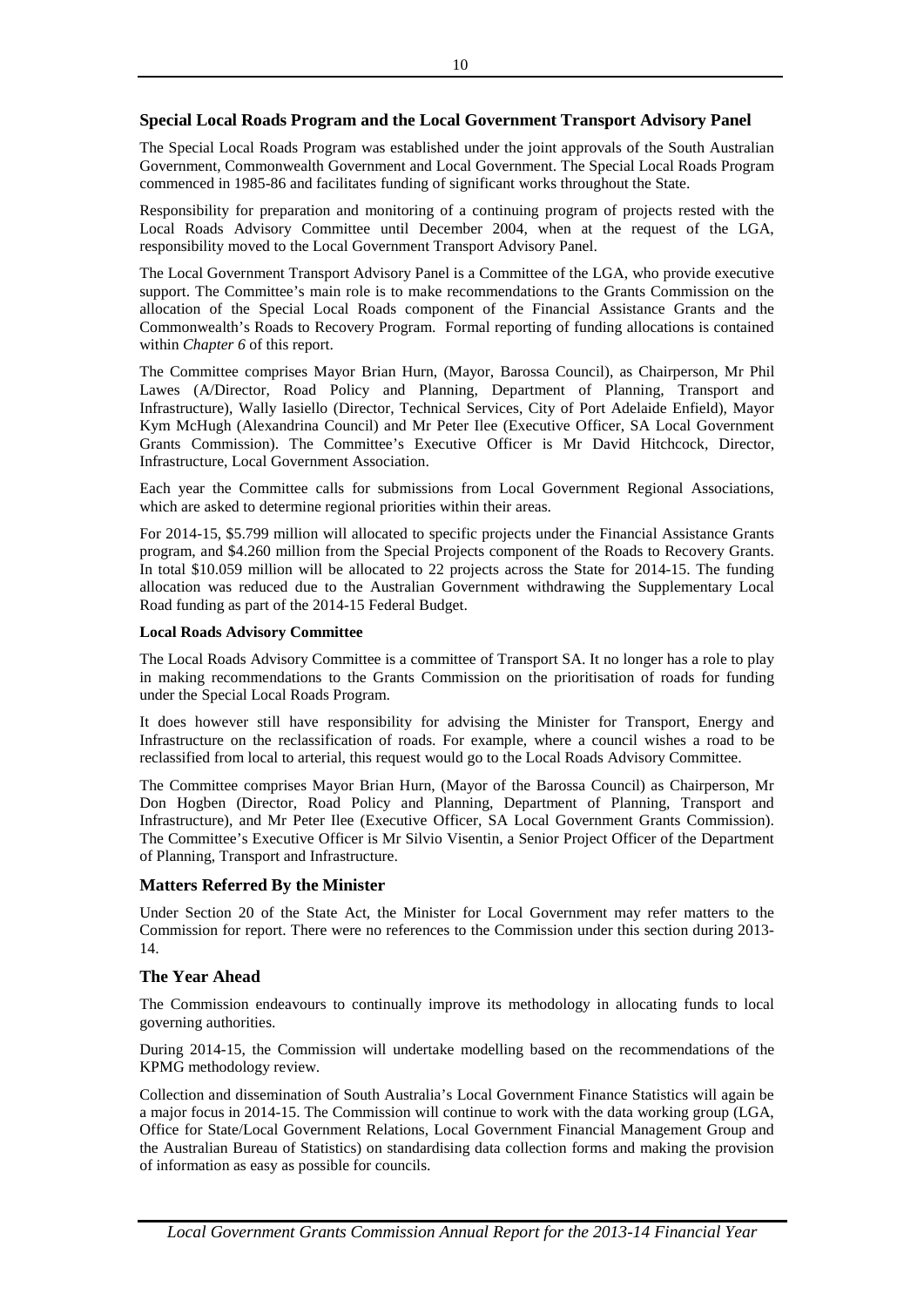The Commission continued a strong collaborative relationship with the LGA during 2013-14, introducing a number of strategies to improve its data collection and reduce its reliance on the Australian Bureau of Statistics. This will continue in 2014-15.

Accurate road length data is an essential element in the grant calculations. Existing data stored on the Commission's Geographical Information System (GIS) will continue to be refined in association with councils during the year.

In 2014, the updated information was disseminated via a secure workspace electronically; however hard copy maps and/or data files were made available to councils by request. GIS data is also available in other formats, e.g. Map Info. The Commission will continue to investigate and improve on the process of disseminating the road length data to councils.

Understanding the needs and funding requirements of Aboriginal Communities is an ongoing responsibility of the Commission. The Commission will continue to monitor developments in the administration of the Aboriginal Communities in 2014-15 and respond to changes in grant funding in line with the National Principles as necessary.

The Commission will also continue with its council visiting program in 2014-15 and is planning to visit the remote Aboriginal Communities, Coober Pedy and Roxby Downs councils. These sessions provide a unique opportunity to discuss the grant allocation process. The Commission values the chance to educate councils on methodology details, and to be educated on specific issues facing council.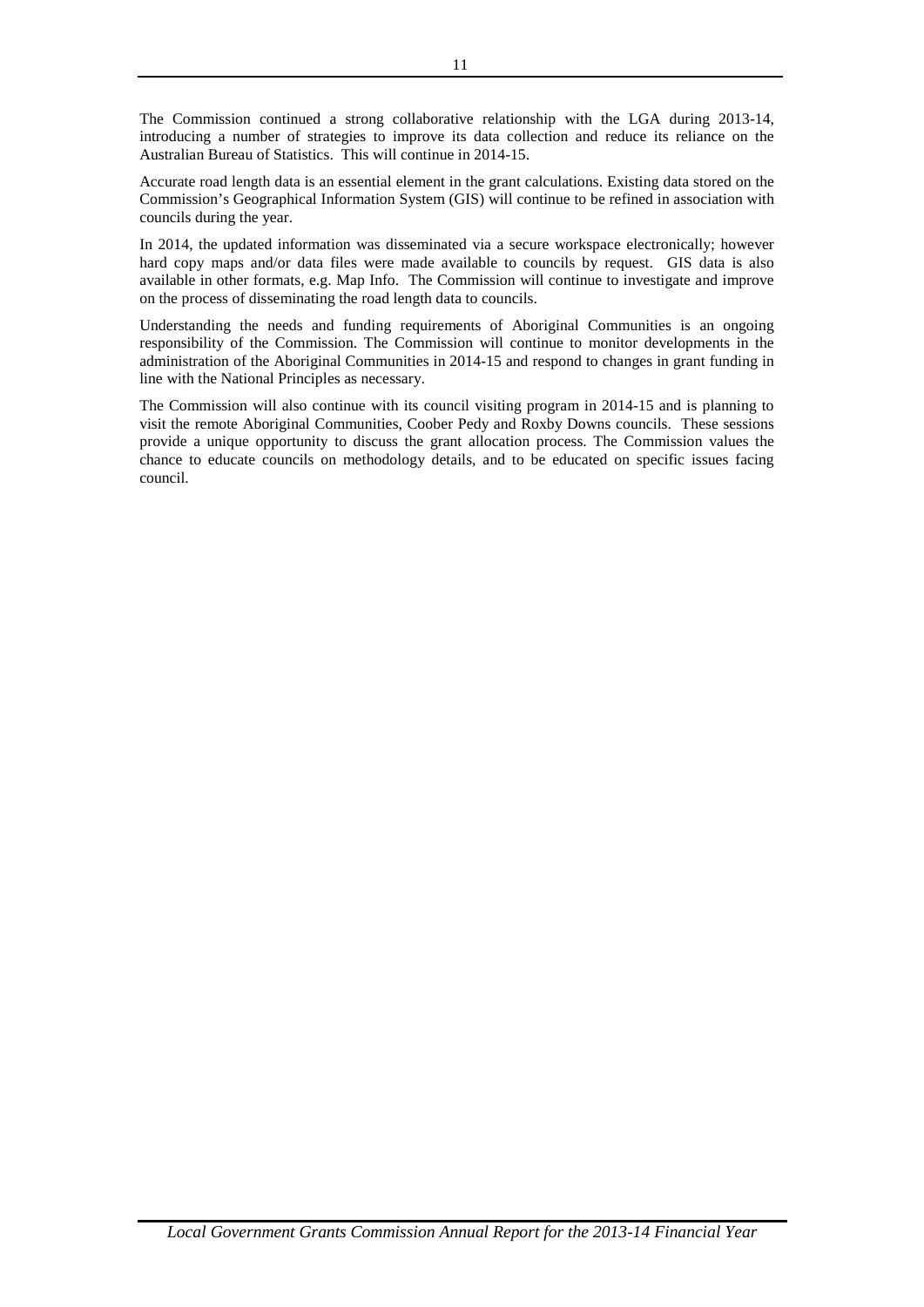# **CHAPTER 3 - LEGISLATIVE FRAMEWORK**

### **Commonwealth Local Government (Financial Assistance) Act 1995**

The Commonwealth *Local Government (Financial Assistance) Act 1995* came into effect on 1 July 1995.

The Act provides for:

- a per capita distribution (to the States) for the general financial assistance component;
- the continued separate identification of local road funding and maintenance of existing state shares for that funding;
- a national report on the operation of the Act, specifically the achievement of horizontal equalisation, the methods used by the Commissions, the performance of councils including their efficiency, and the provision of services to Aboriginal & Torres Strait Islander communities; and
- a set of national principles governing the distribution of grants between councils replacing the previous state by state principles. The principles, which provide for a distribution based on horizontal fiscal equalisation (subject to the minimum grant entitlement), are discussed in detail in *Chapter 4*.

The Commission allocated the grants for 2014-15 in accordance with these principles.

Detailed information about Financial Assistance Grants to Local Government since 1976 may be found in previous annual reports of the Commission, in special reports of the Commonwealth Grants Commission and in the report of the National Inquiry into Local Government Finance, 1985.

Distribution of the general financial assistance component to States is on a per capita basis. South Australia's share has been reducing as its population as a proportion of the Australian population declines, (see Table 1). State shares of identified local road funding are based on those existing prior to 1991-92, and South Australia receives less than a per capita share, see Table 2.

The total level of grants to Local Government in 2014-15 was reduced due to the Australian Government pausing the indexation (the annual increase in the pool of available funding taking into account CPI and population growth) of the Financial Assistance Grants programme for three years to 2016-17 as part of the 2014-15 Federal Budget. The Supplementary Local Road Funding program was also not renewed under the Budget, significantly impacting on the grant allocations to local governing authorities.

Entitlements for all States for 2013-14 and for 2014-15 are set out in Tables 1 and 2 overleaf.

|                                     |            |                            |                 | 2013-14                   |            |            |
|-------------------------------------|------------|----------------------------|-----------------|---------------------------|------------|------------|
| State                               | Proportion | <b>Original Allocation</b> | Brought Fwd Pmt | <b>Revised Allocation</b> | Adjustment | Allocation |
|                                     |            | (Estimate)                 | Paid in 2012-13 | (Estimate)                |            | Actual     |
|                                     | (%)        | (\$mill)                   | (Smill)         | (Smill)                   | (Smill)    | (Smill)    |
| New South Wales                     | 32.09      | 505.74                     | 252.52          | 253.22                    | 2.87       | 508.61     |
| Victoria                            | 24.80      | 390.97                     | 195.26          | 195.70                    | 2.17       | 393.14     |
| Queensland                          | 20.13      | 317.36                     | 158.48          | 158.88                    | 1.67       | 319.03     |
| Western Australia                   | 10.80      | 170.19                     | 84.99           | 85.20                     | 1.13       | 171.32     |
| South Australia                     | 7.26       | 114.48                     | 57.20           | 57.27                     | 0.60       | 115.07     |
| Tasmania                            | 2.24       | 35.30                      | 17.65           | 17.66                     | 0.18       | 35.49      |
| Northern Territory                  | 1.03       | 16.31                      | 8.14            | 8.16                      | 0.14       | 16.45      |
| <b>Australian Capital Territory</b> | 1.66       | 26.10                      | 13.02           | 13.08                     | 0.08       | 26.18      |
| <b>TOTAL</b>                        | 100.00     | 1.576.44                   | 787.26          | 789.18                    | 8.85       | 1.585.28   |

### **TABLE 1 - Commonwealth General Purpose Financial Assistance for Local Government, State and Territory Entitlements 2013-14 and 2014-15**

|                                     |            | 2014-15    |          | % change |
|-------------------------------------|------------|------------|----------|----------|
| State                               | Proportion | Allocation | Cash     | 13/14 to |
|                                     |            | (Estimate) | Payment  | 14/15    |
|                                     | $(\% )$    | (Smill)    | (Smill)  | $(\% )$  |
| New South Wales                     | 32.02      | 507.58     | 510.45   | (0.20)   |
| Victoria                            | 24.84      | 393.73     | 395.90   | 0.15     |
| Queensland                          | 20.12      | 318.94     | 320.61   | (0.03)   |
| Western Australia                   | 10.94      | 173.43     | 174.56   | 1.23     |
| South Australia                     | 7.19       | 114.04     | 114.63   | (0.90)   |
| Tasmania                            | 2.20       | 34.94      | 35.13    | (1.53)   |
| Northern Territory                  | 1.04       | 16.49      | 16.64    | 0.26     |
| <b>Australian Capital Territory</b> | 1.65       | 26.12      | 26.20    | (0.25)   |
| <b>TOTAL</b>                        | 100.00     | 1.585.27   | 1.594.12 | (0.00)   |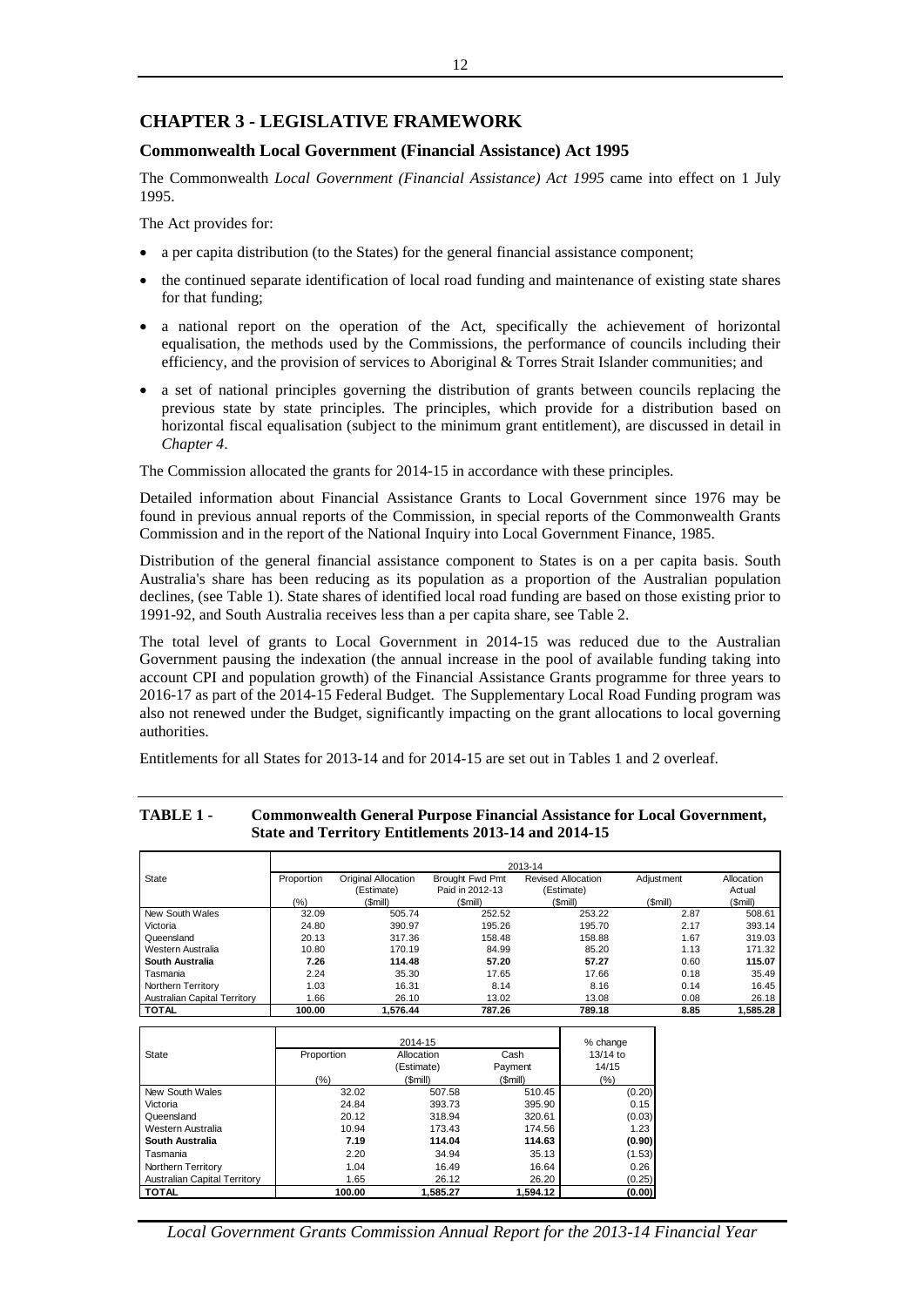|                                     |            |                     |                 | 2013-14                   |            |            |
|-------------------------------------|------------|---------------------|-----------------|---------------------------|------------|------------|
| <b>State</b>                        | Proportion | Original Allocation | Brought Fwd Pmt | <b>Revised Allocation</b> | Adjustment | Allocation |
|                                     |            | (Estimate)          | Paid in 2012-13 | (Estimate)                |            | Actual     |
|                                     | (%)        | (\$mill)            | (Smill)         | (Smill)                   | (Smill)    | (Smill)    |
| New South Wales                     | 29.01      | 202.95              | 101.35          | 101.60                    | 1.14       | 204.09     |
| Victoria                            | 20.62      | 144.21              | 72.02           | 72.19                     | 0.81       | 145.02     |
| Queensland                          | 18.74      | 131.06              | 65.45           | 65.61                     | 0.74       | 131.80     |
| Western Australia                   | 15.29      | 106.96              | 53.41           | 53.54                     | 0.60       | 107.56     |
| <b>South Australia</b>              | 5.50       | 38.44               | 19.20           | 19.24                     | 0.22       | 38.66      |
| Tasmania                            | 5.30       | 37.07               | 18.51           | 18.56                     | 0.21       | 37.28      |
| Northern Territory                  | 2.34       | 16.39               | 8.18            | 8.20                      | 0.09       | 16.48      |
| <b>Australian Capital Territory</b> | 3.21       | 22.43               | 11.20           | 11.23                     | 0.13       | 22.56      |
| <b>TOTAL</b>                        | 100.00     | 699.51              | 349.33          | 350.18                    | 3.93       | 703.44     |

# **TABLE 2 - Commonwealth Identified Local Road Grants for Local Government, State and Territory Entitlements 2013-14 and 2014-15**

|                                     |            | 2014-15    |         | % change   |
|-------------------------------------|------------|------------|---------|------------|
| State                               | Proportion | Allocation | Cash    | $13/14$ to |
|                                     |            | (Estimate) | Payment | 14/15      |
|                                     | (%)        | (\$mill)   | (Smill) | $(\% )$    |
| New South Wales                     | 29.01      | 204.09     | 205.23  | (0.00)     |
| Victoria                            | 20.62      | 145.02     | 145.83  | (0.00)     |
| Queensland                          | 18.74      | 131.80     | 132.53  | (0.00)     |
| Western Australia                   | 15.29      | 107.56     | 108.16  | (0.00)     |
| South Australia                     | 5.50       | 38.66      | 38.87   | (0.00)     |
| Tasmania                            | 5.30       | 37.28      | 37.48   | (0.00)     |
| Northern Territory                  | 2.34       | 16.48      | 16.57   | (0.00)     |
| <b>Australian Capital Territory</b> | 3.21       | 22.56      | 22.68   | 0.00       |
| <b>TOTAL</b>                        | 100.00     | 703.43     | 707.36  | (0.00)     |

## **South Australian Local Government Grants Commission Act 1992**

The original State Act was proclaimed in 1976 to establish the Commission, its membership, functions and responsibilities in accordance with the provisions of the Commonwealth Act.

It was repealed and replaced with the present Act in 1992 to, amongst other things, embody new arrangements agreed with Local Government in the areas of membership and reporting.

### **Eligible Bodies**

For the 2014-15 allocations there were 68 councils, the Outback Communities Authority and five Aboriginal communities eligible for grants*.*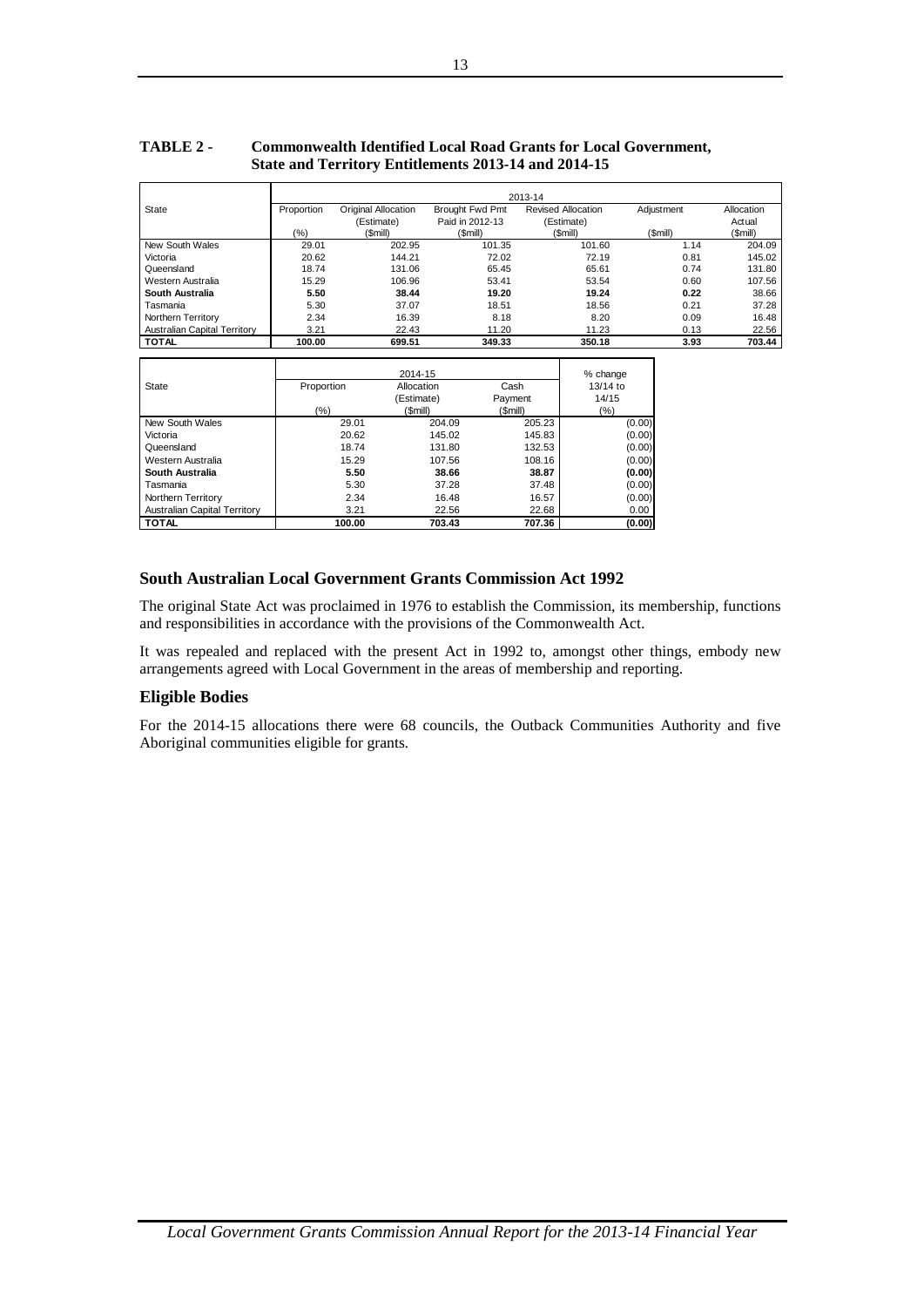# **CHAPTER 4 - National Principles, General Purpose & Road Grants**

The national principles contained within the *Commonwealth Local Government (Financial Assistance) Act 1995* underpin the methodology employed by the Commission in the distribution process.

There are six main principles for general purpose grants and an additional one for road grants. They are:

# **General Purpose National Principles**

# **(i) Horizontal Equalisation**

The equalisation component of the Financial Assistance Grants will be allocated to local governing bodies, as far as practicable, on a full horizontal equalisation basis as defined by the *Local Government (Financial Assistance) Act, 1995*. This is a basis that ensures that each local governing body in the State/Territory is able to function by reasonable effort, at a standard not lower than the average standard of other local governing bodies in the State. It takes account of differences in the expenditure required by those local governing bodies in the performance of their function and in the capacity of those local governing bodies to raise revenue.

## **(ii) Effort Neutrality**

An effort or policy neutral approach will be used in assessing expenditure requirements and revenue raising capacity of each local governing body. This means as far as practicable, policies of individual local governing bodies in terms of expenditure and revenue effort will not affect the grant determination.

## **(iii) Minimum Grant**

The minimum general purpose grant allocation for a local governing body will be not less than the amount to which the local governing body would be entitled if 30% of the total amount of equalisation component funds for the State/Territory were allocated on a per capita basis.

# **(iv) Other Grant Support**

Other relevant grant support provided to local governing bodies to meet any of the expenditure needs assessed should be taken into account using an inclusion approach.

### **(v) Aboriginal Peoples and Torres Strait Islanders**

Financial assistance shall be allocated to councils in a way that recognises the needs of Aboriginal and Torres Strait Islander people within their boundaries.

# **(vi) Council Amalgamation**

Where two or more local governing bodies are amalgamated into a single body, the general purpose grant provided to the new body for each of the four years following amalgamation, should be the total of the amounts that would have been provided to the former bodies in each of those years if they had remained separate entities.

# **Identified Road Component National Principle**

# **(vii) Identified Road Component**

The identified road component of the Financial Assistance Grants should be allocated to local governing bodies as far as practicable on the basis of the relative needs of each local governing body for roads expenditure and to preserve its road assets. In assessing roads needs relevant considerations include length, type and usage of roads in each local governing area.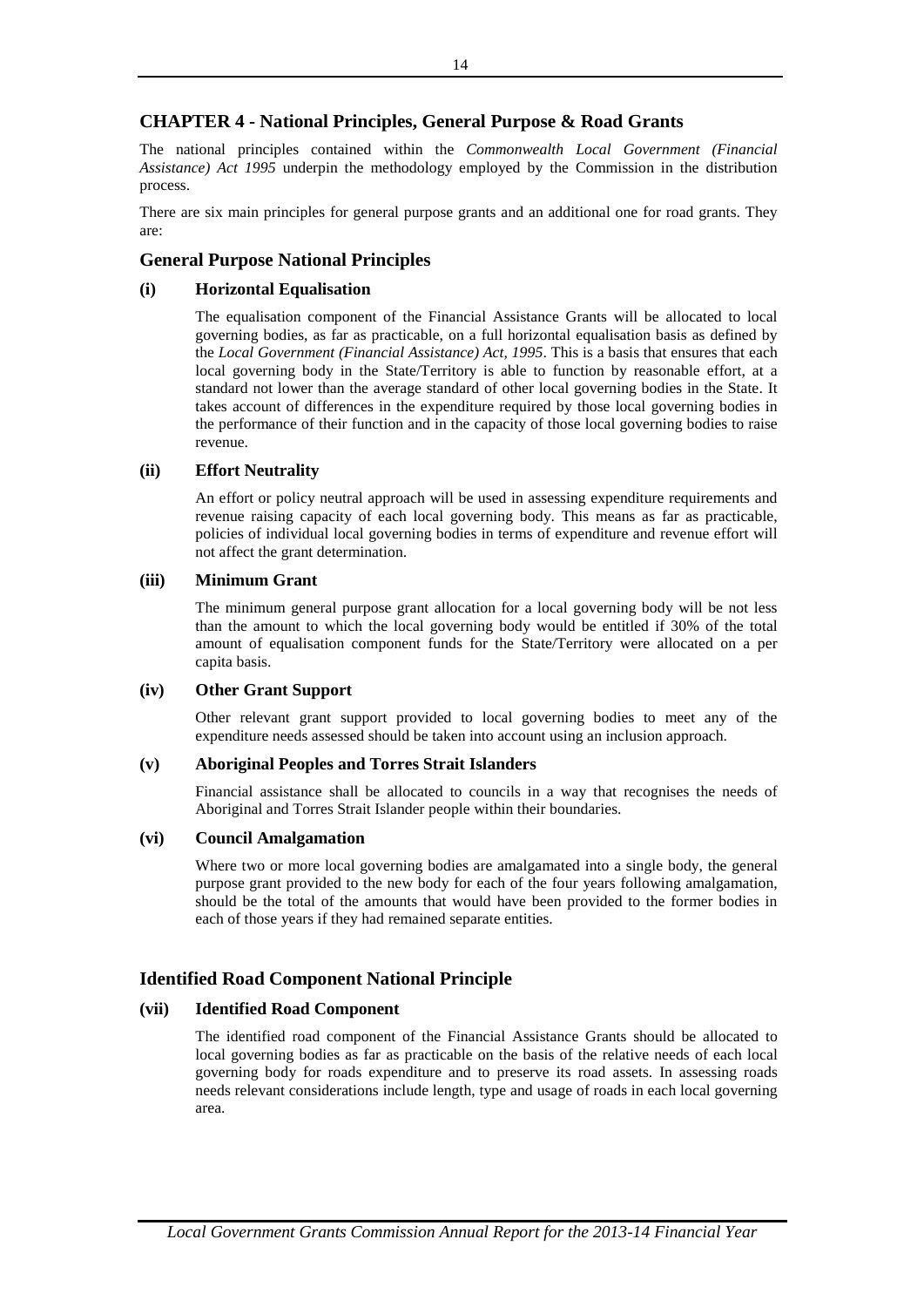# **CHAPTER 5 - METHODOLOGY**

### **General Purpose Grant**

The methodology used to assess the general purpose component of the Local Government Financial Assistance Grants is intended to achieve an allocation of grants to local governing bodies in the State consistent with the National Principles. The over-riding principle is one of Horizontal Fiscal Equalisation, which is constrained by a requirement that each local governing body must receive a minimum entitlement per head of population as prescribed in the Commonwealth legislation.

The South Australian Local Government Grants Commission uses a direct assessment approach to the calculations. This involves the separate estimation of a component revenue grant and a component expenditure grant for each council, which are aggregated to determine each council's overall equalisation need. Available funds are distributed in accordance with the relativities established through this process and adjustments are made as necessary to ensure the per capita minimum entitlement is met for each council. For local governing bodies outside the incorporated areas (the Outback Communities Authority and five Aboriginal Communities) allocations are made on a per capita basis.

A standard formula is used as a basis for both the revenue and expenditure component grants.

## **Formulae**

### *General financial assistance*

The formula for the calculation of the raw revenue grants can be expressed as:

$$
G = P c \times S \times \left[ \left( \frac{U_S}{P_S} \times RRIs \right) - \left( \frac{Uc}{P_C} \times RRIc \right) \right]
$$

Similarly, the formula for the calculation of the raw expenditure grants can be expressed as:

$$
G = Pc \times S \times \left[ \left( \frac{Uc}{P_c} \times CRIc \right) - \left( \frac{U_s}{P_s} \times CRI_s \right) \right]
$$

Subscripts of s or c are used to describe whether it applies to the State or a particular council.

 $G =$  council's calculated relative need assessment

 $P =$  population

 $U =$  unit of measure. Some units of measure are multiplied by a weight.

S = standard, be it cost or revenue = *expenditureorincome*  $U$ 

 $RRI =$  Revenue Relativity Index.  $CRI =$  Cost Relativity Index (previously known as the disability factor). They are centred around 1.00, i.e. RRI<sub>s</sub> or CRI<sub>s</sub> equals 1.00. If more than one CRI exists for any function then they are multiplied together to give an overall CRI for that function.

In the revenue calculations for both residential and rural assessments, the Commission has calculated a revenue relativity index based on the SEIFA Index of Economic Resources. Where no revenue relativity index exists the *RRIc* = 1.0. For a list of the Revenue Relativity Indices applied to this year's valuation data, see *Appendix VI.*

Currently in all expenditure calculations with the exception of roads, stormwater and waste management there are no disability factors applied, and consequently  $CRI_c = 1.0$ .

The raw grants, calculated for all functions using the above formulae, both on the revenue and expenditure sides, are then totalled to give each council's total raw grant figure. Any council whose raw calculation per head is less than the per capita figure, (\$20.48 for 2014-15), then has the per capita figure applied. The balance of the allocated amount is then apportioned to the remaining councils based on their calculated proportion of the raw grant. Commission determined limits are then applied to minimise the impact on council's budgetary processes.

In the calculation of the 2014-15 grants, the Commission constrained changes to grants between minus 3% and positive 0.5%. An iterative process is then undertaken until the full allocation is determined.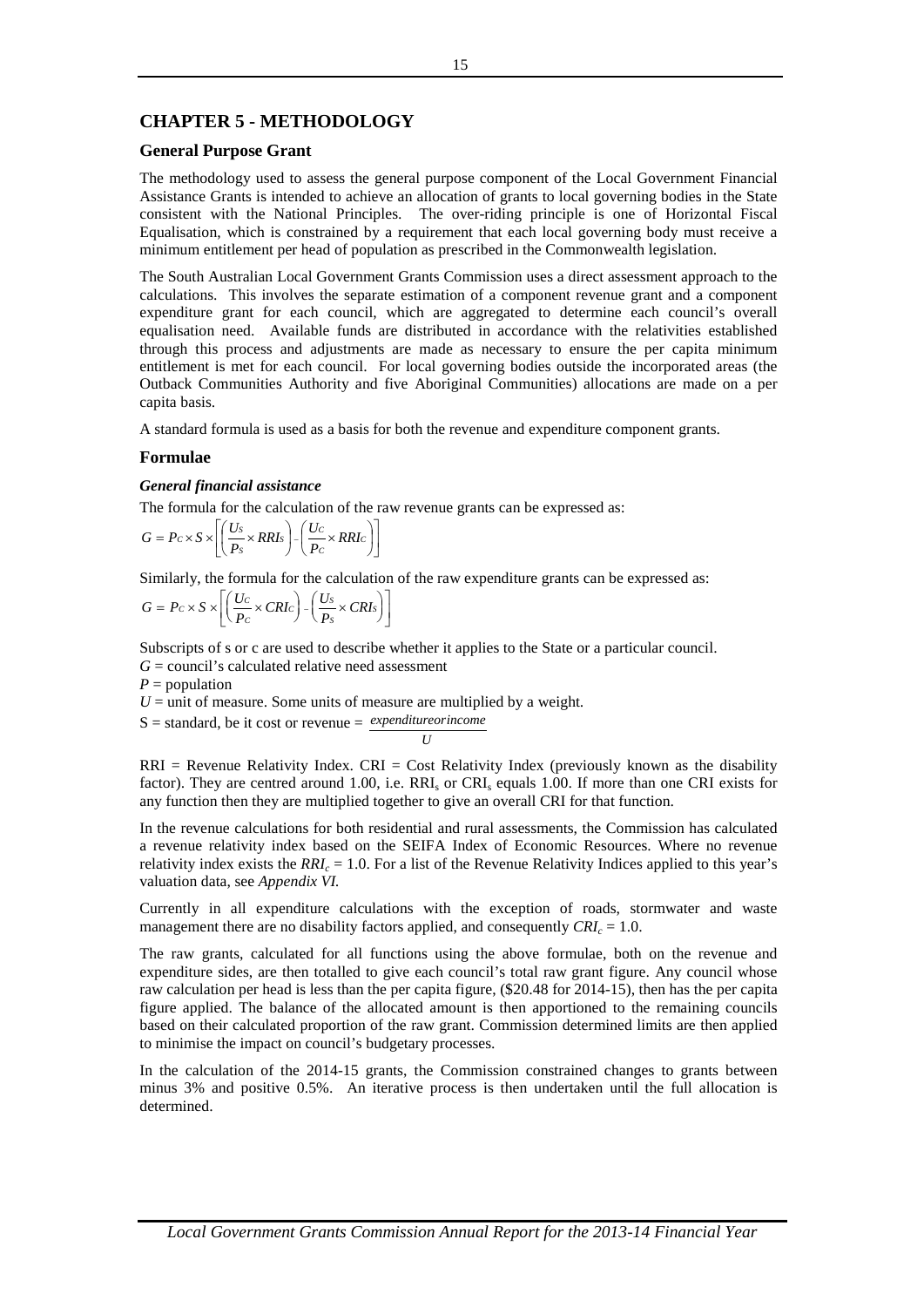### *Component Revenue Grants*

Component revenue grants compensate or penalise councils according to whether their **capacity to raise revenue** from rates is less than or greater than the State average. Councils with below average capacity to raise revenue receive positive component revenue grants and councils with above average capacity receive negative assessments.

The Commission estimates each council's component revenue grant by applying the State average rate in the dollar to the difference between the council's improved capital values per capita multiplied by the *RRIc* and those for the State as a whole, and multiplying this back by the council's population. The State average rate in the dollar is the ratio of total rate revenue to total improved capital values of rateable property. The result shows how much less (or more) rate revenue a council would be able to raise than the average for the State as a whole if it applied the State average rate in the dollar to the capital values of its rateable properties. This calculation is repeated for each of five land use categories, namely;

- residential;
- commercial;
- industrial;
- rural; and
- other.

To overcome fluctuations in the base data, valuations, rate revenue and population are averaged over three years. Revenue Relativity Indices (*RRIc)* are only applied to the residential and rural valuations.

### *Subsidies*

Subsidies that are of the type that most council's receive and are not dependent upon their own special effort i.e. they are effort neutral, are treated by the "inclusion approach". That is, subsidies such as those for library services and roads are included as a revenue function.

### *Component Expenditure Grants*

Component expenditure grants compensate or penalise councils according to whether the costs of providing a standard range of local government services can be expected to be greater than or less than the average cost for the State as a whole due to factors outside the control of councils. The Commission assesses expenditure needs and a component expenditure grant for each of a range of functions and these are aggregated to give a total component expenditure grant for each council.

The methodology compares each council per capita against the State average. This enables the comparison to be consistent and to compare like with like.

Each function is identified by a main driver or *unit of measure*. This is divided into the total expenditure on the function for the State as a whole to determine the average or *standard cost* for the particular function. For example, in the case of the expenditure function **built-up sealed roads**, "kilometres of built-up sealed roads" is the unit of measure.

Using this example, the length of built-up sealed roads per capita for each council is compared with the State's length of built-up sealed road per capita. The difference, be it positive, negative or zero, is then multiplied by the average cost per kilometre for construction and maintenance of built up sealed roads for the State as a whole (standard cost). This in turn is multiplied back by the council's population to give the component expenditure grant for the function. As already indicated this grant can be positive, negative or zero.

In addition, it is recognised that there may be other factors beyond a council's control which require it to spend more (or less) per unit of measure than the State average, in this example to reconstruct or maintain a kilometre of road. Accordingly, the methodology allows for a *cost relativity index (CRI)*, to be determined for each expenditure function for each council. Indices are centred around 1.0, and are used to inflate or deflate the component grant for each council. In the case of roads, CRI's measure relative costs of factors such as material haulage, soil type, rainfall and drainage.

To overcome fluctuations in the base data, inputs into the expenditure assessments (with the exception of the newly revised road lengths) are averaged over three years.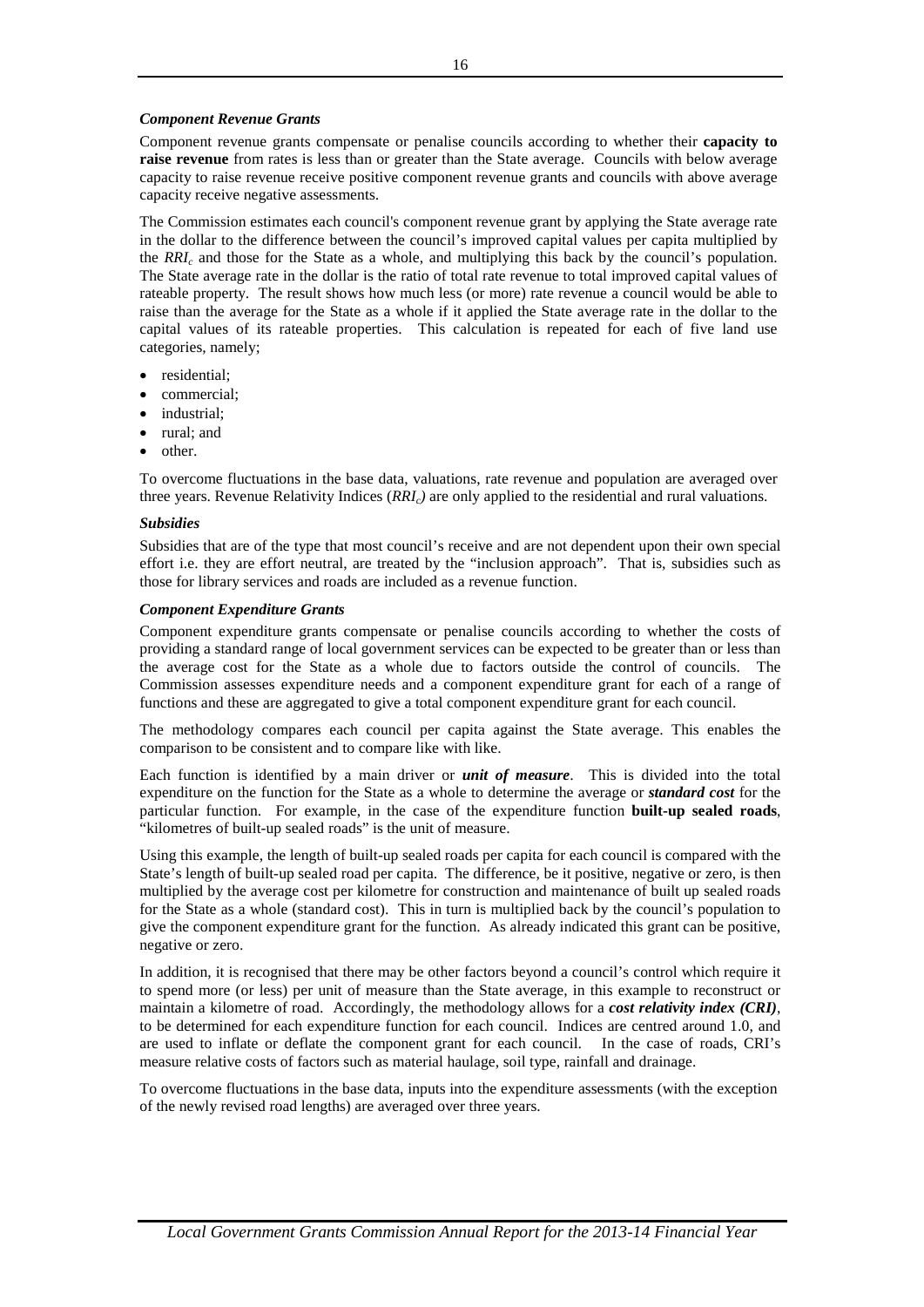| <b>Expenditure Function</b>                    | <b>Standard Cost</b>                  | <b>Units of Measure</b>                                                                        |
|------------------------------------------------|---------------------------------------|------------------------------------------------------------------------------------------------|
| Waste Management                               | Reported<br>expenditures <sup>1</sup> | Number of residential properties                                                               |
| <b>Aged Care Services</b>                      | Reported<br>expenditures <sup>1</sup> | Population aged 65+ from the ABS Census and<br>estimated resident population                   |
| Services to Families and<br>Children           | Reported<br>expenditures $1$          | Population aged 0-14 yrs from the ABS Census<br>and estimated resident population              |
| <b>Health Inspection</b>                       | Reported<br>expenditures <sup>1</sup> | Establishments to inspect                                                                      |
| Libraries                                      | Reported<br>expenditures <sup>1</sup> | Number of library visitors                                                                     |
| Sport and Recreation                           | Reported<br>expenditures $1$          | Population aged 5-64 years from the ABS Census<br>and estimated resident population            |
| Sealed Roads - Built- $Up^5$                   | Reported<br>expenditures $1$          | Kilometres of built-up sealed road as reported in<br><b>GIR</b>                                |
| Sealed Roads -<br>Non-built-up $5$             | Reported<br>expenditures $1$          | Kilometres of non-built-up sealed road as<br>reported in GIR                                   |
| Sealed Roads - Footpaths etc                   | Reported<br>expenditures $1$          | Kilometres of built-up sealed road as reported in<br><b>GIR</b>                                |
| Unsealed Roads - Built-up <sup>5</sup>         | Reported<br>expenditures <sup>1</sup> | Kilometres of built-up unsealed road as reported<br>in GIR                                     |
| Unsealed Roads - Non-built-<br>up <sup>5</sup> | Reported<br>expenditures $1$          | Kilometres of non-built-up unsealed road as<br>reported in GIR                                 |
| <b>Unformed Roads</b>                          | Reported<br>expenditures <sup>1</sup> | Kilometres of unformed road as reported in GIR<br>Roads                                        |
| Stormwater Drainage<br>Maintenance 2,3         | Reported<br>expenditures <sup>1</sup> | Number of urban properties <sup>4</sup>                                                        |
| <b>Community Support</b>                       | Reported<br>expenditures <sup>1</sup> | 3yr average population * SEIFA Advantage<br>Disadvantage CRI                                   |
| Jetties and Wharves                            | Reported<br>expenditures <sup>1</sup> | Number of jetties and wharves                                                                  |
| Public Order and Safety                        | Reported<br>expenditures <sup>1</sup> | Total number of properties                                                                     |
| Planning and Building<br>Control               | Reported<br>expenditures <sup>1</sup> | Number of new developments and additions                                                       |
| <b>Bridges</b>                                 | Reported<br>expenditures <sup>1</sup> | Number of bridges as reported in GIR                                                           |
| <b>Other Needs Assessments</b>                 | Set at 1.00.                          | Based on Commission determined relative<br>expenditure needs in a number of areas <sup>6</sup> |

The following table details the approach taken to expenditure functions included in the methodology.

1 Councils' expenditures reported in the Commission's Supplementary returns.

- 2 Includes both construction and maintenance activities.
- 3 The Commission has also decided, for these functions, to use CRI's based on the results of a previous consultancy by BC Tonkin and Associates.
- 4 Urban properties = sum [residential properties, commercial properties, industrial properties, exempt residential properties, exempt commercial properties, exempt industrial properties].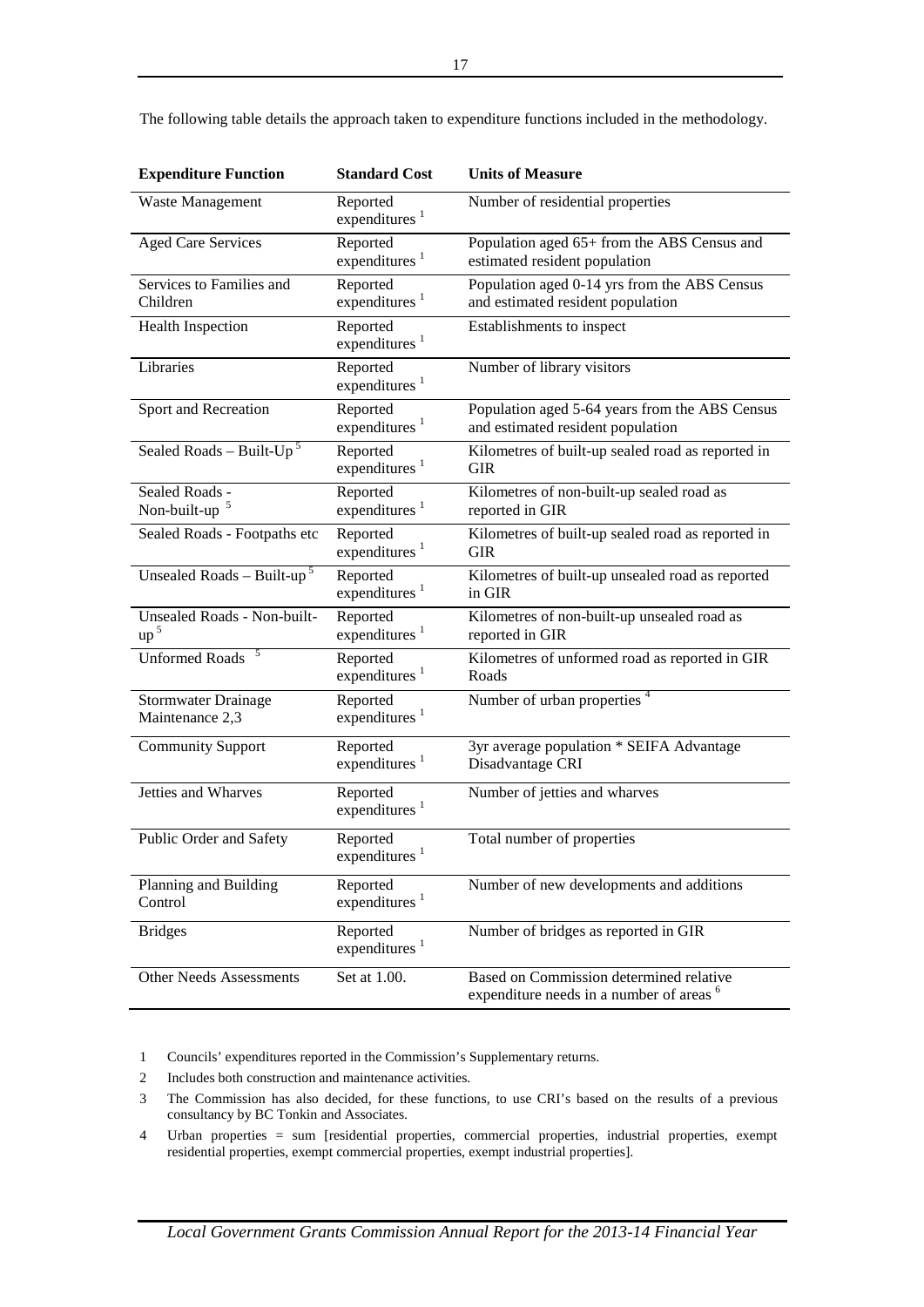- 5 The Commission has for these functions, used CRI's based on the results of a consultancy led by Emcorp and Associates, in association with PPK Environment and Infrastructure. Tonkin Consulting has since refined the results. For a breakdown of each cost relativity indices by type of road, refer *Appendix V*.
- 6 Comprises Commission determined relative expenditure needs with respect to the following:
	- Non-Resident Use / Tourism / Regional Centre assessed to be high, medium or low;
	- Duplication of Facilities identified by the number of urban centres and localities (as determined by the Australian Bureau of Statistics (ABS));
	- Isolation measured as distance from the GPO to the main service centre for the council (as determined by the RAA);
	- Additional recognition of needs of councils with respect to Aboriginal people identified by the proportion of the population identified as Aboriginal or Torres Strait Islander;
	- Unemployment identified by the proportion of the population unemployed;
	- Capital City status gives recognition to such things as the ability of the council to raise revenue from sources other than rates i.e. car parking and from the Wingfield dump, and their extraordinary expenditure need i.e. due to the requirement that they maintain the entire road network within the City, and due to the daily influx of non-resident population;
	- Environment and Coastal Protection assessed to be high, medium or low; and
	- The provision of Cultural and Tourist Facilities assessed to be high, medium or low.

This final factor *Other Needs Assessment* (also known as *Function 50*) originates from awareness by the Commission that there are many non-quantifiable factors, which may influence a council's expenditure, and that it is not always been possible to determine objectively the extent to which a council's expenditure is affected by these factors. Therefore, in determining units of measure and cost relativity indices, the Commission must exercise its judgement based on experience, the evidence submitted to the Commission, and the knowledge gained by the Commission during visits to council areas and as a result of discussions with elected members and staff.

The calculated standards by function are outlined in the next section.-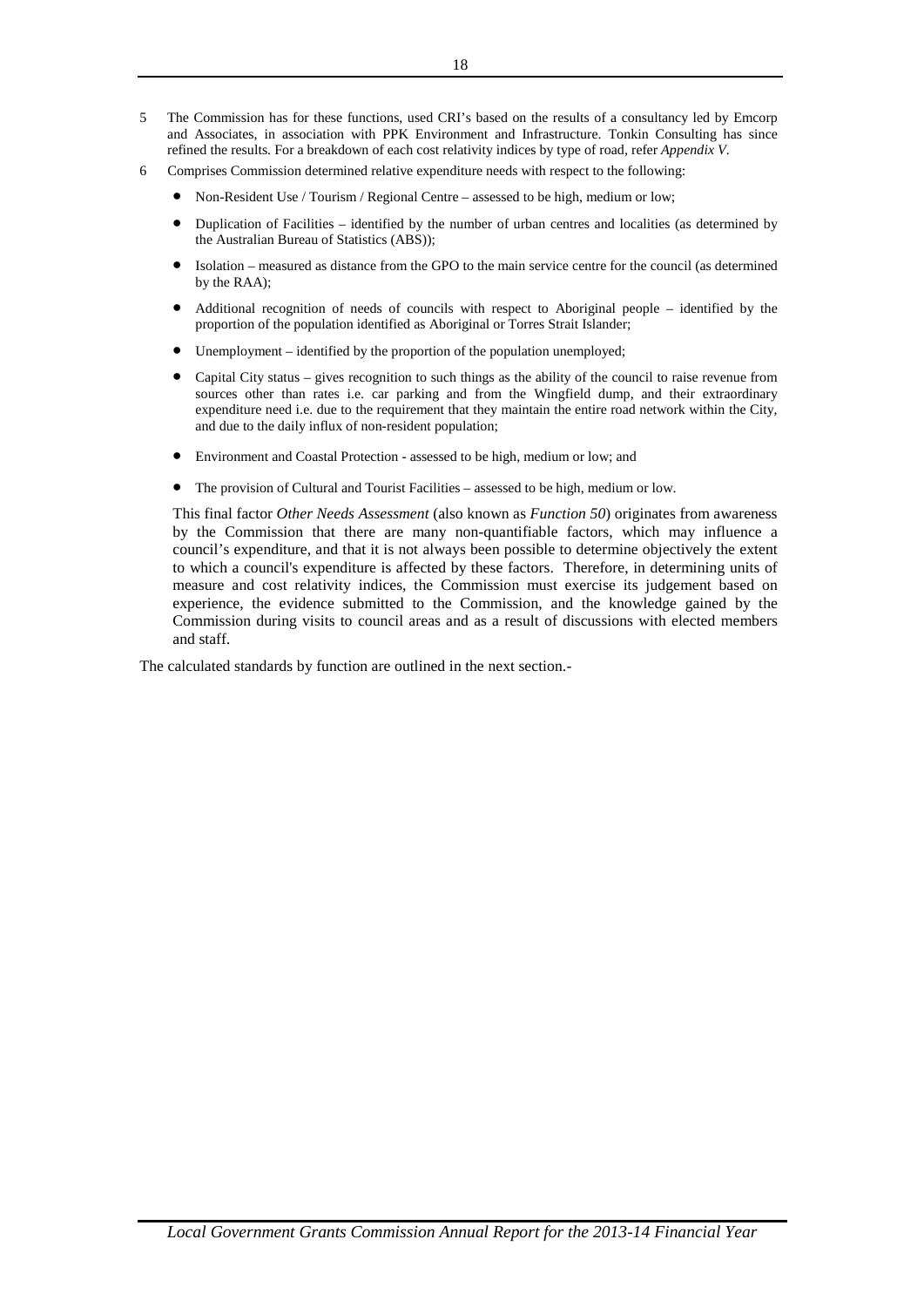### **Summary of figures by function**

Total Population = 1670827

| <b>Function</b>                   | in Dollars<br>Standard | per Capita<br>Measure<br>Unit of | Measure<br>Units of<br>Total | Measure<br><b>Unit of</b>                |
|-----------------------------------|------------------------|----------------------------------|------------------------------|------------------------------------------|
|                                   |                        |                                  |                              |                                          |
| <b>Expenditure Functions</b>      |                        |                                  |                              |                                          |
| Waste Management                  | 180.13                 | 0.41214                          |                              | 681,503 No of residential properties     |
| <b>Aged Care Services</b>         | 158.56                 | 0.16443                          |                              | 271,890 Population aged more than 65     |
| Services To Families And Children | 61.10                  | 0.17716                          |                              | 292,949 Population aged 0 to 14          |
| Health Inspection                 | 312.54                 | 0.01228                          |                              | 20,309 Establishments to inspect         |
| Libraries                         |                        | $\overline{a}$                   |                              | - Number of visitors                     |
| Sport and Recreation              | 159.45                 | 0.77568                          |                              | 1,282,638 Population aged 5 to 49        |
| Sealed Roads - Built Up           | 11,333.40              | 0.00641                          |                              | 10,596 Kilometres of sealed builtup      |
| Sealed Roads - Non Built Up       | 11,333.40              | 0.00456                          |                              | 7,547 Kilometres of sealed non-builtup   |
| Sealed Roads - Footpaths etc      | 14,830.16              | 0.00641                          |                              | 10,596 Kilometres of sealed builtup      |
|                                   |                        |                                  |                              | Kilometres of formed and surfaced,       |
| Unsealed Roads - Built Up         | 1,641.42               | 0.00043                          |                              | 716 and natural surface formed builtup   |
|                                   |                        |                                  |                              | road                                     |
|                                   |                        |                                  |                              | Kilometres of formed and surfaced.       |
| Unsealed Roads - Non Built Up     | 1.641.42               | 0.02844                          |                              | 47,022 and natural surface formed non-   |
|                                   |                        |                                  |                              | builtup road                             |
| Roads - Unformed                  | 88.33                  | 0.00532                          | 8,793                        | Kilometres of natural surfaced           |
|                                   |                        |                                  |                              | unformed road                            |
|                                   |                        |                                  |                              | No of urban, industrial and              |
| Stormwater Drainage - Maintenance | 78.82                  | 0.44465                          |                              | 735,269 commercial properties including  |
|                                   |                        |                                  |                              | exempt                                   |
| Community Support                 | 45.87                  | 0.99990                          | 1,653,416                    | 3yr average population * SEIFA           |
|                                   |                        |                                  |                              | Advantage Disadvantage CRI               |
| Jetties and Wharves               | 12,766.25              | 0.00005                          |                              | 79 Number of jetties and wharves         |
| Public Order and Safety           | 23.42                  | 0.56465                          |                              | 933,686 Total no of properties           |
|                                   |                        | 0.02648                          | 43,782                       | No of new developments and               |
| Planning And Building Control     | 1,504.77               |                                  |                              | additions                                |
| <b>Bridges</b>                    | 7,991.12               | 0.00053                          |                              | 883 Number of bridges                    |
| Other Special Needs               | 1.00                   | 29.17914                         |                              | 48,249,900 Total of dollars attributed   |
|                                   |                        |                                  |                              |                                          |
| <b>Revenue Functions</b>          |                        |                                  |                              |                                          |
| Rates - residential               | 0.0034                 | 144,253                          |                              | 238,265,855,929 Valuation of residential |
| - commercial                      | 0.0061                 | 19,084                           |                              | 31,556,158,121 Valuation of commercial   |
| - industrial                      | 0.0092                 | 2,682                            |                              | 4,434,080,509 Valuation of industrial    |
| - rural                           | 0.0030                 | 20,332                           |                              | 33,127,689,152 Valuation of rural        |
| - other                           | 0.0026                 | 10,201                           |                              | 16,867,796,996 Valuation of other        |
| <b>Subsidies</b>                  | 1.00                   | 20.08652                         |                              | 33,214,572 The total of the subsidies    |

### **Calculated standards by function**

The Commission uses the above table to enable it to calculate a council's raw grant for each of the given functions. This is done by calculating each individual council's unit of measure per capita, comparing it with the similar figure from the table and then multiplying the difference by the standard from the table and its own population. If *CRIs* are applicable then they must be included as a multiplier against the council's unit of measure per capita.

It must be stressed that this only allows the calculation of the raw grant for the individual function, not the estimated grant. The calculation of the estimated grant is not possible as per capita minimums need to be applied and the total allocation apportioned to the remaining councils.

### *Aggregated Revenue and Expenditure Grants*

Component grants for all revenue categories and expenditure functions, calculated for each council using the method outlined above, are aggregated to give each council's total raw grant figure. Where the raw grant calculation per head of population for a council is less than the per capita minimum established as set out in the Act, (\$20.48 for 2014-15), the grant is adjusted to bring it up to the per capita minimum entitlement.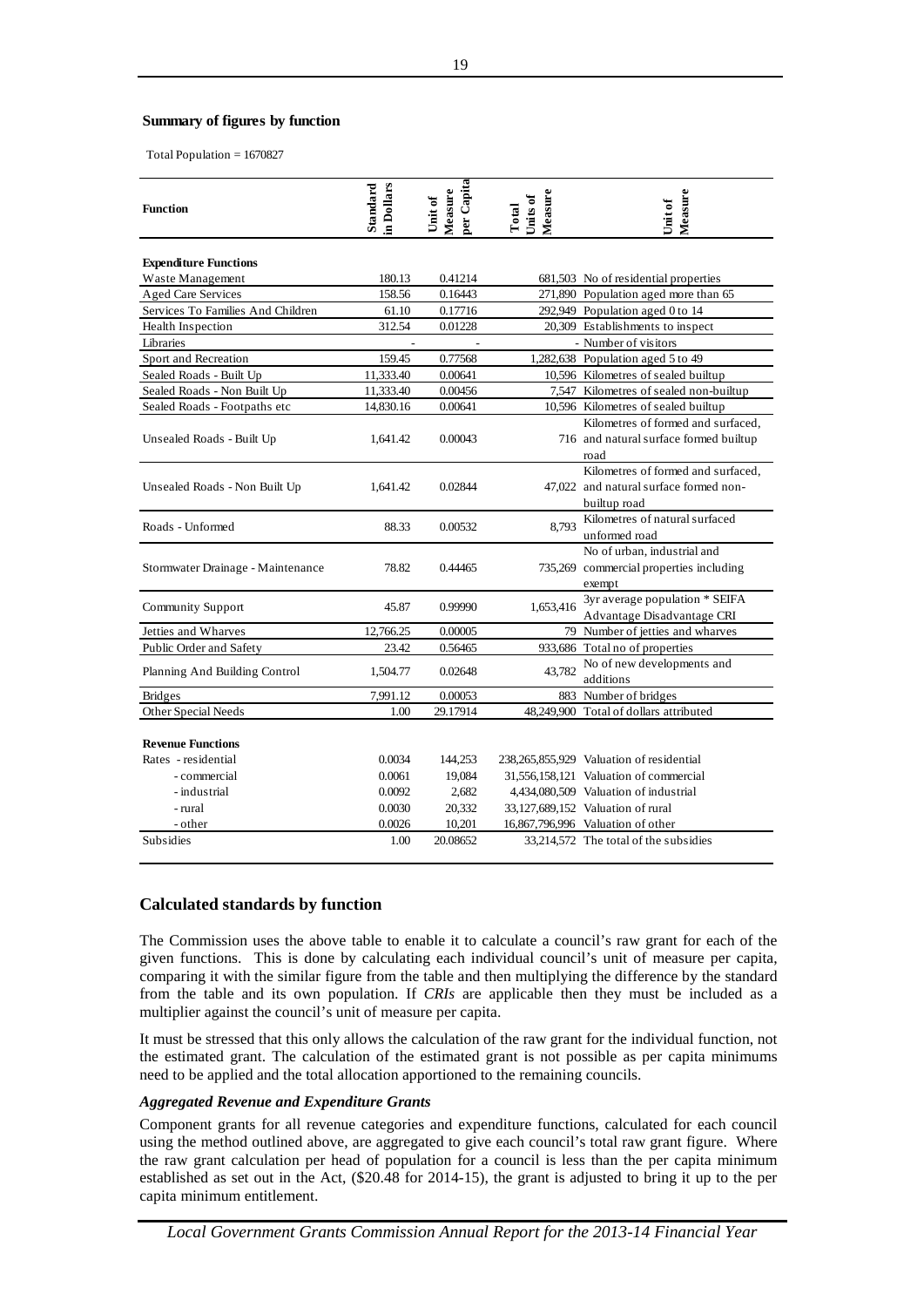The balance of the allocated amount, less allocation to other local governing bodies outside the incorporated areas, is then apportioned to the remaining councils based on their calculated proportion of the raw grant. Commission determined limits may then be applied to minimise the impact on council's budgetary processes. In the calculation of the 2014-15 grants, the Commission constrained changes between minus 3% and positive 0.5%.

# **Identified Local Road Grant**

In South Australia, the identified local road grants pool is divided into formula grants (85%) and special local road grants (15%).

The formula component is divided between metropolitan and non-metropolitan councils on the basis of an equal weighting of road length and population.

In the metropolitan area, allocations to individual councils are determined again by an equal weighting of population and road length. In the non-metropolitan area, allocations are made on an equal weighting of population, road length and the area of the council.

Distribution of the special local road grants is based on recommendations from the Local Government Transport Advisory Panel. This Committee is responsible for assessing submissions from regional associations on local road projects of regional significance.

# **Outback Communities Authority**

The Outback Communities Authority is prescribed as a local governing body for the purposes of the Grants Commission's recommendations.

The Authority was established on 1 July 2010 under legislation of the South Australian Parliament, replacing the Outback Areas Community Development Trust as the management and governance authority for the outback.

The Authority provides support to outback communities for the provision of public services and facilities, addresses long term requirements and maintenance of outback infrastructure, plans and consults with outback communities, advocates on behalf of outback communities and manages and maintains public assets.

Due to the lack of comparable data, the Commission is not able to calculate the grant to the Authority in the same manner as grants to other local governing bodies. Rather, a per capita grant has been established. The 2014-15 per capita general purpose grant is \$373.95.

General purpose grants for the Authority reduced by 0.5%, due to the Australian Government pausing the indexation of the Financial Assistance Grants for 3 years to 2016-17.

# **Aboriginal Communities**

Since 1994-95 the Grants Commission has allocated grants to 5 Aboriginal communities recognised as local governing authorities for the purposes of the *Commonwealth Local Government (Financial Assistance) Act 1995*.

The Aboriginal communities are Anangu Pitjantjatjara Yankunytjatjara, Gerard Community Council Inc., Maralinga Tjarutja, Nipapanha Community Inc. and Yalata Community Council Inc.

Again, due to the unavailability of data, grants for these communities are not calculated in the same manner as grants to other local governing bodies. Initially, the Commission utilised the services of a consultant, Alan Morton, of Morton Consulting Services, who completed a study on the expenditure needs of the communities and their revenue raising capacities. Comparisons were made with communities in other states and remote South Australian councils and per capita grants were established. Grants have gradually been increased since the initial study. For 2014-15 the per capita grant varied from \$192.07 for Gerard Community to \$1,230.71 for Maralinga Tjarutja Community.

General purpose grants for the Aboriginal communities were held to the same levels as last year due to the Australian Government pausing the indexation of the Financial Assistance Grants for 3 years to 2016-17.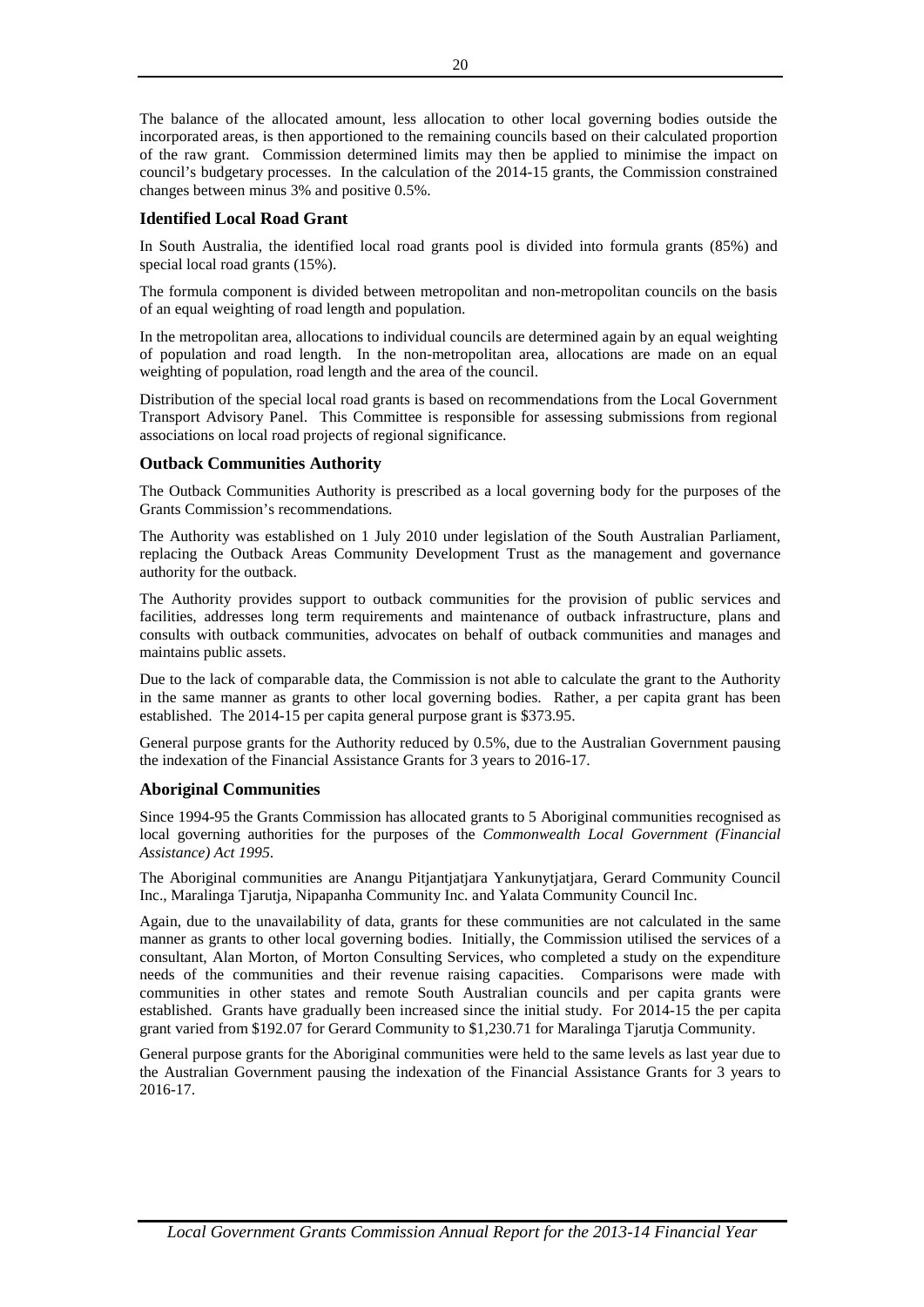|                                   | Population | <b>General Purpose</b> | Identified        | <b>Special Local</b> | <b>Total</b>           |
|-----------------------------------|------------|------------------------|-------------------|----------------------|------------------------|
| <b>Local Government Authority</b> | as at      | Grant                  | <b>Road Grant</b> | <b>Road Grant</b>    | <b>Estimated Grant</b> |
|                                   | 30-Jun-13  | \$)                    | \$)               | \$)                  | \$)                    |
| Adelaide                          | 22,200     | 454,656                | 238,231           |                      | 692,887                |
| Adelaide Hills                    | 39,832     | 823,975                | 696,905           |                      | 1,520,880              |
| Alexandrina                       | 24,824     | 648,901                | 558,528           |                      | 1,207,429              |
| Barossa                           | 22,808     | 538,839                | 447,335           |                      | 986,174                |
| Barunga West                      | 2,452      | 352,801                | 187,790           |                      | 540,591                |
| Berri Barmera                     | 10,611     | 2,436,238              | 209,241           |                      | 2,645,479              |
| <b>Burnside</b>                   | 44,500     | 911,360                | 466,395           |                      | 1,377,755              |
| Campbelltown                      | 50,893     | 1,042,289              | 521,456           |                      | 1,563,745              |
| Ceduna                            | 3,670      | 2,075,410              | 431,278           |                      | 2,506,688              |
| <b>Charles Sturt</b>              | 111,236    | 2,278,113              | 1,154,244         |                      | 3,432,357              |
| Clare & Gilbert Valleys           | 8,994      | 551,579                | 377,511           |                      | 929,090                |
| Cleve                             | 1,807      | 962,046                | 363,563           | 540,000              | 1,865,609              |
| Coober Pedy                       | 1,787      | 817,540                | 44,738            |                      | 862,278                |
| Coorong                           | 5,586      | 2,442,297              | 645,788           | 420,000              | 3,508,085              |
| Copper Coast                      | 13,687     | 1,482,998              | 308,183           |                      | 1,791,181              |
| Elliston                          | 1,068      | 740,623                | 398,939           |                      | 1,139,562              |
| <b>Flinders Ranges</b>            | 1,649      | 1,219,972              | 291,559           | 1,060,000            | 2,571,531              |
| <b>Franklin Harbour</b>           | 1,241      | 1,048,860              | 232,563           |                      | 1,281,423              |
| Gawler                            | 21,590     | 1,171,852              | 294,634           | 600,000              | 2,066,486              |
| Goyder                            | 4,239      | 2,695,235              | 658,558           |                      | 3,353,793              |
| Grant                             | 8,012      | 969,859                | 324,667           | 200,000              | 1,494,526              |
| <b>Holdfast Bay</b>               | 36,763     | 752,906                | 365,180           |                      | 1,118,086              |
| Kangaroo Island                   | 4,553      | 1,427,513              | 386,430           |                      | 1,813,943              |
| Karoonda East Murray              | 1,016      | 1,222,068              | 330,128           | 800,000              | 2,352,196              |
| Kimba                             | 1,103      | 1,017,164              | 294,752           |                      | 1,311,916              |
| Kingston                          | 2,407      | 547,171                | 244,862           |                      | 792,033                |
| Light                             | 14,459     | 296,120                | 401,947           |                      | 698,067                |
| Lower Eyre Peninsula              | 4,997      | 472,841                | 400,353           |                      | 873,194                |
| Loxton Waikerie                   | 11,454     | 3,637,428              | 712,208           |                      | 4,349,636              |
| Mallala                           | 8,611      | 1,036,050              | 245,136           |                      | 1,281,186              |
| Marion                            | 87,574     | 1,793,516              | 927,962           |                      | 2,721,478              |
| Mid Murray                        | 8,281      | 3,134,486              | 629,642           |                      | 3,764,128              |
| Mitcham                           | 65,720     | 1,345,946              | 737,128           |                      | 2,083,074              |
| <b>Mount Barker</b>               | 31,325     | 670,555                | 535,537           | 1,000,000            | 2,206,092              |
| <b>Mount Gambier</b>              | 26,092     | 2,196,610              | 384,067           |                      | 2,580,677              |
| <b>Mount Remarkable</b>           | 2,785      | 1,677,076              | 354,493           |                      | 2,031,569              |

# **CHAPTER 6 – GRANT ALLOCATIONS FOR 2014-15**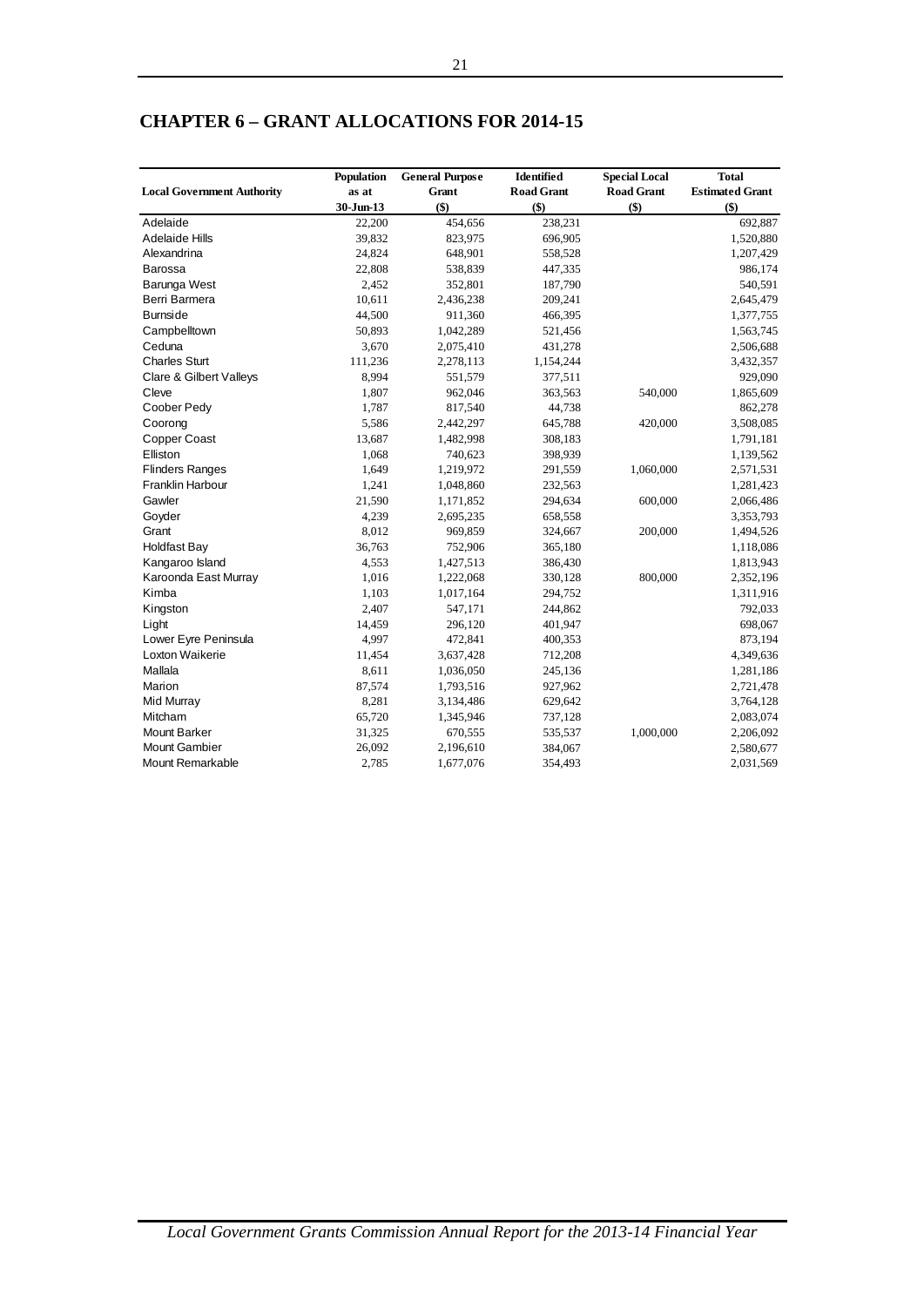|                                   | Population | <b>General Purpose</b> | Identified        | <b>Special Local</b> | <b>Total</b>           |
|-----------------------------------|------------|------------------------|-------------------|----------------------|------------------------|
| <b>Local Government Authority</b> | as at      | <b>Grant</b>           | <b>Road Grant</b> | <b>Road Grant</b>    | <b>Estimated Grant</b> |
|                                   | 30-Jun-13  | $($ \$)                | $($ \$)           | $($ \$               | $($ \$                 |
| Murray Bridge                     | 20,579     | 3,144,581              | 461,025           |                      | 3,605,606              |
| Naracoorte Lucindale              | 8,441      | 2,233,099              | 472,079           |                      | 2,705,178              |
| Northern Areas                    | 4,508      | 1,416,742              | 391,172           |                      | 1,807,914              |
| Norwood, Payneham & St Peters     | 36,868     | 755,057                | 355,051           |                      | 1,110,108              |
| Onkaparinga                       | 166,435    | 5,532,790              | 2,277,895         |                      | 7,810,685              |
| Orroroo Carrieton                 | 860        | 981,420                | 248,199           |                      | 1,229,619              |
| Peterborough                      | 1,785      | 1,344,711              | 239,331           |                      | 1,584,042              |
| Playford                          | 85,069     | 8,658,329              | 1,223,334         |                      | 9,881,663              |
| Port Adelaide Enfield             | 120,427    | 2,466,345              | 1,303,059         |                      | 3,769,404              |
| Port Augusta                      | 14,605     | 2,695,136              | 284,108           |                      | 2,979,244              |
| Port Lincoln                      | 14,732     | 1,096,753              | 220,933           |                      | 1,317,686              |
| Port Pirie                        | 17,625     | 3,982,032              | 419,589           |                      | 4,401,621              |
| Prospect                          | 21,133     | 432,824                | 199,291           |                      | 632,115                |
| Renmark Paringa                   | 9,346      | 2,567,113              | 212,959           |                      | 2,780,072              |
| Robe                              | 1,387      | 29,642                 | 105,082           |                      | 134,724                |
| Roxby Downs                       | 5,031      | 103,035                | 77,944            |                      | 180,979                |
| Salisbury                         | 135,922    | 6,402,367              | 1,503,964         |                      | 7,906,331              |
| Southern Mallee                   | 2,076      | 1,138,221              | 391,374           |                      | 1,529,595              |
| <b>Streaky Bay</b>                | 2,245      | 1,485,042              | 450,927           | 577,000              | 2,512,969              |
| Tatiara                           | 6,695      | 2,383,129              | 544,709           | 602,000              | 3,529,838              |
| Tea Tree Gully                    | 98,378     | 2,014,850              | 1,094,531         |                      | 3,109,381              |
| Tumby Bay                         | 2,706      | 540,520                | 256,803           |                      | 797,323                |
| Unley                             | 38,695     | 792,491                | 369,651           |                      | 1,162,142              |
| Victor Harbor                     | 14,639     | 299,807                | 258,517           |                      | 558,324                |
| Wakefield                         | 6,826      | 1,794,173              | 516,341           |                      | 2,310,514              |
| <b>Walkerville</b>                | 7,368      | 150,897                | 73,894            |                      | 224,791                |
| Wattle Range                      | 11,669     | 1,906,602              | 525,864           |                      | 2,432,466              |
| <b>West Torrens</b>               | 58,158     | 1,191,076              | 594,418           |                      | 1,785,494              |
| Whyalla                           | 22,562     | 3,907,106              | 384,647           |                      | 4,291,753              |
| Wudinna                           | 1,283      | 1,242,875              | 385,216           |                      | 1,628,091              |
| Yanka lilla                       | 4,556      | 125,486                | 147,136           |                      | 272,622                |
| Yorke Peninsula                   | 11,119     | 1,436,294              | 790,536           |                      | 2,226,830              |
| Outback Communities Authority     | 3,843      | 1,437,109              |                   |                      | 1,437,109              |
| Anangu Pitjantjatjara             | 2,734      | 1,131,943              | 145,298           |                      | 1,277,241              |
| Gerard Cty Council                | 230        | 44,176                 | 19,359            |                      | 63,535                 |
| Maralinga Tjarutja                | 75         | 92,303                 | 51,984            |                      | 144,287                |
| Nipapanha Comm Inc                | 94         | 28,338                 | 19,275            |                      | 47,613                 |
| Yalata Cty Council                | 297        | 159,008                | 41,853            |                      | 200,861                |
| <b>STATE TOTAL</b>                | 1,670,827  | 114,036,315            | 32,859,279        | 5,799,000            | 152,694,594            |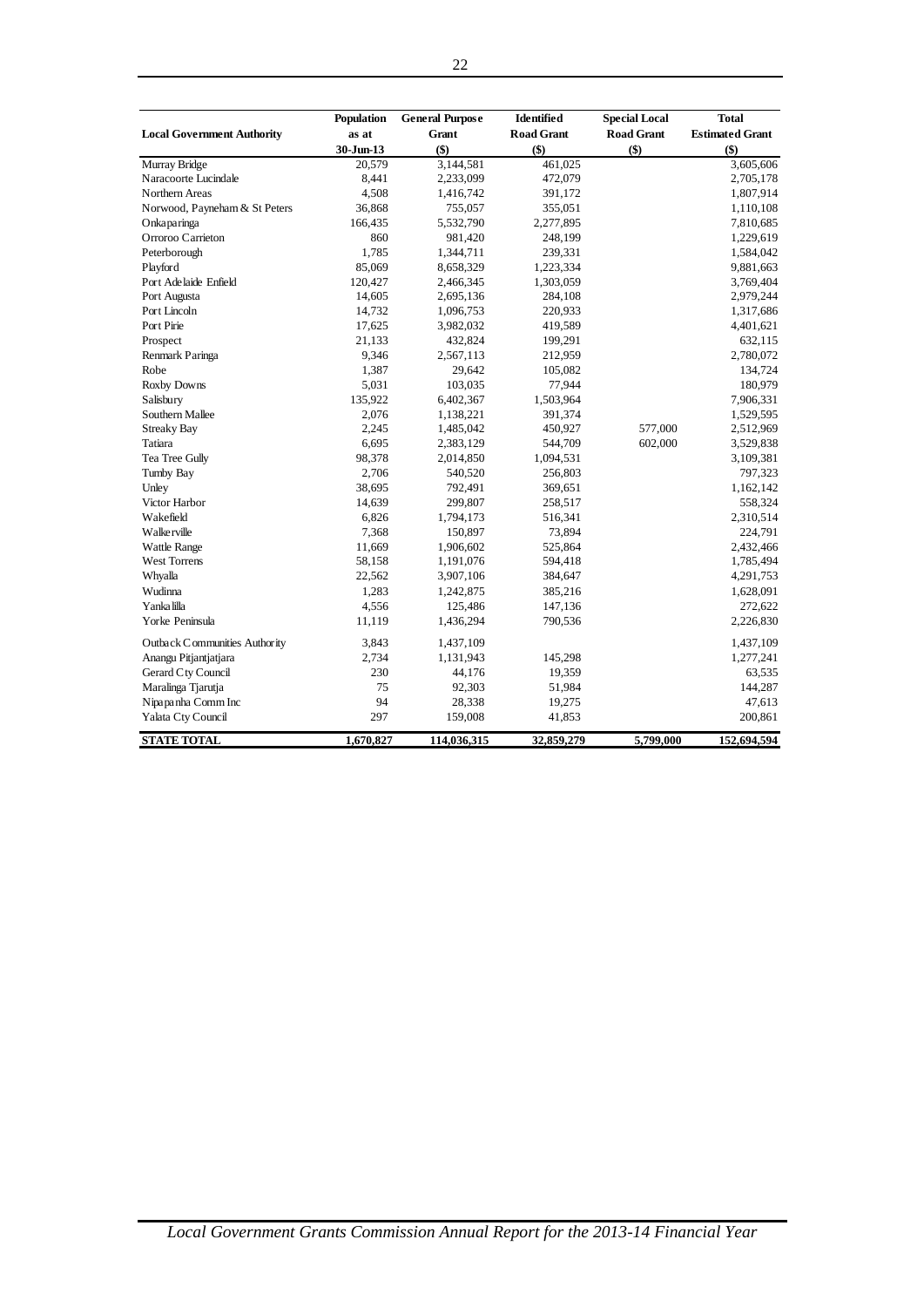# **APPENDIX I - Member profiles**

### **Mary Patetsos BSW Grad Dip Sociology, JP**

Commissioner of the Local Government Grants Commission since 2002 and Commission Chair since 2010. Current positions include Director ACH Group since 2009; Chair SA Housing Trust, 2005, including Chair of Housing and Department of Communities and Social Inclusion Audit and Finance Committees. She is a member SA Health Performance Council and the Aged Care Financing Authority since 2013. Mary is also a Director on numerous not for profit Boards including Director for Common Ground Adelaide, Multicultural Communities Council SA, Chair of the FECCA Healthy Ageing Reference Committee and Power Community Limited, Port Adelaide Football Club.

### **John Ross, Cr**

Commissioner of the Local Government Grants Commission from August 2005 to 5 January 2014. Councillor of Tatiara Council since 1979; Chairman of Tatiara Council 1989-1992 and 2003 to 2005, President of the SA Local Government Association 1995-1997; President of the Australian Local Government Association 1999-2002; President of the South East Local Government Association 1990- 1995; Chair of the Local Government Mutual Liability Scheme since 1997; Chair of the Local Government Workers Compensation Scheme since 1997; Australian Transport Council member 1997- 2002; Austroads board member 1997-2002; Chair of Forestry SA board since 2003; Member of Council of Australian Governments 1999-2002; LGA representative on State Water Resources Council 1990-1996; Chairman of STEDs scheme 1992-1996; Chairman of South East Relief Trust 1993-1995; and Chairman of SA Council Purchasing Co-Op 1997-1998.

### **Jane Gascoigne, BBus BEd**

Commissioner of the SA Local Government Grants Commission since 2010; Executive Manager of the Institute of Public Works Engineering Australia (SA Division). Prior employment as Director, Local Government Grants and Regional Communities, Department of Planning and Local Government; Executive Officer, South Australia Local Government Grants Commission; Executive Officer, South Australian Local Government Disaster Fund; Lecturer, Department of Technical and Further Education. Previous Board Membership: National Steering Committee overseeing the implementation of the National Framework for Women in Local Government (ALGWA); National Steering Committee overseeing the implementation of the Year of Women in Local Government (LGMA); Local Roads Advisory Committee; Local Government Transport Advisory Panel; and South Australian Local Government Disaster Fund.

### **Richard Vickery, Mayor, Tatiara District Council**

Appointed Commissioner of the Local Government Grants Commission on 13 February 2014. Elected Member to Tatiara District Council in 2003 and has been Mayor since 2006; President of South East Local Government Association since 2009 and previously Deputy President from 2006-6009; Vice-President of the LGA since 2013; Delegate – SA Region of Councils (SAROC) since 2009; Member of the Local Government State Executive Committee (South East Zone) since 2009; Board Member of Regional Development Australia Limestone Coast since 2009; Chair of the Limestone Coast Economic Diversification Reference Group; Chair of the Box Flat Dingo Control Committee (DEWNR); and Board Member and currently Deputy Chair, Keith & District Hospital since 2002.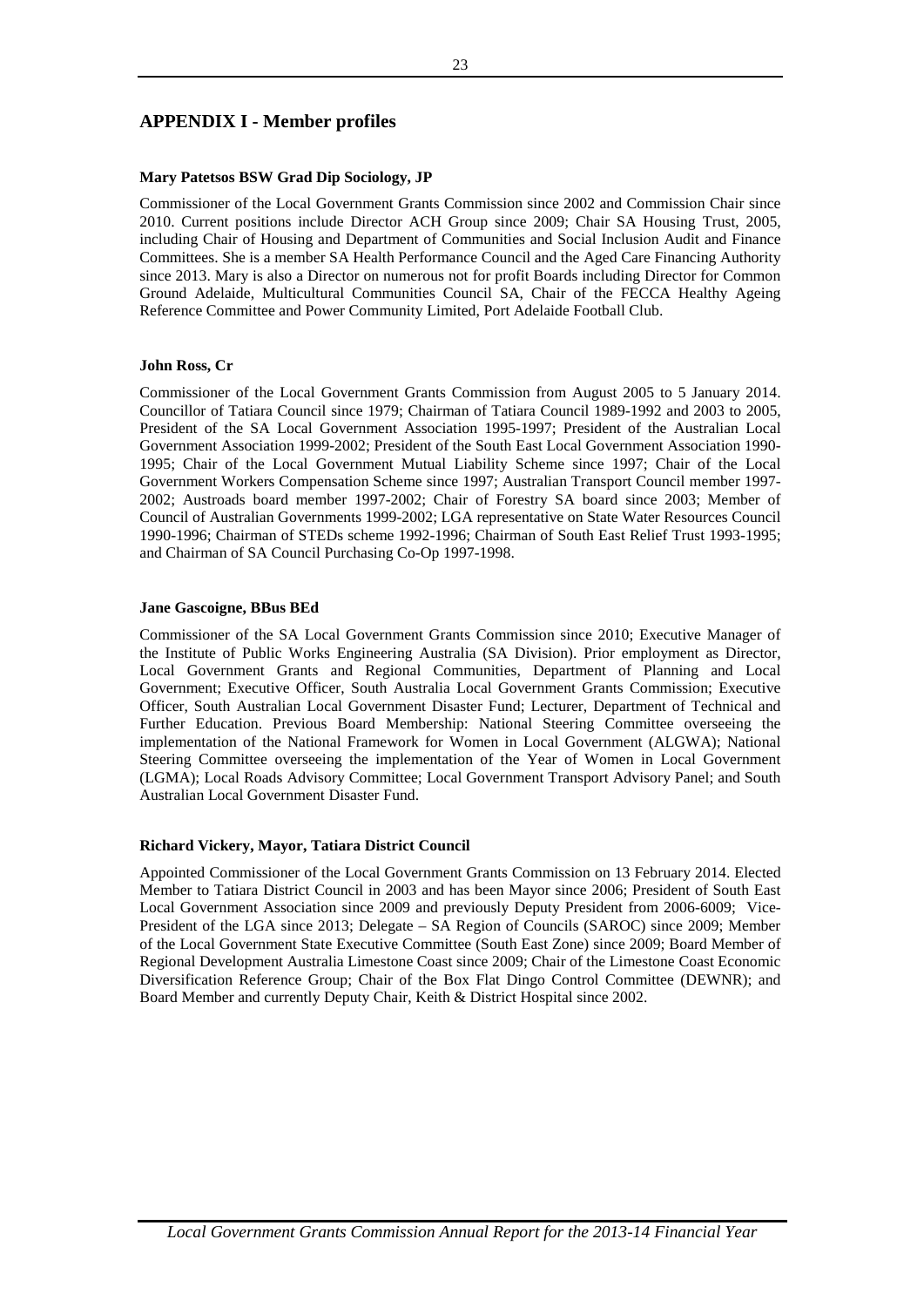# **APPENDIX II - Freedom of Information Act 1991**

**Statement Section 9**

### *Structure and functions of the Commission*

Refer Chapter 1 of this report.

### *Effect of Commission's decision making on members of the public*

The Commission's primary function is to make recommendations to the responsible Minister on the distribution of untied Commonwealth financial assistance grants to local governing authorities in South Australia. Consequently the Commission's decision making has no direct effect on members of the public.

### *Arrangements for members of the public to participate in Commission policy formulation*

As mentioned in Chapter 2 of this report, public hearings are incorporated into council visits. Members of the public are invited to attend these meetings and to make submissions to the Commission.

### *Categories of documents*

Annual reports of the Commission are available for perusal at the Commission's offices. Other documents held by the Commission:

- corporate files containing correspondence, memoranda, minutes etc on the Commission's operations;
- administrative Policies and Procedures (many of which are prepared by other agencies), and files;
- registry files containing information and data returns; and
- statistical and comparative reports prepared for councils and interested parties.

Information is stored both electronically and on hard copy.

In general, where information held by the Commission is available from a primary source, e.g. Australian Bureau of Statistics or individual councils, enquiries are redirected to that source.

### *Facilities for access and initial contact point*

Inquiries concerning access to the above-mentioned documents or other matters relating to Freedom of Information should be directed to:

|                | The Executive Officer                     |
|----------------|-------------------------------------------|
|                | <b>Local Government Grants Commission</b> |
|                | Level 7, Roma Mitchell House              |
|                | 136 North Terrace                         |
|                | ADELAIDE SA 5000                          |
| Postal Address | GPO Box 2329                              |
|                | ADELAIDE SA 5001                          |
| Telephone      | $(08)$ 7109 7164                          |
| E-mail         | Grants.Commission@sa.gov.au               |
|                |                                           |

Business hours are 9.00 am to 5.00 pm. An appointment is necessary. The Executive Officer, as Principal Officer, has power under Section 20 of the *Freedom of Information Act 1991* to refuse access to a document.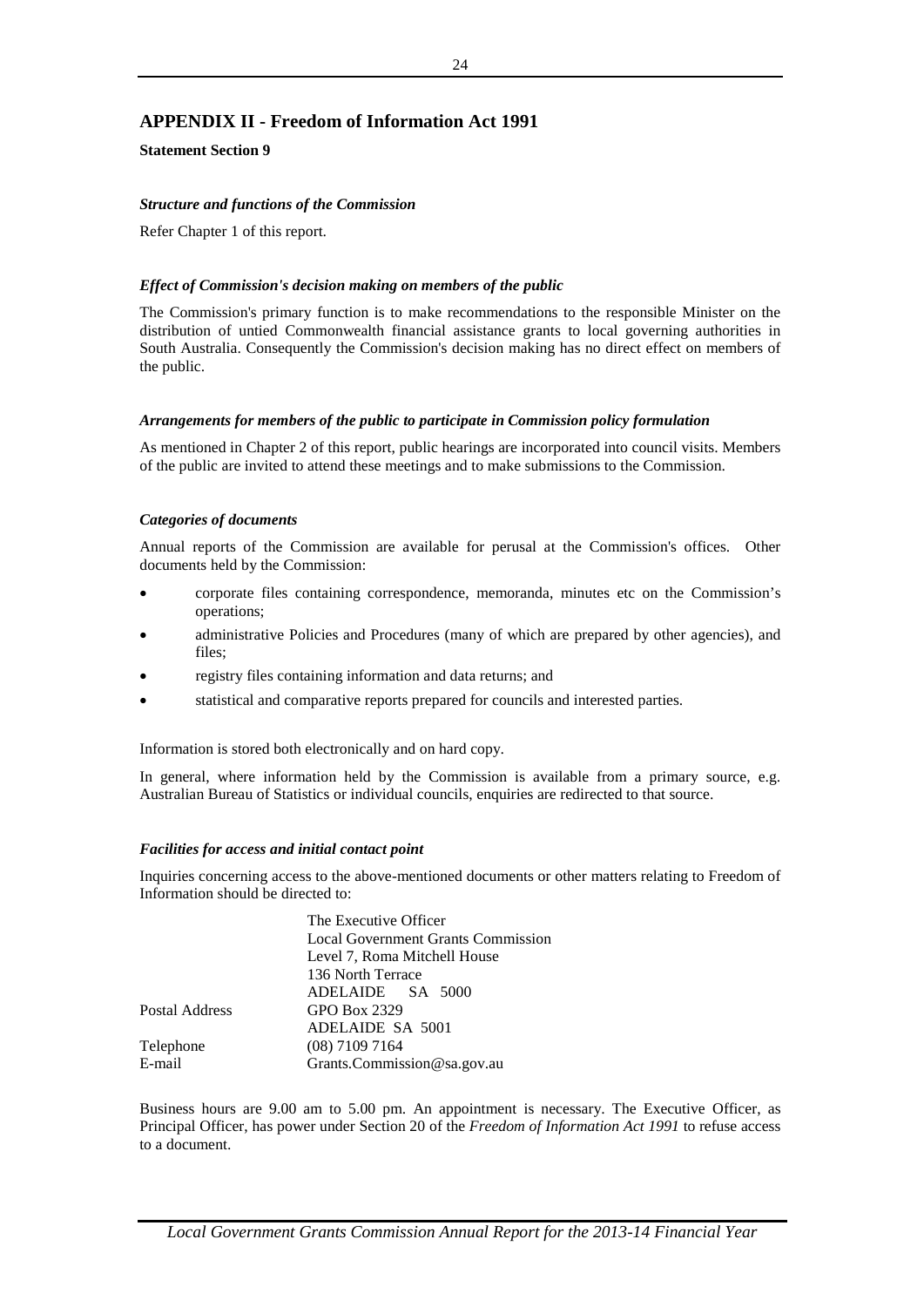|                                   | 2013-14        | 2013-14       | 2013-14        | 2013-14       |
|-----------------------------------|----------------|---------------|----------------|---------------|
|                                   | <b>Actual</b>  | <b>Actual</b> | <b>Special</b> | <b>Total</b>  |
|                                   | General        | Road          | <b>Road</b>    | <b>Actual</b> |
| <b>Local Government Authority</b> | <b>Purpose</b> | Grant         | Grant          | Grant         |
|                                   | <b>Grant</b>   | \$            | \$             | \$            |
|                                   | \$             |               |                |               |
| Adelaide                          | 450,909        | 236,973       |                | 687,882       |
| <b>Adelaide Hills</b>             | 832,298        | 702,262       | 200,000        | 1,734,559     |
| Alexandrina                       | 645,673        | 557,425       |                | 1,203,098     |
| <b>Barossa</b>                    | 536,158        | 447,226       |                | 983,384       |
| Barunga West                      | 356,365        | 188,759       |                | 545,124       |
| Berri Barmera                     | 2,460,846      | 212,507       |                | 2,673,353     |
| <b>Burnside</b>                   | 922,071        | 467,872       |                | 1,389,943     |
| Campbelltown                      | 1,048,116      | 521,167       |                | 1,569,283     |
| Ceduna                            | 2,096,373      | 433,076       |                | 2,529,449     |
| <b>Charles Sturt</b>              | 2,288,564      | 1,152,882     |                | 3,441,446     |
| Clare & Gilbert Valleys           | 548,834        | 378,191       |                | 927,025       |
| Cleve                             | 957,260        | 347,532       | 520,000        | 1,824,792     |
| Coober Pedy                       | 825,798        | 44,947        |                | 870,745       |
| Coorong                           | 2,466,967      | 649,064       |                | 3,116,031     |
| Copper Coast                      | 1,513,263      | 304,669       |                | 1,817,932     |
| Elliston                          | 748,105        | 399,954       |                | 1,148,058     |
| <b>Flinders Ranges</b>            | 1,232,295      | 293,358       | 1,067,000      | 2,592,654     |
| Franklin Harbour                  | 1,059,455      | 250,148       |                | 1,309,603     |
| Gawler                            | 1,175,526      | 288,076       | 330,000        | 1,793,602     |
| Goyder                            | 2,722,460      | 660,048       |                | 3,382,508     |
| Grant                             | 965,034        | 326,230       | 130,000        | 1,421,264     |
| <b>Holdfast Bay</b>               | 759,670        | 365,795       |                | 1,125,465     |
| Kangaroo Island                   | 1,420,410      | 387,404       |                | 1,807,815     |
| Karoonda East Murray              | 1,234,412      | 331,523       |                | 1,565,935     |
| Kimba                             | 1,027,438      | 295,585       |                | 1,323,023     |
| Kingston                          | 558,338        | 244,939       |                | 803,276       |
| Light                             | 295,475        | 399,936       |                | 695,411       |
| Lower Eyre Peninsula              | 477,618        | 402,625       |                | 880,243       |
| Loxton Waikerie                   | 3,674,170      | 716,169       |                | 4,390,339     |
| Mallala                           | 1,046,515      | 245,427       |                | 1,291,942     |
| Marion                            | 1,802,050      | 927,686       |                | 2,729,736     |
| Mid Murray                        | 3,150,412      | 631,369       |                | 3,781,781     |
| Mitcham                           | 1,363,802      | 739,526       | 490,000        | 2,593,329     |
| <b>Mount Barker</b>               | 677,328        | 534,511       |                | 1,211,839     |
| Mount Gambier                     | 2,216,456      | 384,222       | 255,000        | 2,855,679     |
| Mount Remarkable                  | 1,694,017      | 357,265       |                | 2,051,281     |

# **APPENDIX III – Final Grant Allocations For 2013-14**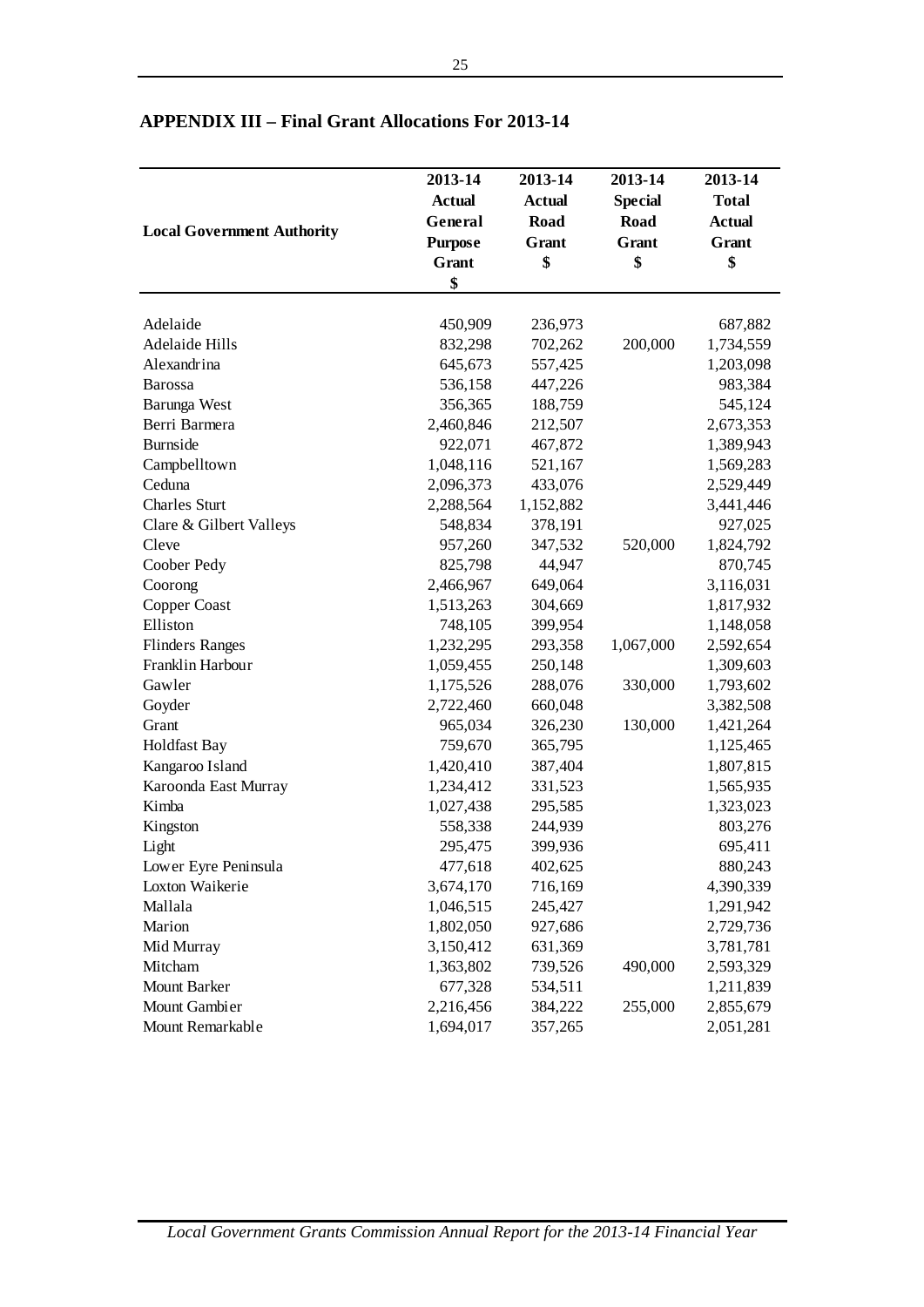| <b>Local Government Authority</b>     | 2013-14<br><b>Actual</b><br>General<br><b>Purpose</b><br><b>Grant</b><br>\$ | 2013-14<br><b>Actual</b><br>Road<br>Grant<br>\$ | 2013-14<br><b>Special</b><br>Road<br>Grant<br>\$ | 2013-14<br><b>Total</b><br><b>Actual</b><br>Grant<br>\$ |
|---------------------------------------|-----------------------------------------------------------------------------|-------------------------------------------------|--------------------------------------------------|---------------------------------------------------------|
| Murray Bridge                         | 3,176,345                                                                   | 461,350                                         |                                                  | 3,637,695                                               |
| Naracoorte Lucindale                  | 2,221,989                                                                   | 472,439                                         | 315,000                                          | 3,009,428                                               |
| Northern Areas                        | 1,431,053                                                                   | 393,081                                         |                                                  | 1,824,133                                               |
| Norwood, Payneham & St Peters         | 765,615                                                                     | 356,592                                         |                                                  | 1,122,207                                               |
| Onkaparinga                           | 5,703,907                                                                   | 2,280,612                                       | 242,000                                          | 8,226,519                                               |
| Orroroo Carrieton                     | 991,333                                                                     | 249,411                                         |                                                  | 1,240,744                                               |
| Peterborough                          | 1,358,294                                                                   | 239,683                                         |                                                  | 1,597,977                                               |
| Playford                              | 8,745,787                                                                   | 1,213,289                                       |                                                  | 9,959,076                                               |
| Port Adelaide Enfield                 | 2,467,400                                                                   | 1,293,496                                       |                                                  | 3,760,896                                               |
| Port Augusta                          | 2,722,359                                                                   | 284,895                                         |                                                  | 3,007,254                                               |
| Port Lincoln                          | 1,107,832                                                                   | 220,964                                         |                                                  | 1,328,795                                               |
| Port Pirie                            | 4,022,255                                                                   | 421,991                                         |                                                  | 4,444,246                                               |
| Prospect                              | 437,372                                                                     | 199,933                                         |                                                  | 637,305                                                 |
| Renmark Paringa                       | 2,593,044                                                                   | 215,497                                         |                                                  | 2,808,540                                               |
| Robe                                  | 29,941                                                                      | 105,957                                         | 179,000                                          | 314,898                                                 |
| <b>Roxby Downs</b>                    | 102,934                                                                     | 77,142                                          |                                                  | 180,076                                                 |
| Salisbury                             | 6,533,028                                                                   | 1,495,144                                       |                                                  | 8,028,172                                               |
| <b>Southern Mallee</b>                | 1,149,719                                                                   | 393,558                                         |                                                  | 1,543,276                                               |
| <b>Streaky Bay</b>                    | 1,500,043                                                                   | 451,912                                         | 600,000                                          | 2,551,954                                               |
| Tatiara                               | 2,371,273                                                                   | 545,130                                         | 398,000                                          | 3,314,403                                               |
| Tea Tree Gully                        | 2,052,409                                                                   | 1,102,215                                       |                                                  | 3,154,624                                               |
| Tumby Bay                             | 545,980                                                                     | 256,645                                         |                                                  | 802,624                                                 |
| Unley                                 | 803,744                                                                     | 371,361                                         | 190,000                                          | 1,365,105                                               |
| Victor Harbor                         | 298,082                                                                     | 255,253                                         |                                                  | 553,335                                                 |
| Wakefield                             | 1,785,247                                                                   | 516,650                                         |                                                  | 2,301,897                                               |
| <b>Walkerville</b>                    | 153,202                                                                     | 74,254                                          |                                                  | 227,457                                                 |
| <b>Wattle Range</b>                   | 1,897,116                                                                   | 530,194                                         | 190,000                                          | 2,617,310                                               |
| <b>West Torrens</b>                   | 1,198,378                                                                   | 594,267                                         |                                                  | 1,792,645                                               |
| Whyalla                               | 3,946,572                                                                   | 389,623                                         |                                                  | 4,336,195                                               |
| Wudinna                               | 1,255,429                                                                   | 385,537                                         |                                                  | 1,640,966                                               |
| Yanka lilla                           | 124,862                                                                     | 146,731                                         | 660,000                                          | 931,592                                                 |
| Yorke Peninsula                       | 1,429,148                                                                   | 793,421                                         |                                                  | 2,222,569                                               |
|                                       |                                                                             |                                                 |                                                  |                                                         |
| Outback Communities Authority         | 1,444,591                                                                   |                                                 |                                                  | 1,444,591                                               |
| Anangu Pitjantjatjara Yankunytjatjara | 1,131,943                                                                   | 145,445                                         |                                                  | 1,277,389                                               |
| Gerard Cty Council                    | 44,176                                                                      | 19,378                                          |                                                  | 63,554                                                  |
| Maralinga Tjarutja                    | 92,303                                                                      | 52,036                                          |                                                  | 144,339                                                 |
| Nipapanha Community Inc.              | 28,338                                                                      | 19,295                                          |                                                  | 47,632                                                  |
| Yalata Community Inc.                 | 159,008                                                                     | 41,896                                          |                                                  | 200,903                                                 |
| <b>STATE TOTAL</b>                    | 115,072,530                                                                 | 32,892,622                                      | 5,766,000                                        | 153,731,152                                             |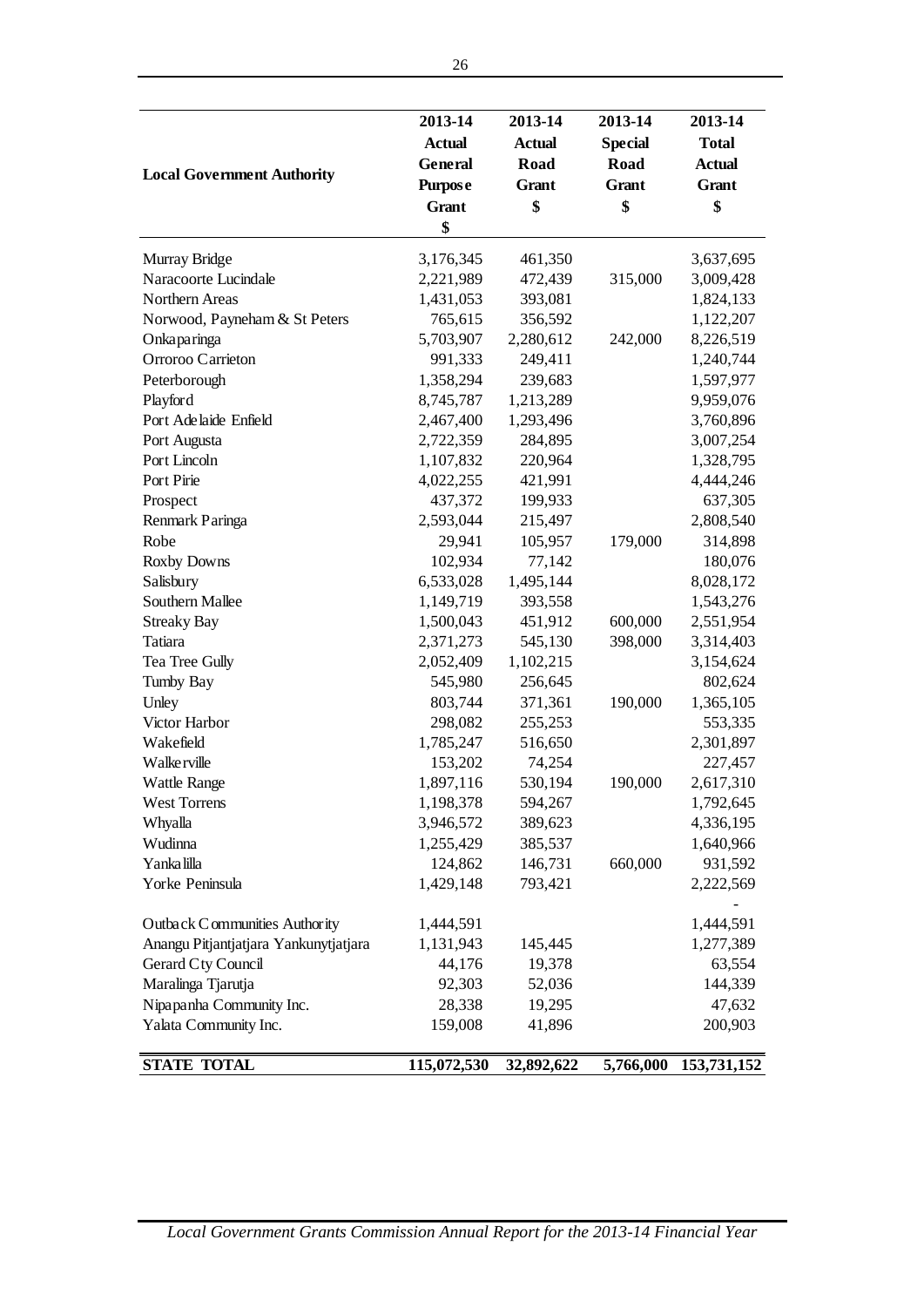(Road length data includes laneways)

| <b>Council name</b>     | <b>Sealed</b> | <b>Formed</b>    | <b>Unformed</b>  | <b>TOTAL</b> |
|-------------------------|---------------|------------------|------------------|--------------|
| Adelaide                | 127           | $\boldsymbol{0}$ | $\overline{0}$   | 127          |
| <b>Adelaide Hills</b>   | 610           | 472              | 10               | 1,091        |
| Alexandrina             | 551           | 768              | 24               | 1,343        |
| <b>Barossa</b>          | 342           | 558              | 71               | 970          |
| Barunga West            | 73            | 755              | 103              | 930          |
| Berri Barmera           | 272           | 136              | 77               | 484          |
| Burnside                | 235           | 5                | $\overline{0}$   | 240          |
| Campbelltown            | 255           | $\overline{0}$   | $\mathbf{0}$     | 255          |
| Ceduna                  | 77            | 1381             | 257              | 1,715        |
| Charles Sturt           | 575           | $\mathbf{1}$     | $\boldsymbol{0}$ | 577          |
| Clare & Gilbert Valleys | 223           | 1417             | 187              | 1,827        |
| Cleve                   | 80            | 1199             | 117              | 1,396        |
| Coober Pedy             | 30            | 128              | 263              | 421          |
| Coorong                 | 353           | 1539             | $\mathbf{1}$     | 1,893        |
| Copper Coast            | 276           | 548              | 131              | 956          |
| Elliston                | 44            | 967              | 136              | 1,148        |
| <b>Flinders Ranges</b>  | 32            | 894              | 336              | 1,262        |
| Franklin Harbour        | 87            | 811              | 37               | 935          |
| Gawler                  | 171           | 21               | $\overline{2}$   | 194          |
| Goyder                  | 157           | 2865             | 226              | 3,248        |
| Grant                   | 478           | 783              | 307              | 1,567        |
| Holdfast Bay            | 179           | $\mathbf{1}$     | $\boldsymbol{0}$ | 179          |
| Kangaroo Island         | 255           | 1057             | 51               | 1,362        |
| Karoonda East Murray    | 118           | 1133             | 48               | 1,299        |
| Kimba                   | 96            | 984              | 636              | 1,716        |
| Kingston                | 126           | 559              | 60               | 744          |
| Light                   | 172           | 1231             | 56               | 1,459        |
| Lower Eyre Peninsula    | 142           | 1119             | 83               | 1,344        |
| Loxton Waikerie         | 415           | 1689             | 199              | 2,303        |
| Mallala                 | 145           | 677              | 136              | 958          |
| Marion                  | 473           | $\overline{0}$   | $\boldsymbol{0}$ | 473          |
| Mid Murray              | 352           | 2051             | 976              | 3,379        |
| Mitcham                 | 401           | 5                | $\mathbf{1}$     | 408          |
| <b>Mount Barker</b>     | 348           | 397              | 30               | 774          |
| <b>Mount Gambier</b>    | 215           | 2                | 1                | 219          |
| Mount Remarkable        | 98            | 1536             | 433              | 2,067        |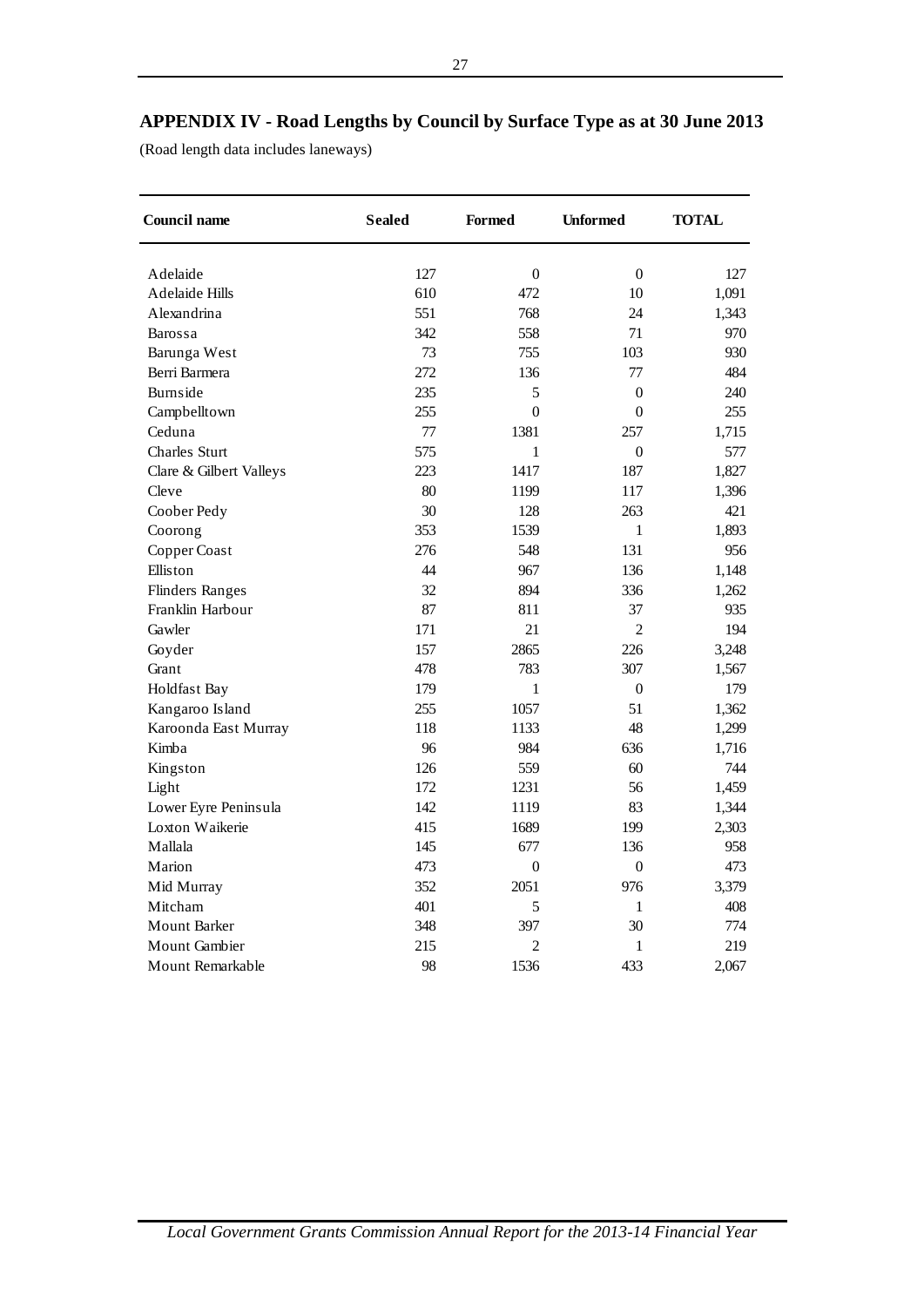| Council name                | <b>Sealed</b> | Formed           | <b>Unformed</b>  | <b>TOTAL</b> |
|-----------------------------|---------------|------------------|------------------|--------------|
| Murray Bridge               | 422           | 532              | 21               | 975          |
| Naracoorte Lucindale        | 485           | 1089             | 41               | 1,615        |
| Northern Areas              | 135           | 1788             | 275              | 2,199        |
| Norwood, Payneham & St. Pet | 172           | $\overline{0}$   | $\Omega$         | 172          |
| Onkaparinga                 | 1273          | 192              | 3                | 1,467        |
| Orroroo Carrieton           | 59            | 872              | 697              | 1,628        |
| Peterborough                | 40            | 805              | 386              | 1,231        |
| Playford                    | 721           | 93               | 6                | 821          |
| Port Adelaide Enfield       | 677           | $\overline{4}$   | $\Omega$         | 681          |
| Port Augusta                | 193           | 124              | 92               | 409          |
| Port Lincoln                | 150           | 6                | $\overline{2}$   | 159          |
| Port Pirie                  | 330           | 633              | 212              | 1,175        |
| Prospect                    | 91            | $\overline{0}$   | $\mathbf{0}$     | 91           |
| Renmark Paringa             | 307           | 132              | 40               | 480          |
| Robe                        | 42            | 337              | 56               | 435          |
| <b>Roxby Downs</b>          | 34            | 4                | $\mathbf{0}$     | 39           |
| Salisbury                   | 800           | 6                | $\mathbf{0}$     | 805          |
| Southern Mallee             | 115           | 1073             | 144              | 1,332        |
| <b>Streaky Bay</b>          | 87            | 1427             | 219              | 1,733        |
| Tatiara                     | 517           | 1190             | 225              | 1,932        |
| Tea Tree Gully              | 580           | 10               | 6                | 596          |
| <b>Tumby Bay</b>            | 52            | 967              | 90               | 1,110        |
| Unley                       | 170           | $\boldsymbol{0}$ | $\boldsymbol{0}$ | 170          |
| Victor Harbor               | 248           | 134              | 2                | 385          |
| Wakefield                   | 206           | 2393             | 86               | 2,685        |
| Walkerville                 | 36            | $\boldsymbol{0}$ | $\Omega$         | 36           |
| <b>Wattle Range</b>         | 510           | 1380             | 556              | 2,446        |
| <b>West Torrens</b>         | 293           | $\theta$         | 0                | 293          |
| Whyalla                     | 220           | 127              | 3                | 350          |
| Wudinna                     | 82            | 1279             | 352              | 1,712        |
| Yankalilla                  | 129           | 367              | 48               | 543          |
| Yorke Peninsula             | 470           | 3184             | 236              | 3,891        |
| <b>TOTAL</b>                | 18,229        | 47,837           | 8,793            | 74,859       |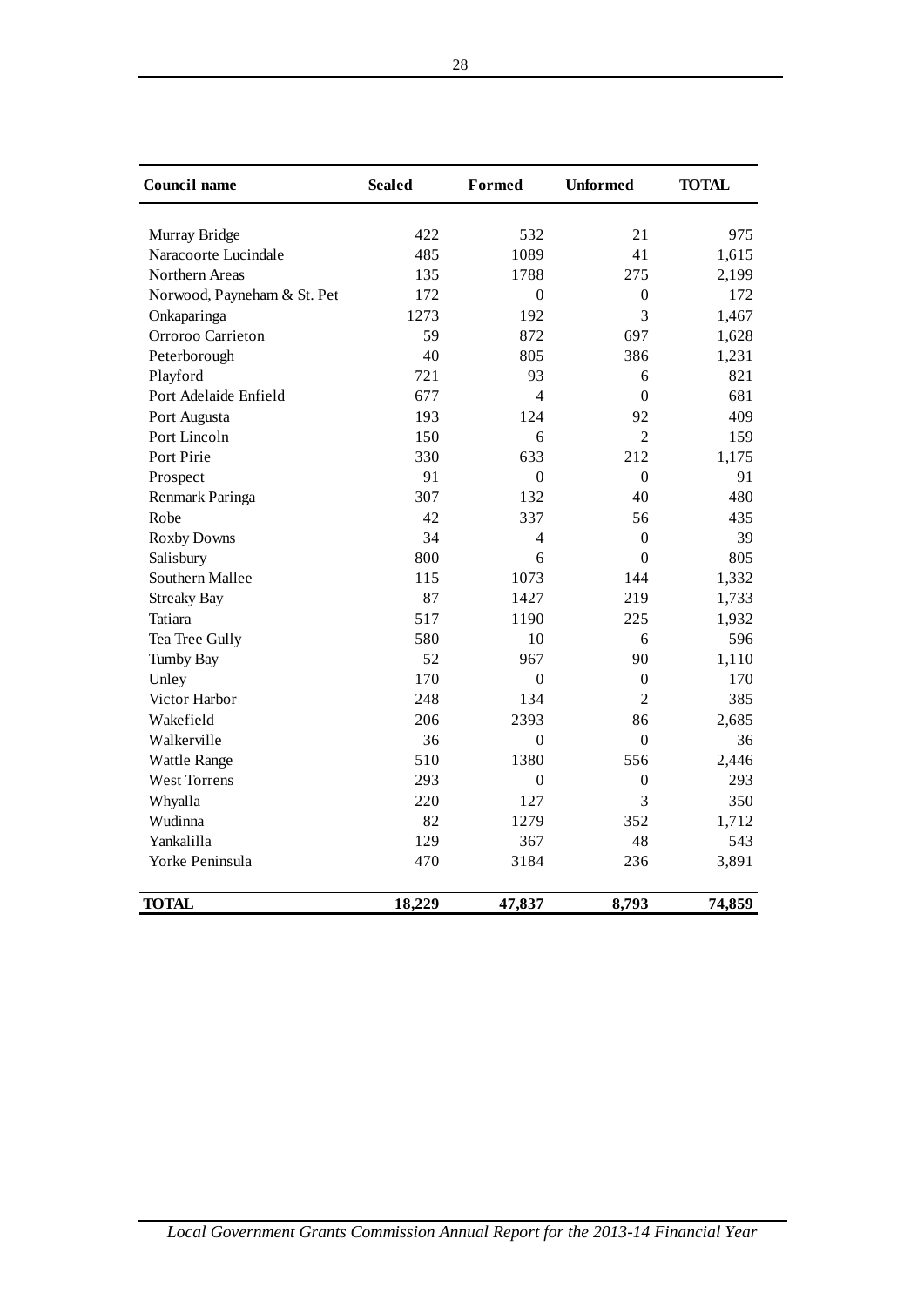|                               | <b>Sealed</b>   | <b>Sealed</b> | <b>Unsealed</b> | <b>Unsealed</b> | <b>Unformed</b> | Waste | <b>Stormwater</b>             |
|-------------------------------|-----------------|---------------|-----------------|-----------------|-----------------|-------|-------------------------------|
|                               | <b>Built-up</b> | Non-Built-up  | <b>Built-up</b> | Non-Built-up    | <b>Roads</b>    |       | <b>Management Maintenance</b> |
|                               | <b>Roads</b>    | <b>Roads</b>  | <b>Roads</b>    | <b>Roads</b>    |                 |       |                               |
|                               |                 |               |                 |                 |                 |       |                               |
| Adelaide                      | 1.02            | 0.96          | 1.00            | 1.00            | 1.00            | 0.97  | 0.99                          |
| Adelaide Hills                | 1.04            | 1.08          | 1.17            | 1.08            | 1.14            | 1.03  | 0.92                          |
| Alexandrina                   | 0.91            | 0.98          | 1.01            | 1.03            | 1.04            | 1.01  | 0.91                          |
| Barossa                       | 1.00            | 1.03          | 1.03            | 1.03            | 1.05            | 1.13  | 0.92                          |
| Barunga West                  | 0.87            | 0.92          | 0.98            | 0.98            | 1.00            | 1.02  | 0.90                          |
| Berri Barmera                 | 1.05            | 0.99          | 1.00            | 1.05            | 1.05            | 1.05  | 0.92                          |
| Burnside                      | 1.14            | 0.96          | 0.99            | 0.93            | 0.90            | 1.01  | 0.96                          |
| Campbelltown                  | 1.24            | 0.96          | 1.00            | 1.00            | 1.00            | 1.01  | 0.95                          |
| Ceduna                        | 0.89            | 0.95          | 1.01            | 1.01            | 1.00            | 1.08  | 0.90                          |
| Charles Sturt                 | 0.93            | 0.97          | 1.00            | 1.00            | 1.00            | 0.98  | 1.08                          |
| Clare & Gilbert Valleys       | 1.02            | 0.98          | 0.99            | 1.00            | 1.04            | 1.10  | 0.92                          |
| Cleve                         | 0.87            | 0.92          | 0.98            | 0.98            | 1.00            | 0.98  | 0.94                          |
| Coober Pedy                   | 0.90            | 0.94          | 0.98            | 0.98            | 1.00            | 1.13  | 0.84                          |
| Coorong                       | 0.90            | 0.95          | 0.99            | 1.00            | 1.02            | 1.06  | 0.95                          |
| Copper Coast                  | 0.87            | 0.92          | 0.98            | 0.98            | 1.00            | 1.01  | 0.92                          |
| Elliston                      | 0.84            | 0.83          | 0.96            | 0.95            | 0.92            | 1.31  | 0.94                          |
| <b>Flinders Ranges</b>        | 0.87            | 1.04          | 0.97            | 0.94            | 0.92            | 1.09  | 0.87                          |
| Franklin Harbour              | 0.87            | 0.92          | 0.99            | 0.98            | 1.00            | 1.05  | 0.93                          |
| Gawler                        | 0.90            | 1.00          | 1.01            | 1.04            | 1.11            | 1.00  | 0.98                          |
| Goyder                        | 0.89            | 0.91          | 0.99            | 0.99            | 1.00            | 1.19  | 0.89                          |
| Grant                         | 0.88            | 0.87          | 0.98            | 0.94            | 0.93            | 1.09  | 0.96                          |
| <b>Holdfast Bay</b>           | 1.09            | 0.99          | 1.00            | 0.00            | 1.00            | 0.97  | 1.07                          |
| Kangaroo Island               | 0.94            | 0.99          | 1.00            | 1.03            | 0.99            | 1.18  | 0.91                          |
| Karoonda East Murray          | 0.87            | 0.91          | 0.98            | 0.98            | 0.99            | 1.26  | 0.87                          |
| Kimba                         | 0.87            | 0.93          | 0.98            | 0.99            | 1.00            | 1.05  | 0.92                          |
| Kingston                      | 1.03            | 1.03          | 1.00            | 0.96            | 1.06            | 1.05  | 0.95                          |
| Light                         | 0.85            | 0.94          | 0.98            | 0.99            | 1.02            | 1.08  | 0.98                          |
| Lower Eyre Peninsula          | 0.91            | 0.95          | 0.98            | 0.99            | 1.00            | 1.12  | 0.95                          |
| Loxton Waikerie               | 0.88            | 0.98          | 0.98            | 0.98            | 0.98            | 1.15  | 0.90                          |
| Mallala                       | 0.84            | 0.90          | 0.98            | 0.98            | 1.00            | 1.13  | 0.95                          |
| Marion                        | 1.09            | 0.96          | 0.98            | 0.98            | 1.00            | 0.97  | 0.98                          |
|                               | 1.05            | 1.08          | 1.09            | 1.03            | 1.02            | 1.05  | 0.88                          |
| Mid Murray<br>Mitcham         | 1.11            | 0.99          | 0.94            | 0.98            | 1.01            | 0.98  | 0.96                          |
|                               | 0.96            | 0.99          | 0.98            | 1.00            | 1.03            | 1.04  | 0.99                          |
| <b>Mount Barker</b>           |                 |               | 0.99            |                 | 0.90            |       |                               |
| Mount Gambier                 | 0.81            | 0.79          |                 | 0.89            |                 | 0.98  | 1.00                          |
| Mount Remarkable              | 0.88            | 0.93          | 0.99            | 0.99            | 0.99            | 1.17  | 0.87                          |
| Murray Bridge                 | 0.86            | 1.01          | 1.00            | 1.01            | 1.03            | 1.03  | 0.98                          |
| Naracoorte Lucindale          | 0.96            | 1.11          | 1.03            | 1.07            | 1.18            | 1.07  | 0.95                          |
| Northern Areas                | 0.88            | 0.92          | 1.01            | 1.01            | 1.01            | 1.10  | 0.91                          |
| Norwood, Payneham & St Peters | 1.19            | 0.96          | 1.00            | 1.00            | 1.00            | 0.98  | 0.95                          |
| Onkaparinga                   | 1.00            | 1.04          | 0.98            | 1.02            | 1.06            | 0.99  | 0.99                          |
| Orroroo Carrieton             | 0.87            | 0.90          | 0.98            | 0.97            | 0.96            | 1.22  | 0.85                          |
| Peterborough                  | 0.88            | 0.91          | 1.00            | 1.00            | 0.96            | 1.01  | 0.89                          |
| Playford                      | 1.10            | 1.03          | 1.06            | 1.01            | 1.05            | 0.97  | 1.08                          |
| Port Adelaide Enfield         | 1.05            | 0.97          | 1.18            | $1.00\,$        | $1.00\,$        | 0.98  | 1.15                          |
| Port Augusta                  | 0.87            | 0.90          | 0.98            | $0.98\,$        | 1.00            | 0.98  | 0.92                          |
| Port Lincoln                  | 0.78            | 0.90          | 0.95            | 0.99            | 0.95            | 1.00  | 0.98                          |
| Port Pirie                    | 0.88            | 0.91          | 1.00            | 1.01            | 1.00            | 0.99  | 1.07                          |
| Prospect                      | 0.97            | 0.97          | 1.00            | $1.00\,$        | 1.00            | 0.98  | 0.99                          |
| Renmark Paringa               | 1.22            | 1.21          | 1.20            | 1.08            | 1.09            | 1.04  | 0.99                          |
| Robe                          | 0.98            | 0.94          | 0.98            | 1.04            | 1.07            | 1.02  | 0.94                          |
| Roxby Downs                   | 0.88            | 0.90          | 0.99            | 0.98            | 1.00            | 1.02  | 0.91                          |
| Salisbury                     | 1.05            | 0.96          | 1.12            | 1.05            | 1.00            | 0.98  | 1.01                          |
| Southern Mallee               | 0.88            | 0.95          | 1.01            | 1.00            | 0.97            | 1.11  | 0.90                          |
| Streaky Bay                   | 0.76            | 0.82          | 0.95            | 0.95            | 0.96            | 1.02  | 0.90                          |
| Tatiara                       | 1.06            | 1.07          | 1.15            | 1.04            | 1.05            | 0.99  | 0.92                          |
| Tea Tree Gully                | 1.08            | 1.07          | 1.07            | 1.01            | 1.08            | 0.98  | 0.96                          |
| Tumby Bay                     | 0.88            | 0.93          | 1.00            | 1.01            | 1.00            | 1.07  | 0.94                          |
| Unley                         | 1.26            | 0.97          | $1.00\,$        | $1.00\,$        | 1.00            | 0.98  | 0.98                          |
| Victor Harbor                 | 0.88            | 0.95          | 0.94            | $0.98\,$        | 0.92            | 1.00  | 0.99                          |
| Wakefield                     | 0.88            | 0.91          | 1.00            | 1.01            | 1.00            | 1.07  | 0.92                          |
| Walkerville                   | 1.06            | 0.96          | 1.00            | $1.00\,$        | $1.00\,$        | 0.97  | 0.97                          |
| Wattle Range                  | 0.98            | 1.15          | 1.00            | 1.04            | 1.11            | 1.13  | 0.99                          |
| West Torrens                  | 0.94            | 0.97          | 1.00            | $1.00\,$        | 1.00            | 0.98  | 1.07                          |
| Whyalla                       | 0.84            | 0.89          | 1.00            | 1.01            | 1.00            | 0.99  | 0.99                          |
| Wudinna                       | 0.88            | 0.92          | $1.00\,$        | 0.98            | 0.99            | 1.03  | 0.88                          |
| Yankalilla                    | 0.99            | 1.09          | 0.99            | 1.02            | 1.05            | 1.12  | 0.99                          |
| Yorke Peninsula               | 0.87            | 0.89          | 0.99            | 0.99            | 0.97            | 1.09  | 0.95                          |

# **APPENDIX V – Cost Relativity Indices - 2014-15 Financial Assistance Grants**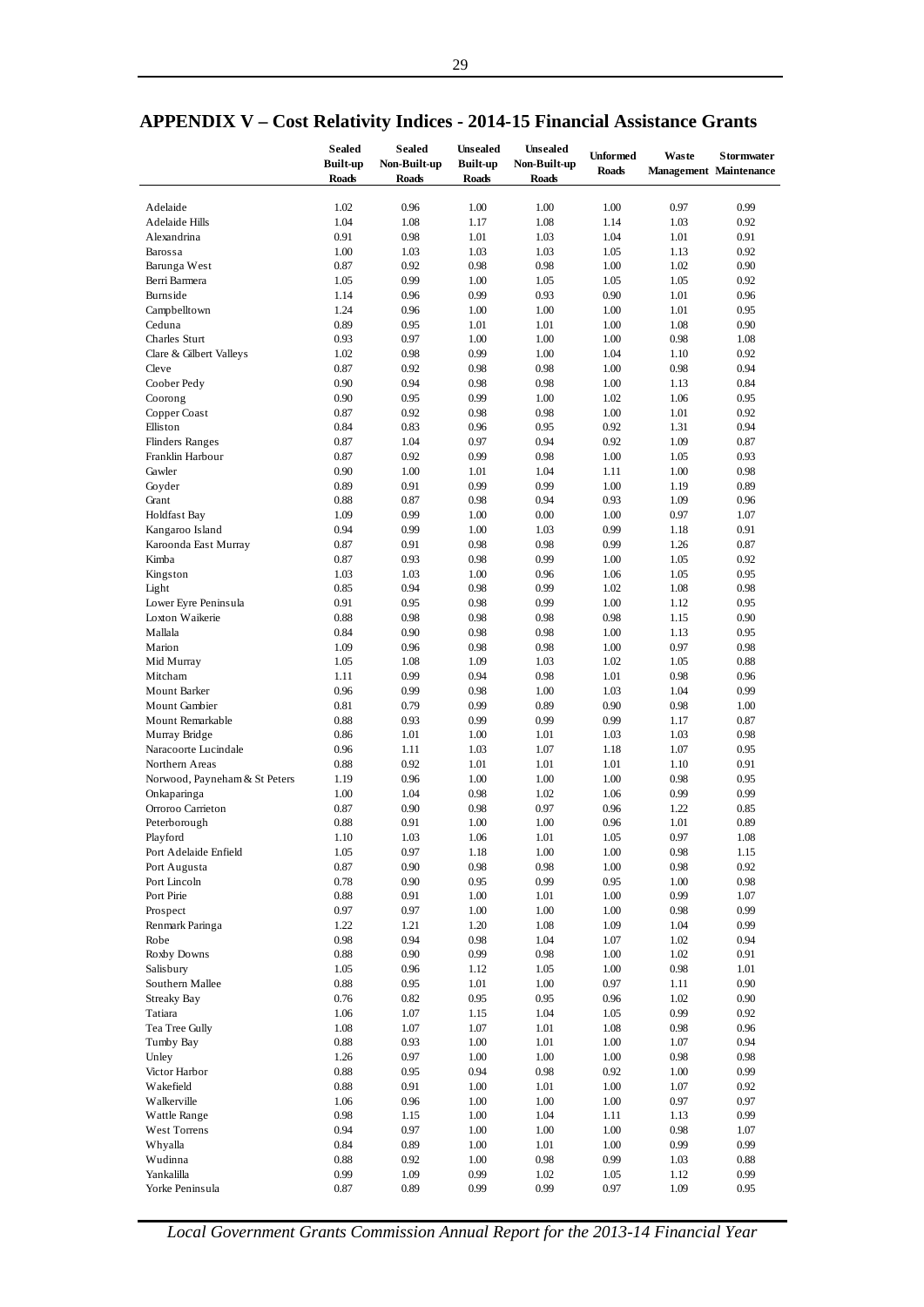# **APPENDIX VI – Revenue relativity index – 2014-15 Financial Assistance Grants**

|                                              | <b>SEIFA</b> Index of      | <b>Converted to be</b> |
|----------------------------------------------|----------------------------|------------------------|
|                                              | <b>Economic-Resources</b>  | centred around 1       |
| Adelaide                                     | 874.303814                 | 0.891089               |
| <b>Adelaide Hills</b>                        | 1082.609514                | 1.103394               |
| Alexandrina                                  | 1000.020953<br>1027.978887 | 1.019220               |
| Barossa<br>Barunga West                      | 980.9946496                | 1.047715<br>0.999828   |
| Berri Barmera                                | 927.2674587                | 0.945070               |
| Burnside                                     | 1044.495148                | 1.064548               |
| Campbelltown                                 | 989.5761623                | 1.008575               |
| Ceduna                                       | 940.5006614                | 0.958557               |
| <b>Charles Sturt</b>                         | 957.1495661                | 0.975525               |
| Clare & Gilbert Valleys                      | 1003.054095                | 1.022311               |
| Cleve                                        | 1021.336811                | 1.040945               |
| Coober Pedy                                  | 870.3099372                | 0.887019               |
| Coorong                                      | 965.6347135                | 0.984173               |
| Copper Coast<br>Elliston                     | 955.1868559<br>977.6215957 | 0.973525<br>0.996390   |
| <b>Flinders Ranges</b>                       | 968.7272326                | 0.987325               |
| Franklin Harbour                             | 982.6914905                | 1.001558               |
| Gawler                                       | 973.1754286                | 0.991859               |
| Goyder                                       | 972.1563996                | 0.990820               |
| Grant                                        | 1046.171585                | 1.066257               |
| <b>Holdfast Bay</b>                          | 991.2308372                | 1.010261               |
| Kangaroo Island                              | 981.868702                 | 1.000719               |
| Karoonda East Murray                         | 999.3817604                | 1.018568               |
| Kimba                                        | 1037.835826                | 1.057761               |
| Kingston                                     | 988.2700091                | 1.007243               |
| Light                                        | 1056.244704                | 1.076523               |
| Lower Eyre Peninsula<br>Loxton Waikerie      | 1033.366189<br>960.8397234 | 1.053205               |
| Mallala                                      | 1034.815823                | 0.979286<br>1.054683   |
| Marion                                       | 973.5054207                | 0.992195               |
| Mid Murray                                   | 965.0141507                | 0.983541               |
| Mitcham                                      | 1041.458803                | 1.061453               |
| <b>Mount Barker</b>                          | 1036.286437                | 1.056182               |
| <b>Mount Gambier</b>                         | 930.5433756                | 0.948408               |
| Mount Remarkable                             | 990.4350978                | 1.009450               |
| Murray Bridge                                | 932.0791852                | 0.949974               |
| Naracoorte Lucindale                         | 1004.369538                | 1.023652               |
| Northern Areas                               | 990.4230851                | 1.009438               |
| Norwood, Payneham & St Peters<br>Onkaparinga | 964.4938816<br>995.9685131 | 0.983011<br>1.015090   |
| Orroroo Carrieton                            | 1008.015134                | 1.027368               |
| Peterborough                                 | 872.5901497                | 0.889343               |
| Playford                                     | 913.51491                  | 0.931053               |
| Port Adelaide Enfield                        | 921.1271858                | 0.938811               |
| Port Augusta                                 | 917.3554576                | 0.934967               |
| Port Lincoln                                 | 943.5970164                | 0.961713               |
| Port Pirie                                   | 914.110516                 | 0.931660               |
| Prospect                                     | 997.2775652                | 1.016424               |
| Renmark Paringa                              | 943.422715                 | 0.961535               |
| Robe<br>Roxby Downs                          | 1013.996017<br>1065.932651 | 1.033463<br>1.086397   |
| Salisbury                                    | 960.0576162                | 0.978489               |
| Southern Mallee                              | 995.5140484                | 1.014626               |
| <b>Streaky Bay</b>                           | 978.6484046                | 0.997437               |
| Tatiara                                      | 1012.933867                | 1.032381               |
| Tea Tree Gully                               | 1026.322911                | 1.046027               |
| Tumby Bay                                    | 988.6547181                | 1.007635               |
| Unley                                        | 1012.910478                | 1.032357               |
| Victor Harbor                                | 974.4160325                | 0.993123               |
| Wakefield                                    | 972.6787744                | 0.991353               |
| Walkerville                                  | 1028.544517                | 1.048291               |
| Wattle Range<br>West Torrens                 | 968.5380501<br>949.0343584 | 0.987133<br>0.967254   |
| Whyalla                                      | 904.5504938                | 0.921916               |
| Wudinna                                      | 1007.87963                 | 1.027229               |
| Yankalilla                                   | 989.5225783                | 1.008520               |
| Yorke Peninsula                              | 968.5541511                | 0.987149               |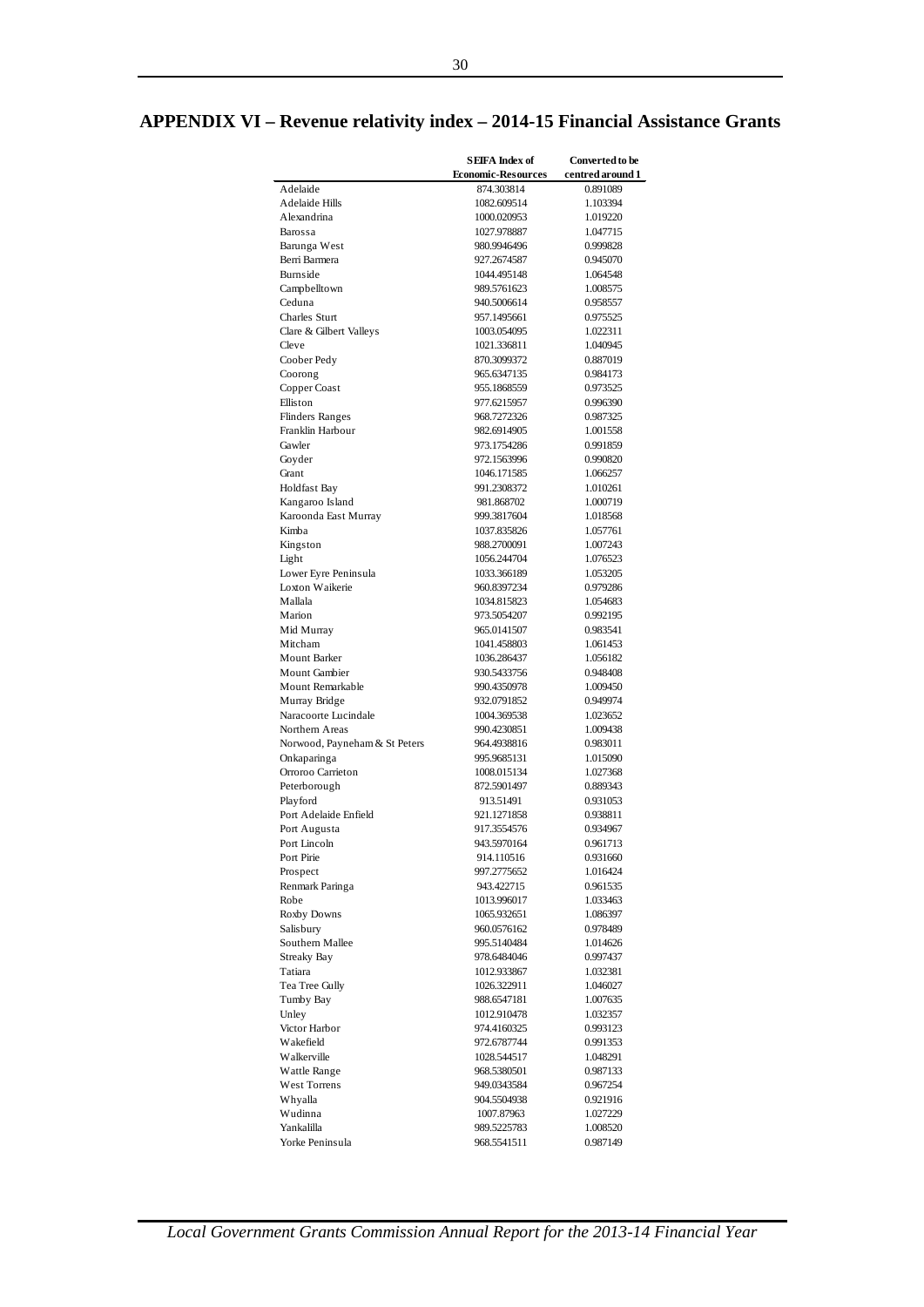# **APPENDIX VII – Revenue Units of Measure by function**

Valuation per capita (incorporating the SEIFA index of Economic Resources) - Data sourced from Valuer General as at January each year (data from 2012, 2013 and 2014 averaged)

| <b>Unit of Measure:</b>       | <b>Residential</b> | Commercial      | <b>Industrial</b>               | Rural              | Other           |
|-------------------------------|--------------------|-----------------|---------------------------------|--------------------|-----------------|
| Adelaide                      | 206,424            | 321,259         | 1,015                           | 1                  | 87,861          |
| Adelaide Hills                | 168,297            | 5,538           | 642                             | 45,957             | 6,776           |
| Alexandrina                   | 169,303            | 6,908           | 1,377                           | 65,619             | 20,773          |
| Barossa                       | 116,698            | 11,145          | 9,550                           | 49,615             | 9,334           |
| Barunga West                  | 133,973            | 6,204           | 1,897                           | 253,341            | 7,959           |
| Berri Barmera                 | 64,800             | 9,727           | 2,236                           | 19,254             | 7,355           |
| Burnside                      | 304,150            | 19,562          | 172                             | 126                | 10,636          |
| Campbelltown                  | 171,355            | 6,551           | 634                             | 89                 | 9,320           |
| Ceduna                        | 79,601             | 14,265          | 574                             | 23,394             | 12,403          |
| Charles Sturt                 | 176,073            | 21,028          | 2,992                           | 31                 | 7,954           |
| Clare & Gilbert Valleys       | 87,286             | 12,469          | 1,809                           | 151,776            | 8,018           |
| Cleve                         | 71,860             | 14,644          | 38                              | 189,130            | 6,931           |
| Coober Pedy                   | 57,465             | 18,098          | 30                              |                    | 5,755           |
| Coorong                       | 55,354             | 5,441           | 409                             | 152,383            | 8,655           |
| Copper Coast                  | 161,953            | 13,777          | 810                             | 29,351             | 27,177          |
| Elliston                      | 105,028            | 11,302          | 133                             | 190,759            | 14,273          |
| <b>Flinders Ranges</b>        | 70,843             | 6,276           | 312                             | 48,435             | 9,233           |
| Franklin Harbour              | 104,201            | 8,996           | 662                             | 74,115             | 20,015          |
| Gawler                        | 111,395            | 11,664          | 381                             | 5,790              | 11,695          |
| Goyder                        | 52,476             | 4,553           | 582                             | 186,114            | 4,552           |
| Grant                         | 73,436             | 2,237           | 2,729                           | 185,578            | 5,370           |
| <b>Holdfast Bay</b>           | 251,055            | 22,382          | 786                             | ÷,                 | 12,377          |
| Kangaroo Island               | 136,096            | 15,892          | 1,078                           | 128,510            | 37,809          |
| Karoonda East Murray          | 29,540             | 5,842           | 2,573                           | 193,265            | 5,244           |
| Kimba                         | 47,949             | 13,909          | 30<br>611                       | 181,961<br>242,866 | 6,439           |
| Kingston                      | 128,989<br>102,510 | 9,738<br>7,698  | 6,768                           | 96,077             | 29,979<br>6,604 |
| Light<br>Lower Eyre Peninsula | 127,711            | 6,399           | 337                             | 181,785            | 24,813          |
| Loxton Waikerie               | 67,041             | 6,022           | 1,730                           | 57,778             | 6,487           |
| Mallala                       | 94,469             | 2,342           | 654                             | 78,141             | 9,923           |
| Marion                        | 153,905            | 17,385          | 1,412                           | 82                 | 6,249           |
| Mid Murray                    | 144,233            | 5,414           | 800                             | 67,021             | 21,967          |
| Mitcham                       | 202,129            | 10,942          | 1,179                           | 661                | 8,953           |
| Mount Barker                  | 122,922            | 14,627          | 1,205                           | 35,769             | 10,514          |
| Mount Gambier                 | 87,863             | 17,453          | 2,822                           | 856                | 7,721           |
| Mount Remarkable              | 78,965             | 4,826           | 222                             | 117,691            | 10,357          |
| Murray Bridge                 | 77,240             | 13,660          | 4,099                           | 23,167             | 9,468           |
| Naracoorte Lucindale          | 64,135             | 10,666          | 1,497                           | 170,386            | 5,644           |
| Northern Areas                | 57,917             | 7,971           | 779                             | 213,364            | 6,318           |
| Norwood, Payneham & St Peters | 222,998            | 44,416          | 2,130                           | 15                 | 11,918          |
| Onkaparinga                   | 124,743            | 8,515           | 1,623                           | 7,114              | 7,453           |
| Orroroo Carrieton             | 49,346             | 3,906           | 288                             | 140,797            | 4,093           |
| Peterborough                  | 41,548             | 5,414           | 496                             | 34,876             | 3,420           |
| Playford                      | 77,878             | 9,333           | 2,061                           | 11,553             | 5,719           |
| Port Adelaide Enfield         | 130,997            | 24,890          | 12,004                          | 32                 | 11,756          |
| Port Augusta                  | 79,866             | 15,245          | 520                             | 1,475              | 7,715           |
| Port Lincoln                  | 114,843            | 22,757          | 3,458                           | 1,136              | 11,594          |
| Port Pirie                    | 72,326             | 9,982           | 1,505                           | 20,474             | 6,071           |
| Prospect                      | 200,142            | 16,438          | 164                             |                    | 4,931           |
| Renmark Paringa               | 67,490             | 9,405           | 1,856                           | 35,493             | 5,817           |
| Robe                          | 351,939            | 30,925          | 1,459                           | 215,235            | 49,326          |
| Roxby Downs                   | 136,470            | 19,245          | 419                             |                    | 8,610           |
| Salisbury                     | 102,665            | 14,591          | 3,129                           | 699                | 6,372           |
| Southern Mallee               | 34,099             | 7,384           | 458                             | 166,752            | 3,636           |
| <b>Streaky Bay</b>            | 96,431             | 11,218          | 455                             | 81,353             | 24,368          |
| Tatiara                       | 45,443             | 7,788           | 2,950                           | 168,922            | 5,520           |
| Tea Tree Gully                | 137,515            | 11,337          | 922                             | 899                | 5,620           |
| Tumby Bay                     | 114,732            | 10,895          | 203                             | 194,601            | 17,296          |
| Unley                         | 258,547            | 28,993          | 327                             | 2                  | 11,719          |
| Victor Harbor<br>Wakefield    | 191,310            | 16,274          | 729                             | 23,115<br>175,030  | 23,288          |
| Walkerville                   | 57,756<br>316,390  | 8,290<br>12,948 | 961<br>$\overline{\phantom{a}}$ | ÷.                 | 6,102<br>15,998 |
| Wattle Range                  | 67,745             | 6,505           | 7,115                           | 146,543            | 8,026           |
| West Torrens                  | 163,069            | 28,146          | 6,233                           | 56                 | 10,354          |
| Whyalla                       | 78,820             | 11,213          | 1,137                           | 504                | 5,071           |
| Wudinna                       | 39,295             | 13,325          | 79                              | 135,681            | 4,824           |
| Yankalilla                    | 239,678            | 11,059          | 614                             | 104,000            | 37,443          |
| Yorke Peninsula               | 203,011            | 9,407           | 923                             | 211,610            | 20,817          |
|                               |                    |                 |                                 |                    |                 |
| <b>State</b>                  | 144,253            | 19,084          | 2,682                           | 20,332             | 10,201          |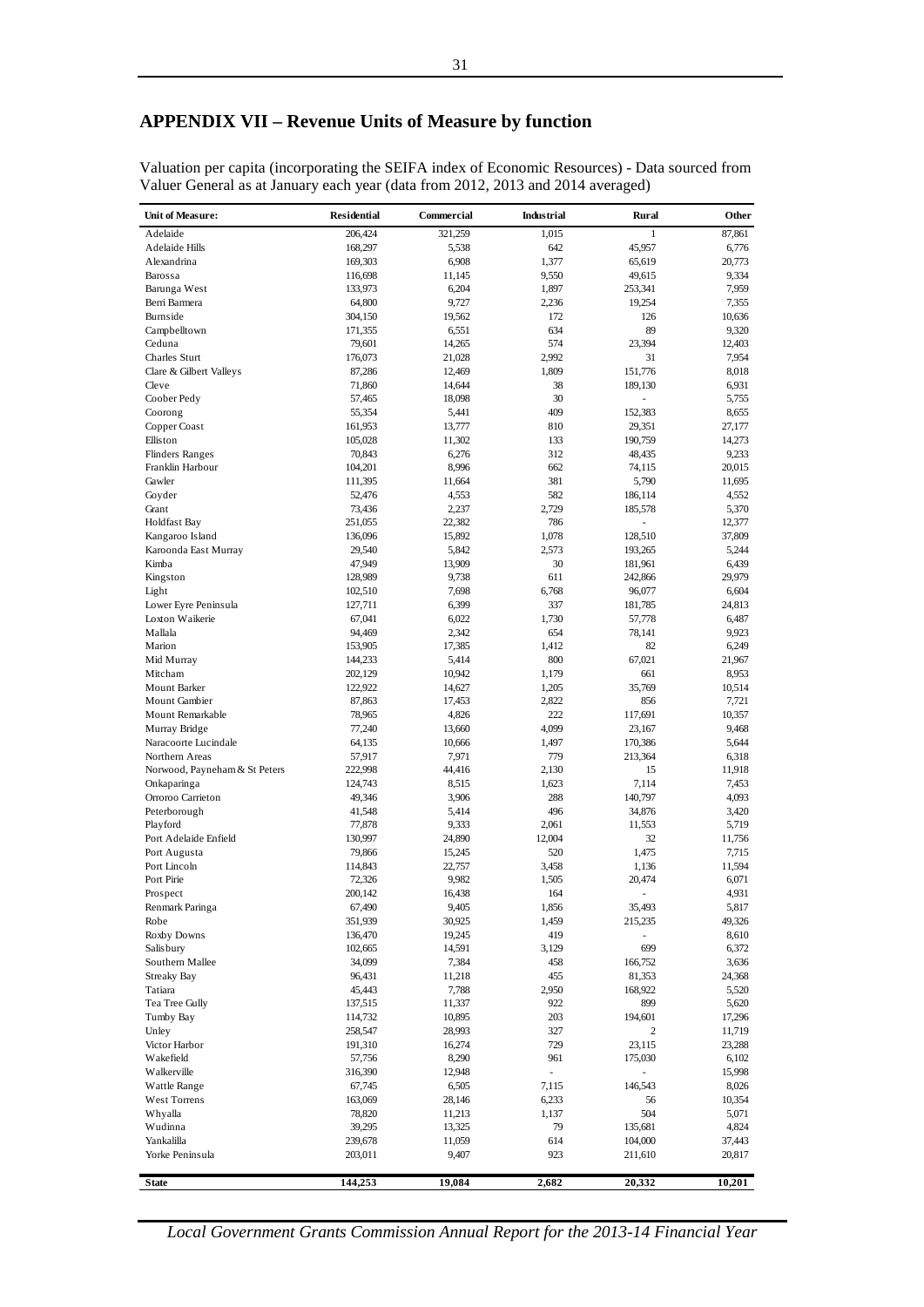# **APPENDIX VIII – Units of Measure by function - Expenditure**

Data sourced from Councils and the Australian Bureau of Statistics as at 30 June 2013.

| <b>Function:</b>                             | <b>Waste</b><br><b>Management</b>                    | <b>Aged Care</b><br><b>Services</b>    | Services to<br>Families &<br>Children | Health<br>Inspection | Libraries                                                     | Sport and<br>Recreation       |
|----------------------------------------------|------------------------------------------------------|----------------------------------------|---------------------------------------|----------------------|---------------------------------------------------------------|-------------------------------|
| <b>Unit of Measure:</b>                      | Number of<br><b>Residential</b><br><b>Properties</b> | <b>Population Age d</b><br>$>65$ years | <b>Population</b><br>Aged 0-14 years  | Inspect              | <b>Establishments to Number of Library</b><br><b>Visitors</b> | Population<br>Aged 5-64 years |
| Adelaide                                     | 9,843                                                | 2,493                                  | 1,239                                 | 1,464                | J.                                                            | 18,207                        |
| Adelaide Hills                               | 12,561                                               | 5,701                                  | 7,806                                 | 799                  | Ĭ.                                                            | 32,046                        |
| Alexandrina                                  | 11,853                                               | 5,993                                  | 4,001                                 | 315                  | ×.                                                            | 17,258                        |
| Barossa                                      | 8,154                                                | 3,973                                  | 4,520                                 | 343                  |                                                               | 17,437                        |
| Barunga West                                 | 1,603                                                | 680                                    | 393                                   | 110                  | ٠                                                             | 1,705                         |
| Berri Barmera                                | 4,178                                                | 1,978                                  | 2,134                                 | 252                  |                                                               | 8,275                         |
| Burnside                                     | 18,502                                               | 9,233                                  | 6,905                                 | 428                  | ×.                                                            | 33,382                        |
| Campbelltown<br>Ceduna                       | 20,383<br>1,300                                      | 9,913<br>472                           | 8,259<br>779                          | 261<br>401           |                                                               | 37,765<br>3,028               |
| Charles Sturt                                | 48,212                                               | 20,200                                 | 17,321                                | 787                  | ÷                                                             | 83,882                        |
| Clare & Gilbert Valleys                      | 3,228                                                | 1,680                                  | 1,797                                 | 179                  |                                                               | 6,693                         |
| Cleve                                        | 658                                                  | 350                                    | 379                                   | 28                   |                                                               | 1,334                         |
| Coober Pedy                                  | 1,229                                                | 378                                    | 288                                   | 69                   | ×.                                                            | 1,354                         |
| Coorong                                      | 1,940                                                | 1,133                                  | 1,082                                 | 133                  |                                                               | 4,235                         |
| Copper Coast                                 | 8,079                                                | 3,331                                  | 2,279                                 | 117                  | ÷                                                             | 9,304                         |
| Elliston                                     | 552                                                  | 130                                    | 197                                   | 29                   |                                                               | 906                           |
| <b>Flinders Ranges</b>                       | 744                                                  | 339                                    | 306                                   | 43                   |                                                               | 1,299                         |
| Franklin Harbour                             | 618                                                  | 251                                    | 242                                   | 166                  | ×.                                                            | 968                           |
| Gawler                                       | 8,464                                                | 3.883                                  | 3.820                                 | 355                  |                                                               | 16,182                        |
| Goyder                                       | 1,655                                                | 934                                    | 775                                   | 84                   | ÷                                                             | 3,058                         |
| Grant                                        | 2,317                                                | 1,101                                  | 1,634                                 | 254                  | ÷                                                             | 6,516                         |
| <b>Holdfast Bay</b>                          | 17,275                                               | 7,945                                  | 4,531                                 | 360                  |                                                               | 26,960                        |
| Kangaroo Island                              | 2,394                                                | 828                                    | 819                                   | 115                  | ×.                                                            | 3,487                         |
| Karoonda East Murray<br>Kimba                | 421<br>337                                           | 211<br>212                             | 193<br>200                            | 19<br>34             |                                                               | 795<br>822                    |
| Kingston                                     | 1,191                                                | 550                                    | 356                                   | 96                   | ÷                                                             | 1,745                         |
| Light                                        | 4,374                                                | 1,620                                  | 3,182                                 | 164                  |                                                               | 11,709                        |
| Lower Eyre Peninsula                         | 1,869                                                | 709                                    | 1,069                                 | 58                   | ×.                                                            | 4,020                         |
| <b>Loxton Waikerie</b>                       | 4,404                                                | 2,261                                  | 2,160                                 | 153                  |                                                               | 8,764                         |
| Mallala                                      | 2,669                                                | 993                                    | 1,727                                 | 273                  |                                                               | 7,062                         |
| Marion                                       | 37,297                                               | 14,411                                 | 13,958                                | 501                  | ÷                                                             | 67,238                        |
| Mid Murray                                   | 5,247                                                | 1,799                                  | 1,263                                 | 396                  | Ĭ.                                                            | 6,206                         |
| Mitcham                                      | 25,311                                               | 11,809                                 | 11,319                                | 684                  | ×.                                                            | 50,201                        |
| Mount Barker                                 | 10,403                                               | 3,929                                  | 6,662                                 | 610                  | ×.                                                            | 25,004                        |
| <b>Mount Gambier</b>                         | 11,490                                               | 4,125                                  | 5,315                                 | 240                  | ä,                                                            | 20,161                        |
| Mount Remarkable                             | 1,383                                                | 666                                    | 477                                   | 123                  | ÷                                                             | 2,096                         |
| Murray Bridge                                | 7,584                                                | 3,566                                  | 3,813                                 | 191                  | Ĭ.                                                            | 15,405                        |
| Naracoorte Lucindale                         | 2,764                                                | 1,367                                  | 1,633                                 | 148                  |                                                               | 6,534                         |
| Northern Areas                               | 1,736                                                | 983                                    | 838                                   | 241<br>913           | ×.                                                            | 3,388<br>28,380               |
| Norwood, Payneham & St Peters<br>Onkaparinga | 16,522<br>64,934                                     | 6,541<br>23,735                        | 5,102<br>31,712                       | 1,180                | ×.                                                            | 130,994                       |
| Orroroo Carrieton                            | 391                                                  | 210                                    | 144                                   | 40                   |                                                               | 630                           |
| Peterborough                                 | 970                                                  | 438                                    | 312                                   | 243                  |                                                               | 1,300                         |
| Playford                                     | 31,250                                               | 9,701                                  | 18,991                                | 701                  | ÷                                                             | 66,688                        |
| Port Adelaide Enfield                        | 50,353                                               | 17,591                                 | 20,116                                | 757                  | Ĭ.                                                            | 92,889                        |
| Port Augusta                                 | 6,280                                                | 2,108                                  | 2,934                                 | 220                  |                                                               | 11,462                        |
| Port Lincoln                                 | 6,354                                                | 2,396                                  | 2,944                                 | 205                  | ÷                                                             | 11,273                        |
| Port Pirie                                   | 7,748                                                | 3,374                                  | 3,489                                 | 203                  |                                                               | 13,377                        |
| Prospect                                     | 8,675                                                | 2,658                                  | 3,484                                 | 183                  |                                                               | 17,126                        |
| Renmark Paringa                              | 3,379                                                | 1,626                                  | 1,767                                 | 105                  |                                                               | 7,353                         |
| Robe                                         | 1,298                                                | 277                                    | 223                                   | 26                   |                                                               | 1,095                         |
| Roxby Downs                                  | 1,820                                                | 44                                     | 996                                   | 429                  | ä,                                                            | 4,359                         |
| Salisbury                                    | 51,974                                               | 16,931                                 | 26,227                                | 854                  | ä,                                                            | 108,184                       |
| Southern Mallee<br><b>Streaky Bay</b>        | 676<br>979                                           | 399<br>366                             | 405<br>465                            | 28<br>86             |                                                               | 1,576<br>1,711                |
| Tatiara                                      | 1,976                                                | 1,092                                  | 1,438                                 | 376                  |                                                               | 5,272                         |
| Tea Tree Gully                               | 37,892                                               | 15,204                                 | 17,492                                | 540                  | ä,                                                            | 78,196                        |
| <b>Tumby Bay</b>                             | 1,096                                                | 654                                    | 502                                   | 186                  |                                                               | 1,882                         |
| Unley                                        | 16,308                                               | 6,167                                  | 6,173                                 | 431                  | ä,                                                            | 30,391                        |
| Victor Harbor                                | 7,708                                                | 5,091                                  | 1,859                                 | 186                  |                                                               | 8,728                         |
| Wakefield                                    | 2,378                                                | 1,264                                  | 1,393                                 | 104                  |                                                               | 5,112                         |
| Walkerville                                  | 3,152                                                | 1,589                                  | 1,132                                 | 79                   |                                                               | 5,474                         |
| Wattle Range                                 | 4,403                                                | 2,096                                  | 2,329                                 | 300                  |                                                               | 9,169                         |
| West Torrens                                 | 25,580                                               | 10,126                                 | 8,412                                 | 535                  |                                                               | 44,010                        |
| Whyalla                                      | 10,617                                               | 3,458                                  | 4,495                                 | 133                  |                                                               | 17,888                        |
| Wudinna                                      | 364                                                  | 194                                    | 331                                   | 42                   |                                                               | 965                           |
| Yankalilla<br>Yorke Peninsula                | 3,238<br>8,964                                       | 1,182<br>3,251                         | 651<br>1,756                          | 104<br>98            | Ĭ.                                                            | 3,151<br>7,569                |
| Total                                        | 681,503                                              | 271,890                                | 292,949                               | 20,309               | $\blacksquare$                                                | 1,282,638                     |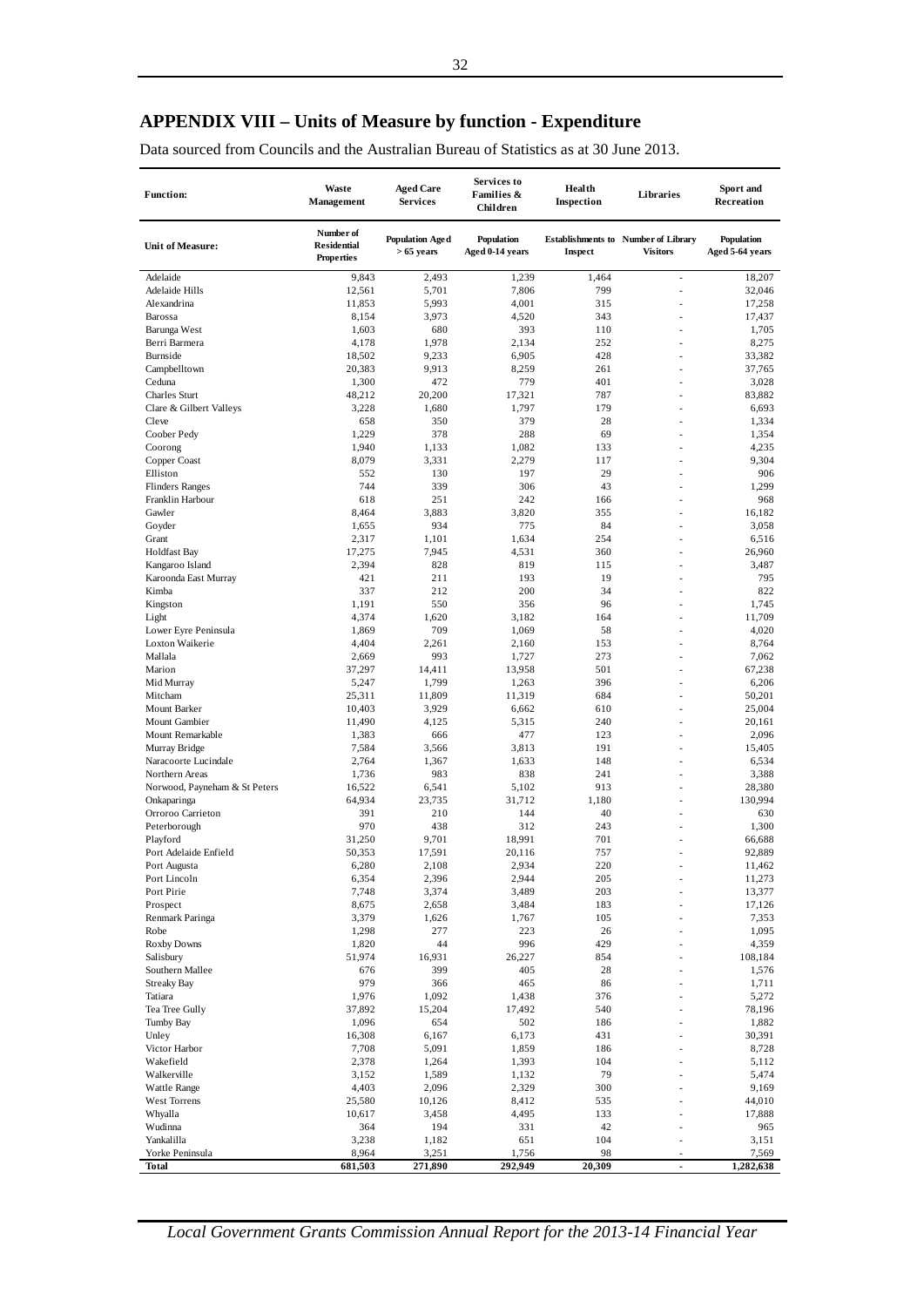| <b>Function:</b>              | <b>Sealed Built</b><br><b>Up Roads</b> | <b>Sealed Non</b><br><b>Built Up</b><br>Roads | <b>Sealed Built-Up</b><br>Roads (Footpaths,<br>kerbing, street<br>lighting etc) | Unsealed<br><b>Built Up</b><br><b>Roads</b> | <b>Unsealed Non</b><br><b>Built Up</b><br><b>Roads</b> | <b>Unformed</b><br><b>Roads</b> |
|-------------------------------|----------------------------------------|-----------------------------------------------|---------------------------------------------------------------------------------|---------------------------------------------|--------------------------------------------------------|---------------------------------|
| <b>Unit of Measure:</b>       | <b>Sealed Built Up</b><br><b>Kms</b>   | <b>Sealed Non</b><br><b>Built Up Kms</b>      | <b>Sealed Built Up Kms</b>                                                      | Unsealed<br><b>Built Up Kms</b>             | <b>Unsealed Non</b><br><b>Built Up Kms</b>             | <b>Unformed Kms</b>             |
| Adelaide                      | 123                                    | ÷,                                            | 123                                                                             | ÷,                                          | ÷,                                                     |                                 |
| Adelaide Hills                | 206                                    | 401                                           | 206                                                                             | 6                                           | 465                                                    | 10                              |
| Alexandrina                   | 248                                    | 302                                           | 248                                                                             | 16                                          | 752                                                    | 24                              |
| Barossa                       | 144                                    | 197                                           | 144                                                                             | 10                                          | 547                                                    | 71                              |
| Barunga West                  | 34                                     | 39                                            | 34                                                                              | $\tau$                                      | 748                                                    | 103                             |
| Berri Barmera                 | 70                                     | 200                                           | 70                                                                              | $\mathbf{1}$                                | 122                                                    | 77                              |
| Burnside                      | 229                                    | $\omega$                                      | 229                                                                             |                                             | 5                                                      | $\boldsymbol{0}$                |
| Campbelltown                  | 255                                    |                                               | 255                                                                             |                                             | $\boldsymbol{0}$                                       |                                 |
| Ceduna                        | 42                                     | 35                                            | 42                                                                              | 4                                           | 1,377                                                  | 257                             |
| <b>Charles Sturt</b>          | 572                                    | $\sim$                                        | 572                                                                             | $\mathbf{1}$                                | $\omega$                                               | 0                               |
| Clare & Gilbert Valleys       | 76                                     | 146                                           | 76                                                                              | 13                                          | 1,404                                                  | 187                             |
| Cleve                         | 21                                     | 59                                            | 21                                                                              | 8                                           | 1,340                                                  | 117                             |
| Coober Pedy                   | 27                                     | 3                                             | 27                                                                              | 27                                          | 101                                                    | 263                             |
| Coorong                       | 54                                     | 298                                           | 54                                                                              | 14                                          | 1,525                                                  | $\mathbf{1}$                    |
| Copper Coast                  | 174                                    | 99                                            | 174                                                                             | 42                                          | 502                                                    | 131                             |
| Elliston                      | 22                                     | 22                                            | 22                                                                              | 8                                           | 960                                                    | 136                             |
| <b>Flinders Ranges</b>        | 22                                     | 9                                             | 22                                                                              | 10                                          | 884                                                    | 336                             |
| Franklin Harbour              | 18                                     | 69                                            | 18                                                                              |                                             | 662                                                    | 37                              |
| Gawler                        | 140                                    | 30                                            | 140                                                                             | $\mathfrak{2}$                              | 17                                                     | 2                               |
| Goyder                        | 67                                     | 90                                            | 67                                                                              | 33                                          | 2,831                                                  | 226                             |
| Grant                         | 27                                     | 451                                           | 27                                                                              | $\mathfrak{2}$                              | 780                                                    | 307                             |
| <b>Holdfast Bay</b>           | 172                                    | $\blacksquare$                                | 172                                                                             |                                             |                                                        | $\overline{\phantom{a}}$        |
| Kangaroo Island               | 52                                     | 203                                           | 52                                                                              | 56<br>5                                     | 1,000                                                  | 51                              |
| Karoonda East Murray          | 10<br>12                               | 108<br>84                                     | 10<br>12                                                                        | 10                                          | 1,128<br>974                                           | 48<br>636                       |
| Kimba<br>Kingston             | 43                                     | 83                                            | 43                                                                              | 5                                           | 554                                                    | 60                              |
|                               | 78                                     | 95                                            | 78                                                                              | 21                                          | 1,208                                                  | 56                              |
| Light<br>Lower Eyre Peninsula | 45                                     | 97                                            | 45                                                                              | 17                                          | 1,102                                                  | 83                              |
| Loxton Waikerie               | 68                                     | 347                                           | 68                                                                              | 16                                          | 1,674                                                  | 199                             |
| Mallala                       | 79                                     | 66                                            | 79                                                                              | 41                                          | 636                                                    | 136                             |
| Marion                        | 472                                    | $\blacksquare$                                | 472                                                                             | $\boldsymbol{0}$                            |                                                        | $\overline{\phantom{a}}$        |
| Mid Murray                    | 74                                     | 276                                           | 74                                                                              | 28                                          | 2,024                                                  | 976                             |
| Mitcham                       | 382                                    | 17                                            | 382                                                                             | $\boldsymbol{0}$                            | $\mathbf{1}$                                           | $\mathbf{1}$                    |
| Mount Barker                  | 179                                    | 167                                           | 179                                                                             | 16                                          | 380                                                    | 30                              |
| Mount Gambier                 | 199                                    | 16                                            | 199                                                                             | $\boldsymbol{0}$                            | 2                                                      | $\mathbf{1}$                    |
| Mount Remarkable              | 27                                     | 71                                            | 27                                                                              | 15                                          | 1,521                                                  | 433                             |
| Murray Bridge                 | 146                                    | 275                                           | 146                                                                             | $\tau$                                      | 525                                                    | 21                              |
| Naracoorte Lucindale          | 81                                     | 404                                           | 81                                                                              | 3                                           | 1,086                                                  | 41                              |
| Northern Areas                | 62                                     | 73                                            | 62                                                                              | 32                                          | 1,757                                                  | 275                             |
| Norwood, Payneham & St Peters | 160                                    |                                               | 160                                                                             |                                             |                                                        | $\sim$                          |
| Onkaparinga                   | 1,023                                  | 247                                           | 1,023                                                                           | 6                                           | 185                                                    | 3                               |
| Orroroo Carrieton             | 18                                     | 41                                            | 18                                                                              | $\tau$                                      | 865                                                    | 697                             |
| Peterborough                  | 31                                     | 8                                             | 31                                                                              | 7                                           | 799                                                    | 386                             |
| Playford                      | 471                                    | 247                                           | 471                                                                             | $\mathbf{1}$                                | 92                                                     | 6                               |
| Port Adelaide Enfield         | 675                                    | ÷,                                            | 675                                                                             | $\overline{4}$                              |                                                        |                                 |
| Port Augusta                  | 140                                    | 52                                            | 140                                                                             | 27                                          | 98                                                     | 92                              |
| Port Lincoln                  | 143                                    | $\tau$                                        | 143                                                                             | 3                                           | 3                                                      | $\overline{c}$                  |
| Port Pirie                    | 182                                    | 148                                           | 182                                                                             | 11                                          | 622                                                    | 212                             |
| Prospect                      | 87                                     | $\overline{\phantom{a}}$                      | 87                                                                              |                                             | $\overline{\phantom{a}}$                               | $\frac{1}{2}$                   |
| Renmark Paringa               | 50                                     | 257                                           | 50                                                                              | 9                                           | 124                                                    | 40                              |
| Robe                          | 29                                     | 13                                            | 29                                                                              | $\overline{c}$                              | 336                                                    | 56                              |
| <b>Roxby Downs</b>            | 29                                     | 6                                             | 29                                                                              |                                             | 4                                                      | ۰                               |
| Salisbury                     | 775                                    | 23                                            | 775                                                                             | 3                                           | 3                                                      | $\sim$                          |
| Southern Mallee               | 25                                     | 90                                            | 25                                                                              | $\tau$                                      | 1,066                                                  | 144                             |
| <b>Streaky Bay</b>            | 44                                     | 43                                            | 44                                                                              | 10                                          | 1,416                                                  | 219                             |
| Tatiara                       | 82                                     | 435                                           | 82                                                                              | 11                                          | 1,179                                                  | 225                             |
| Tea Tree Gully                | 561                                    | 17                                            | 561                                                                             | $\sqrt{2}$                                  | 8                                                      | 6                               |
| Tumby Bay                     | 31                                     | 21                                            | 31                                                                              | $\overline{4}$                              | 963                                                    | 90                              |
| Unley                         | 165                                    | $\sim$                                        | 165                                                                             | $\blacksquare$                              |                                                        |                                 |
| Victor Harbor                 | 136                                    | 112                                           | 136<br>72                                                                       | 10                                          | 125                                                    | $\overline{\mathbf{c}}$         |
| Wakefield<br>Walkerville      | 72<br>35                               | 134<br>÷.                                     | 35                                                                              | 10                                          | 2,383<br>٠                                             | 86<br>$\overline{\phantom{a}}$  |
| Wattle Range                  | 145                                    | 363                                           | 145                                                                             | 34                                          | 1,343                                                  | 556                             |
| West Torrens                  | 290                                    | $\omega_{\rm c}$                              | 290                                                                             | $\boldsymbol{0}$                            |                                                        | $\sim$                          |
| Whyalla                       | 200                                    | 17                                            | 200                                                                             | $\sqrt{5}$                                  | 54                                                     | 3                               |
| Wudinna                       | 18                                     | 64                                            | 18                                                                              | 15                                          | 1,263                                                  | 352                             |
| Yankalilla                    | 53                                     | $76\,$                                        | 53                                                                              | $\ensuremath{\mathfrak{Z}}$                 | 364                                                    | 48                              |
| Yorke Peninsula               | 175                                    | 295                                           | 175                                                                             | 52                                          | 3,132                                                  | 236                             |
| Total                         | 10,596                                 | 7,547                                         | 10,596                                                                          | 716                                         | 47,022                                                 | 8,793                           |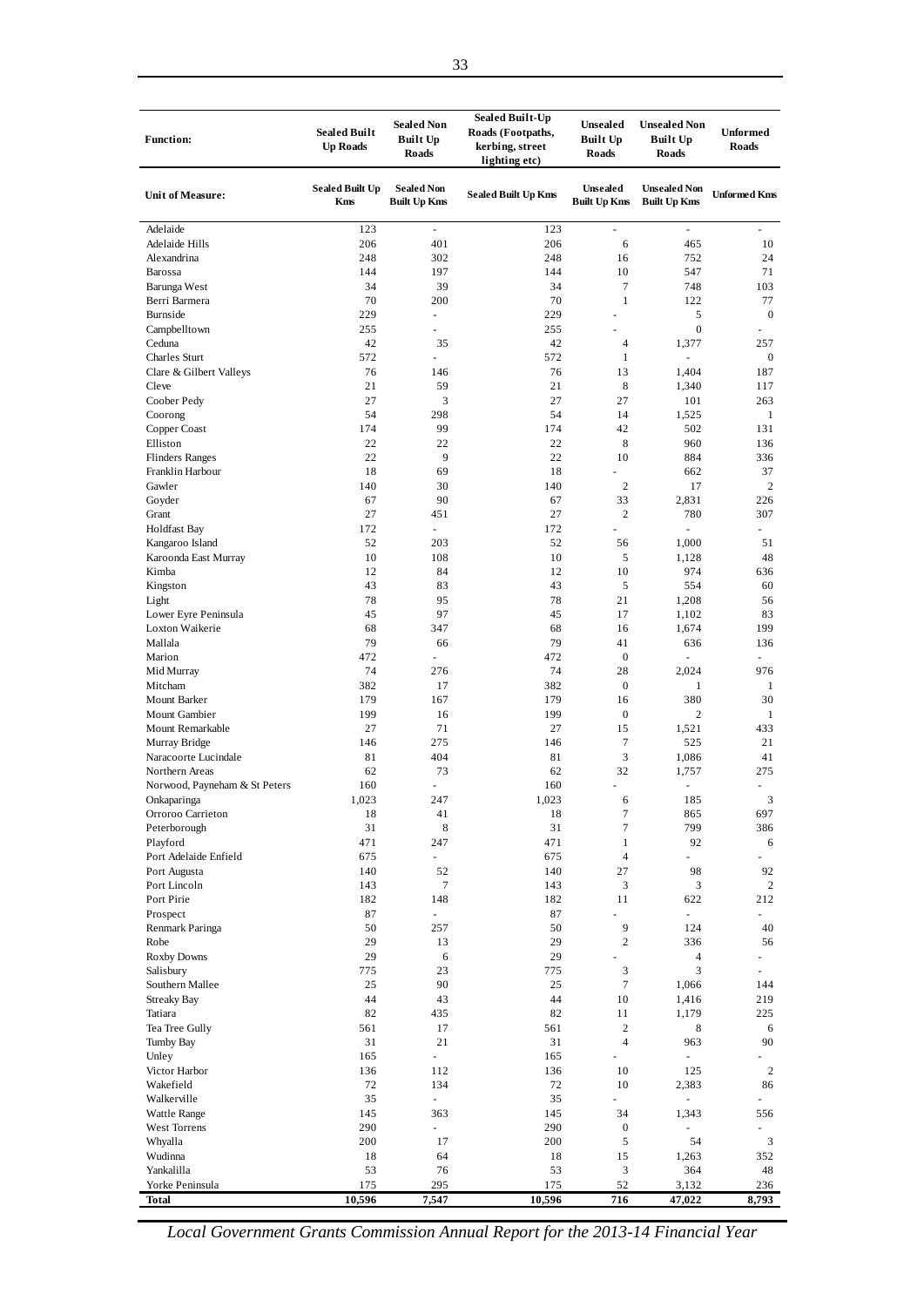| <b>Function:</b>              | <b>Stormwater Drainage -</b><br>Maintenance                               | <b>Commnuity Support</b>                                              | <b>Jetties</b> and<br><b>Wharves</b>    | <b>Public Order</b><br>and Safety    | Planning &<br><b>Building</b><br>Control                   | <b>Bridges</b>           |
|-------------------------------|---------------------------------------------------------------------------|-----------------------------------------------------------------------|-----------------------------------------|--------------------------------------|------------------------------------------------------------|--------------------------|
| <b>Unit of Measure:</b>       | No. of Urban, Industrial<br>& Commercial Properties<br>(excluding exempt) | <b>Population x CRI</b><br>(SEIFA Index of<br>Advantage/Disadvantage) | <b>Number of Jetties</b><br>and Wharves | <b>Total Number</b><br>of Properties | <b>Number of New</b><br>Developments &<br><b>Additions</b> | <b>Number of Bridges</b> |
| Adelaide                      | 19,006                                                                    | 19.962                                                                | $\blacksquare$                          | 23,260                               | 1,121                                                      | 11                       |
| Adelaide Hills                | 13,191                                                                    | 35,835                                                                | $\overline{\phantom{a}}$                | 18,519                               | 1,085                                                      | 72                       |
| Alexandrina                   | 12,400                                                                    | 24,652                                                                | $\overline{4}$                          | 19,049                               | 1,179                                                      | 35                       |
| Barossa                       | 8,850                                                                     | 22,336                                                                | ä,                                      | 12,991                               | 805                                                        | 62                       |
| Barunga West                  | 1,665                                                                     | 2,594                                                                 |                                         | 2,954                                | 97                                                         |                          |
| Berri Barmera                 | 4,625                                                                     | 11,744                                                                | $\overline{4}$                          | 6,742                                | 192                                                        |                          |
| Burnside                      | 19,550                                                                    | 39,130                                                                | $\overline{a}$                          | 21,947                               | 1,276                                                      | 6                        |
| Campbelltown                  | 21,030                                                                    | 48,904                                                                |                                         | 23,613                               | 1,205                                                      | 59                       |
| Ceduna                        | 1,475                                                                     | 3,932                                                                 | 3                                       | 2,656                                | 119                                                        |                          |
| <b>Charles Sturt</b>          | 51,648                                                                    | 110,581                                                               |                                         | 57,505                               | 2,925                                                      | 5                        |
| Clare & Gilbert Valleys       | 3,610                                                                     | 8,880                                                                 | ä,                                      | 7,415                                | 265                                                        | 30                       |
| Cleve                         | 745                                                                       | 1,774                                                                 | $\mathbf{1}$                            | 1,706                                | 66                                                         | 2                        |
| Coober Pedy                   | 1,351                                                                     | 2,034                                                                 | $\overline{a}$                          | 1,979                                | 72                                                         |                          |
| Coorong                       | 2,119                                                                     | 5,917                                                                 | $\overline{4}$                          | 4,903                                | 145                                                        |                          |
| Copper Coast                  | 8,546                                                                     | 14,306                                                                | $\mathbf{1}$                            | 12,448                               | 581                                                        |                          |
| Elliston                      | 609                                                                       | 1,087                                                                 | $\mathbf{1}$                            | 1,578                                | 41                                                         |                          |
| <b>Flinders Ranges</b>        | 800                                                                       | 1,778                                                                 |                                         | 2,230                                | 60                                                         |                          |
| Franklin Harbour              | 658                                                                       | 1,328                                                                 | ä,                                      | 1,346                                | 93                                                         |                          |
| Gawler                        | 8,975                                                                     | 21,837                                                                | ÷                                       | 10,846                               | 723                                                        | 10                       |
| Goyder                        | 1,816                                                                     | 4,419                                                                 | $\overline{a}$                          | 5,026                                | 147                                                        | 10                       |
| Grant                         | 2,419                                                                     | 7,942                                                                 |                                         | 5,760                                | 255                                                        | $\mathbf{1}$             |
| <b>Holdfast Bay</b>           | 18,674                                                                    | 34,209                                                                | $\overline{c}$                          | 21,910                               | 983                                                        | $\overline{4}$           |
| Kangaroo Island               | 2,599                                                                     | 4,637                                                                 | $\mathbf{1}$                            | 5,968                                | 170                                                        | 25                       |
| Karoonda East Murray          | 455                                                                       | 1,076                                                                 | $\overline{a}$                          | 1,488                                | 22                                                         |                          |
| Kimba                         | 393                                                                       | 1,059                                                                 | ä,                                      | 1,074                                | 33                                                         |                          |
| Kingston                      | 1,290                                                                     | 2,460                                                                 | $\mathbf{1}$                            | 2,856                                | 91                                                         |                          |
| Light                         | 4,746                                                                     | 13,761                                                                | $\overline{a}$                          | 7,962                                | 524                                                        | 21                       |
| Lower Eyre Peninsula          | 1,969                                                                     | 4,929                                                                 | 3                                       | 4,296                                | 295                                                        | $\overline{2}$           |
| Loxton Waikerie               | 4,806                                                                     | 12,169                                                                | $\mathbf{1}$                            | 8,830                                | 286                                                        |                          |
| Mallala                       | 2,750                                                                     | 8,687                                                                 | L,                                      | 4,956                                | 318                                                        | $\boldsymbol{\beta}$     |
| Marion                        | 39,058                                                                    | 85,305                                                                | ÷,                                      | 43,385                               | 1,911                                                      | 3                        |
| Mid Murray                    | 5,440                                                                     | 8,867                                                                 | 11                                      | 11,302                               | 465                                                        | 12                       |
| Mitcham                       | 26,587                                                                    | 59,429                                                                | L,                                      | 29,759                               | 1,650                                                      | 22                       |
| Mount Barker                  | 11,273                                                                    | 29,661                                                                | $\overline{a}$                          | 15,780                               | 1,097                                                      | 173                      |
| Mount Gambier                 | 12,664                                                                    | 27,776                                                                | $\overline{a}$                          | 14,588                               | 395                                                        | 1                        |
| Mount Remarkable              | 1,462                                                                     | 2,912                                                                 | 1                                       | 3,620                                | 110                                                        | $\overline{4}$           |
| Murray Bridge                 | 8,173                                                                     | 22,056                                                                | 8                                       | 12,101                               | 548                                                        | 6                        |
| Naracoorte Lucindale          | 3,102                                                                     | 8,447                                                                 | ä,                                      | 6,739                                | 264                                                        | 24                       |
| Northern Areas                | 1,907                                                                     | 4,677                                                                 | ä,                                      | 4,673                                | 182                                                        | 18                       |
|                               |                                                                           |                                                                       | $\overline{a}$                          |                                      | 836                                                        |                          |
| Norwood, Payneham & St Peters | 18,823<br>68,190                                                          | 34,650<br>165,448                                                     | $\mathbf{1}$                            | 20,912<br>79,293                     | 3,098                                                      | 48                       |
| Onkaparinga                   |                                                                           |                                                                       |                                         |                                      |                                                            |                          |
| Orroroo Carrieton             | 434                                                                       | 887                                                                   |                                         | 1,660                                | 26                                                         |                          |
| Peterborough                  | 1,048                                                                     | 2,149                                                                 |                                         | 1,938                                | 40                                                         | 9                        |
| Playford                      | 32,440                                                                    | 92,637                                                                |                                         | 39,491                               | 2,533                                                      | 16                       |
| Port Adelaide Enfield         | 54,977                                                                    | 123,327                                                               |                                         | 63,401                               | 2,562                                                      | $\mathbf{1}$             |
| Port Augusta                  | 6,771                                                                     | 15,790                                                                | 3                                       | 8,121                                | 326                                                        | $\tau$                   |
| Port Lincoln                  | 7,174                                                                     | 15,360                                                                | $\,2$                                   | 8,778                                | 356                                                        | $\mathbf{1}$             |
| Port Pirie                    | 8,277                                                                     | 19,510                                                                | 5                                       | 11,228                               | 350                                                        | 10                       |
| Prospect                      | 9,281                                                                     | 19,646                                                                |                                         | 10,188                               | 293                                                        |                          |
| Renmark Paringa               | 3,713                                                                     | 10,187                                                                | 1                                       | 5,772                                | 203                                                        | 5                        |
| Robe                          | 1,411                                                                     | 1,416                                                                 | $\mathbf{1}$                            | 2,675                                | 111                                                        | $\mathbf{1}$             |
| <b>Roxby Downs</b>            | 1,944                                                                     | 4,264                                                                 | ä,                                      | 2,181                                | 152                                                        |                          |
| Salisbury                     | 54,645                                                                    | 141,588                                                               | $\overline{a}$                          | 60,022                               | 3,590                                                      | 22                       |
| Southern Mallee               | 772                                                                       | 2,115                                                                 | $\overline{a}$                          | 2,023                                | 46                                                         |                          |
| <b>Streaky Bay</b>            | 1,064                                                                     | 2,243                                                                 | $\mathbf{1}$                            | 2,680                                | 62                                                         |                          |
| Tatiara                       | 2,258                                                                     | 6,807                                                                 | $\frac{1}{2}$                           | 5,127                                | 108                                                        | 16                       |
| Tea Tree Gully                | 39,345                                                                    | 94,639                                                                |                                         | 43,118                               | 2,232                                                      | 6                        |
| Tumby Bay                     | 1,172                                                                     | 2,745                                                                 | $\overline{c}$                          | 2,521                                | 70                                                         | 4                        |
| Unley                         | 17,831                                                                    | 34,864                                                                |                                         | 19,626                               | 898                                                        | 8                        |
| Victor Harbor                 | 8,187                                                                     | 14,781                                                                |                                         | 11,059                               | 587                                                        | 31                       |
| Wakefield                     | 2,579                                                                     | 7,176                                                                 | L,                                      | 5,921                                | 179                                                        | 24                       |
| Walkerville                   | 3,282                                                                     | 6,612                                                                 |                                         | 3,686                                | 262                                                        |                          |
| <b>Wattle Range</b>           | 4,825                                                                     | 12,561                                                                |                                         | 9,960                                | 321                                                        |                          |
| West Torrens                  | 27,950                                                                    | 56,498                                                                |                                         | 31,632                               | 1,266                                                      | 18                       |
| Whyalla                       | 11,265                                                                    | 24,664                                                                | 3                                       | 12,569                               | 443                                                        |                          |
| Wudinna                       | 433                                                                       | 1,273                                                                 |                                         | 1,352                                | 38                                                         |                          |
| Yankalilla                    | 3,387                                                                     | 4,642                                                                 | $\sqrt{2}$                              | 5,823                                | 281                                                        | 35                       |
| Yorke Peninsula               | 9,355                                                                     | 11,847                                                                | 12                                      | 15,169                               | 717                                                        |                          |
| <b>Total</b>                  | 735,269                                                                   | 1,653,416                                                             | 79                                      | 933,686                              | 43,782                                                     | 883                      |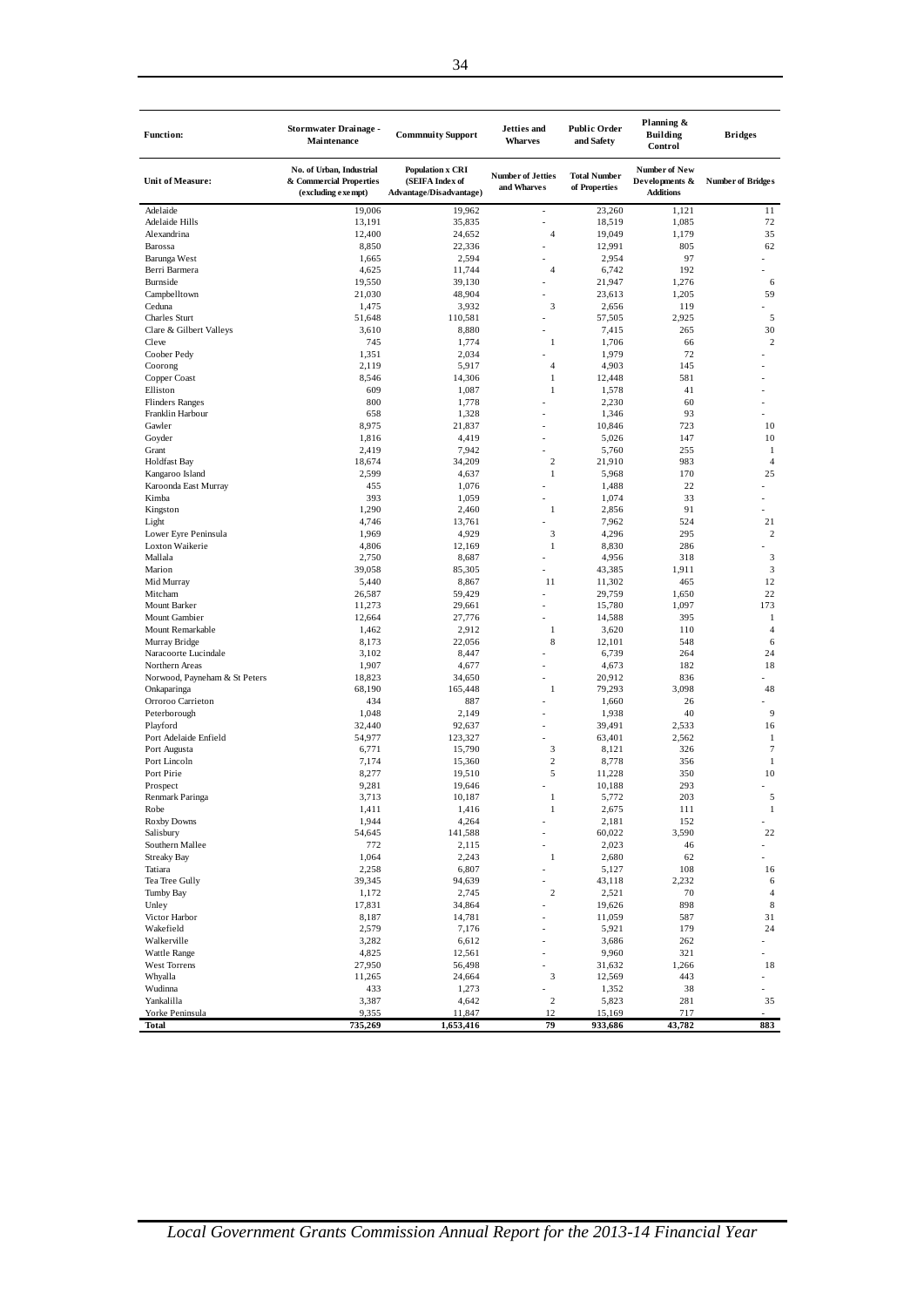# **APPENDIX IX - Background of Financial Assistance Grants to Local Government**

- i) Annual reports of the interim State Grants Commission and the South Australian Local Government Grants Commission presented since 1976 have contained detailed information on the history of the provision of Commonwealth Financial Assistance Grants to Local Government in Australia.
- ii) Further information particularly with regard to the general methodology is also available in the 1974, 1975, 1976 and 1977 reports of the Commonwealth Grants Commission dealing with financial assistance for Local Government, the Report of the National Inquiry into Local Government Finance (Self Report) published in [1](#page-37-0)985<sup>1</sup> and the 1991 report of the Commonwealth Grants Commission on the Distribution of General Purpose Grants for Local Government. [2](#page-37-1)
- iii) The following is a summary of important events since the commencement of the Commonwealth's involvement in the provision of financial assistance to Local Government:
- *Commonwealth Grants Commission Act, 1973 –* the Commonwealth Grants Commission was given the power to assess Financial Assistance Grants to Local Government with a view to promoting fiscal equalisation between regions. Applications for assistance under Section 96 of the Constitution could be made by 'approved regional organisations' of Local Government.
- *1974-75 -* First Commonwealth general-purpose grant of \$56.345 million distributed to local government authorities on the basis of recommendations by the Commonwealth Grants Commission. South Australia received \$4.774 million or 8.4728 per cent of the total allocation.
- *1975-76*  \$79.908 million distributed by the Commonwealth Grants Commission. South Australia received \$6.785 million or 8.4910 per cent of the total allocation.
- *May 1976* Special report of the Commonwealth Grants Commission included recommendations on tax-sharing grants to Local Government.
- *Commonwealth Grants Commission Act, 1976 -* Replaced the 1973 Act. Deleted reference to 'approved regional organisations'. Introduced new definition of a grant of assistance to a State or Local Government purposes.
- *Local Government (Personal Income Tax Sharing) Act, 1976 -* Provided for continuation of general-purpose grants to Local Government with the level of funding being linked to Commonwealth personal income tax collections. Relevant percentages were:

| 1976 to 1978-79    | 1.52% |
|--------------------|-------|
| 1979-80            | 1.75% |
| 1980-81 to 1984-85 | 2.00% |

South Australia's share of funds set at 8.5178 per cent from 1 July 1976.

Each State was required to establish a Local Government Grants Commission to make recommendations on the distribution of funds. Allowed for a per capita minimum grant to councils based on at least 30 per cent of funds, with the remaining funds to be allocated on a fiscal equalisation basis.

- *July 1976 -* Interim SA Grants Commission established to recommend allocation of \$11.925 million in South Australia for 1976-77.
- *South Australian Local Government Grants Commission Act, 1976 -* Enacted 21 October 1976 and proclaimed 19 May 1977. The Commission's main function was to recommend on the distribution of grants.
- *May 1977* Special report by Commonwealth Grants Commission concerned with the interstate distribution of funds, which established an apportionment of funds between the States and increased the share of funds to South Australia to 8.6010 per cent from 1 July 1977.

-

<span id="page-37-0"></span><sup>1</sup> National Inquiry into Local Government Finance Report, AGPS, Canberra, 1985; Peter Self, Chairman

<span id="page-37-1"></span> $2$  Report on the Interstate Distribution of General Purpose Grants for Local Government, Commonwealth Grants Commission, AGPS, Canberra 1991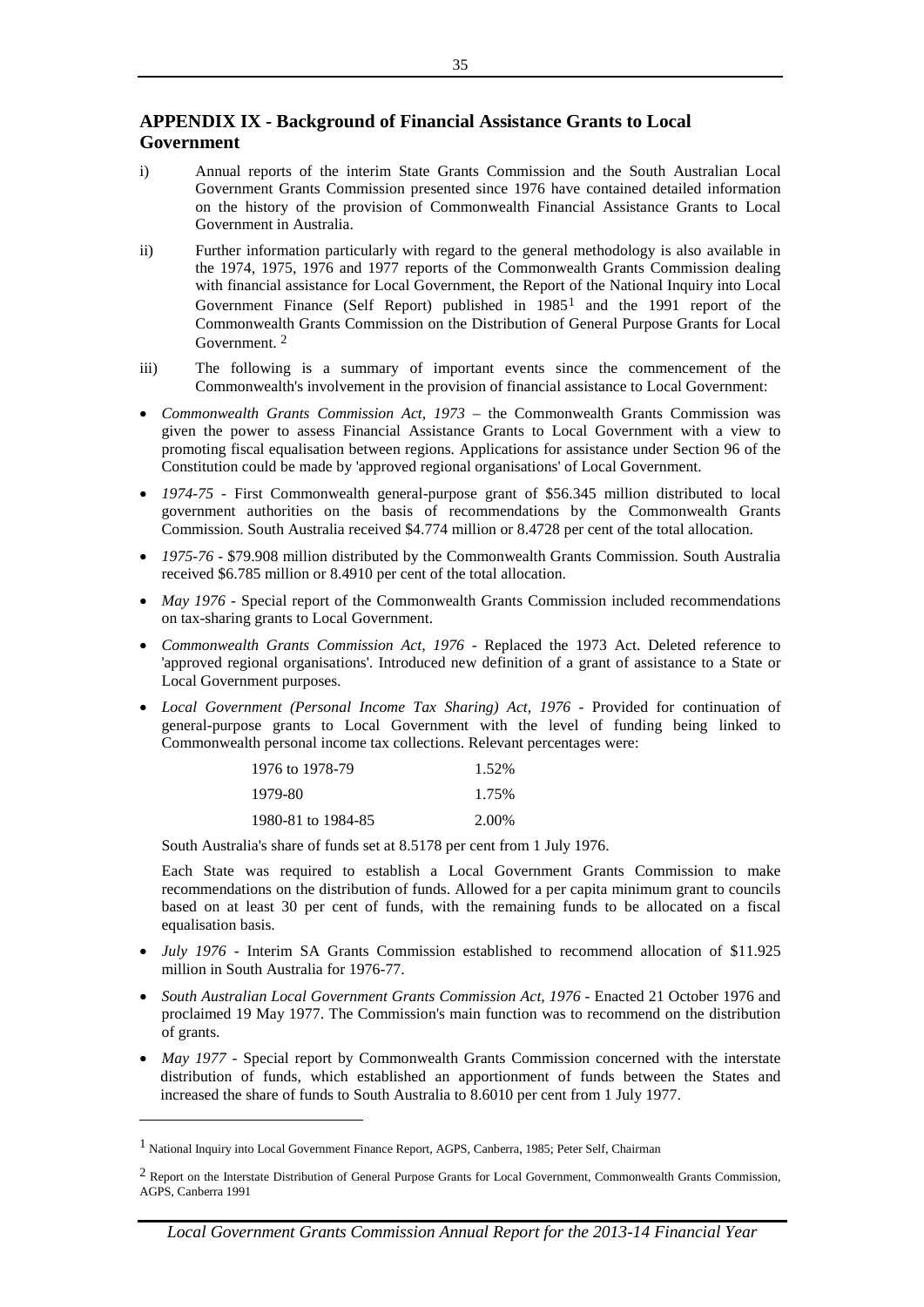- *May 1984 -* Commonwealth Government set up National Inquiry into Local Government Finance, chaired by Professor Peter Self.
- *May 1985 -* Commonwealth Local Government (Personal Income Tax Sharing) Act amended to provide for an increase in funding for 1985-86 based on the 1984-85 allocation adjusted for any changes in the Consumer Price Index in the year ended March 1986, plus a 2 per cent real increase.
- *October 1985 -* Self Inquiry report presented to Commonwealth Government.
- *Local Government (Financial Assistance) Act, 1986 -* Came into operation on 1 July 1986 and replaced the Local Government (Personal Income Tax Sharing) Act, 1976.

It embodied a number of the recommendations of the Self Inquiry and changed the basis of funding by the Commonwealth and included a requirement that each State develop and submit to the Commonwealth by 1 July 1987 principles for the distribution of funds amongst local governing authorities.

South Australia's share of funds set at 8.5212 per cent for 1986-87 rising to 8.7890 per cent in 1988-89. Thereafter funds to be distributed between the States on an equal per capita basis using estimated resident populations at 31 December in the previous year.

Amended in June 1988 and June 1989 to provide new base funding levels for 1988-89 and 1989-90 respectively.

Amended in June 1991 to give effect to the Special Premiers' Conference decision to untie local roads funds and pay these through general purpose grants, and to provide the Treasurer with a discretion to set base funding at a level consistent with the underlying growth in general revenue assistance to the States.

- *February 1991* Report by the Commonwealth Grants Commission on the Interstate Distribution of General Purpose Grants for Local Government.
- *South Australian Local Government Grants Commission Act 1992,* was assented to on 21 May 1992, and replaced the South Australian Local Government Grants Commission Act 1976.
- *Local Government (Financial Assistance) Act 1995 -* Came into operation on 1 July 1995, replaced the Local Government (Financial Assistance) Act 1986 and embodied recommended arrangements contained in the Discussion Paper conducted as part of the review of the previous Act.

It retained horizontal fiscal equalisation (subject to a minimum grant entitlement) as the primary mechanism for grant distribution and an equal per capita interstate distribution and replaced state by state principles with a set of national principles prepared by the Commonwealth Minister. It provided for the making of an annual report to the Federal Parliament on the operation of the Act and the performance of councils including their efficiency and services provided for Aboriginal & Torres Strait Islander Communities.

- *April 1998* The South Australian Local Government Grants Commission's comprehensive methodology review of the general-purpose grant calculation was completed. The revised methodology was used, albeit constrained to minus 10% and plus 20% change, for the first time for the 1998-99 allocations.
- *April 1999* refinement of the South Australian methodology, as it relates to the differences between councils in the cost associated with the reconstruction and maintenance of roads, was completed. The newly calculated cost relativity indices (previously known as disability factors) were used in the calculation of the South Australian grant allocations for 1999-2000.
- *May 2000* refinement of the South Australian methodology, in relation to road lengths. The Commission with the assistance of a consultant mapped all councils' roads into a Geographical Information System format. The newly calculated road lengths were used in the calculation of the South Australian grant allocations for 2001-2002.
- *June 2000 –* the Commonwealth Minister announced the review into the Local Government (Financial Assistance) Act 1995. The Commonwealth Grants Commission was commissioned to undertake the review. The final report was completed in June 2001.
- *June 2001* the Commonwealth Minister received the report from the Commonwealth Grants Commission into the operations of the Commonwealth Local Government (Financial Assistance) Act 1995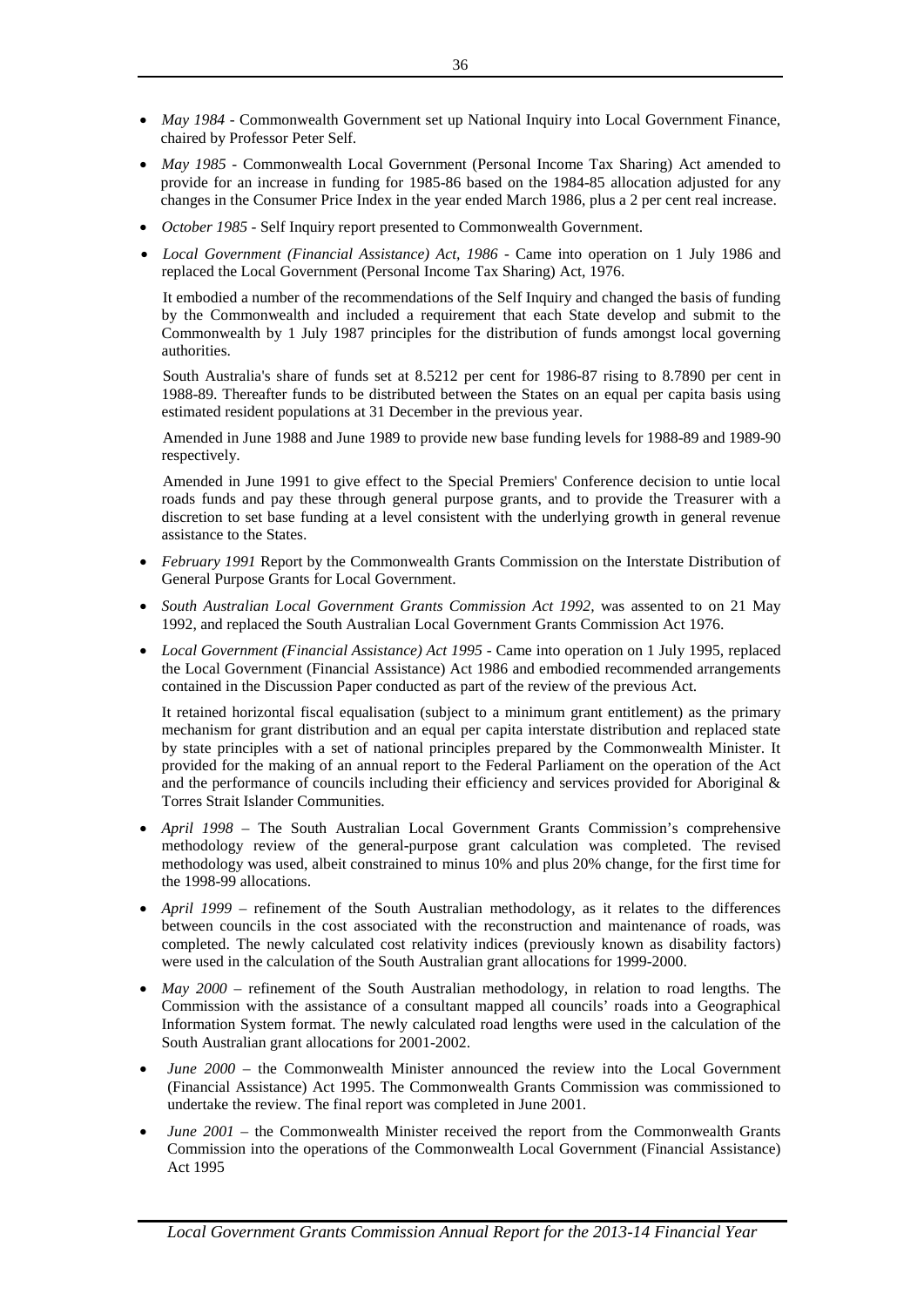• *June 2002* – the Commonwealth Minister announced the *'Inquiry into Local Government and Cost Shifting'*. The inquiry was conducted by the House of Representatives Standing Committee on Economics, Finance and Public Administration and was requested to inquire into, and report upon, cost shifting onto Local Government by State Governments and the financial position of Local Government.

This included an examination of: Local Government's current roles and responsibilities and current funding arrangements. It also included an assessment of the findings of the Commonwealth Grants Commission's review of the *Local Government (Financial Assistance) Act 1995* of June 2001.

- *February 2003*  the House of Representatives Standing Committee on Economics, Finance and Public Administration, as part of its "*Inquiry into Local Government and Cost Shifting'* issued a discussion paper entitled 'At the Crossroads.'
- *October 2003 -* the House of Representatives Standing Committee on Economics, Finance and Public Administration, "Rates and Taxes: A Fair Share for Responsible Local Government, Final Report.
- *March 2004* the Prime Minister announced \$26.25 million (over three years) in financial assistance to Local Government in South Australia to supplement the Identified Local Road Grants. This was made up of \$4.25 million in 2004-05, \$9 million in 2005-06 and \$13 million in 2006-07.
- *June 2005*  Government Response to the Report of the House of Representatives Standing Committee on Economics, Finance and Public Administration, *Rates and Taxes.*
- *August 2005 - Rising to the Challenge, Towards: Financially Sustainable Local Government in South Australia – final report. Overview and supporting analysis.* Commissioned by the SA Local Government Association with the support of Local Government.
- *September 2005 –* Commonwealth Grants Commission asked by the Commonwealth Government to review the interstate distribution of the Identified Local Road Grants
- *June 2006 –* Commonwealth Grants Commission presented its report to the Commonwealth Government into the interstate distribution of the Identified Local Road Grants.
- *November 2006 –* Issues Paper *"Review of the Interstate Distribution of Local Road Grants"*  circulated by the Commonwealth Grants Commission.
- *January 2006 –* Submission by South Australia to the Commonwealth Grants Commission regarding the review of the interstate distribution of Local Road Grants.
- *June 2006* Commonwealth Grants Commission report to the Commonwealth Government completed.
- *June 2007* Commonwealth Government's response to the Commonwealth Grants Commission Report.
- *June 2007 –* announcement of the continuation of the Roads to Recovery 2 program for the next four years (2005-06 to 2008-09). South Australia's share is worth over \$57 million indexed in line, to reflect the change in the Financial Assistance Grants.
- *July 2007* The Commission's methodology review of the general-purpose grant calculation (inclusion of depreciation and additional expenditure functions) was completed. The revised methodology was used, albeit constrained to 0% no change and plus 10% change, for the first time for the 2007-08 allocations.
- *September 2007*  The Executive Officer and Staff of the Commission visited the Victorian Grants Commission to assess Victoria's "Balanced Budget" methodology against the "Direct Assessment" methodology used in South Australia. Outcomes of the assessment demonstrated clear similarities between the two methodologies.
- *March 2008*  the Commission undertook a project in conjunction with the Local Government to provide grant support (approximately \$8,000) to councils identified as needing assistance with the development of their Asset Management Plans.
- *June 2008* The Commission's methodological review of the stormwater maintenance expenditure function was completed. The review re-assessed the cost driver for stormwater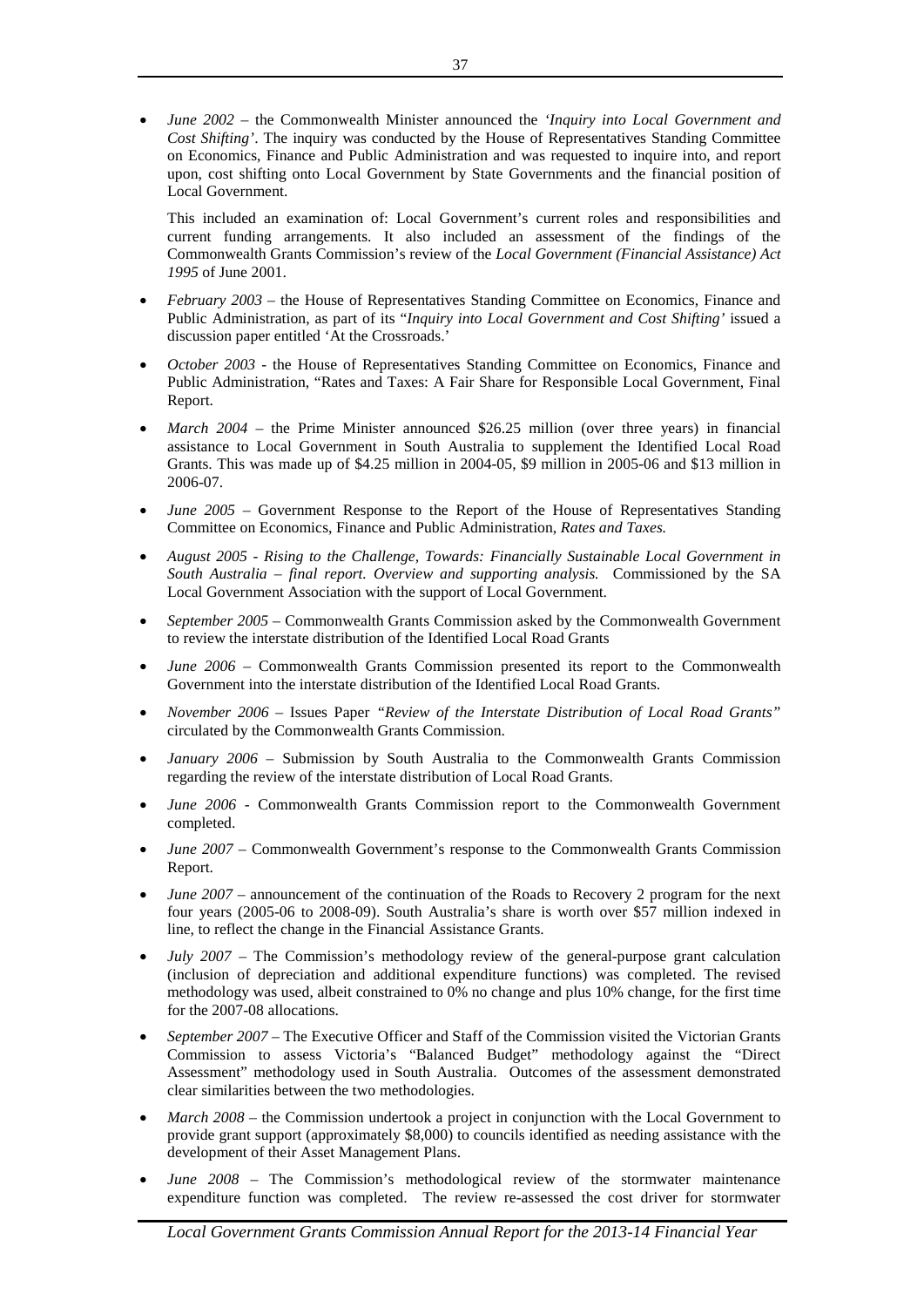maintenance and the factors, which influence the costs associated with the maintenance of stormwater. The revised methodology was used for the 2008-09 allocations. Changes in grants were constrained to minus 1% and positive 10% as a result of the changes.

- *March 2009* announcement of the continuation of the third Roads to Recovery program for the next 5 years (2009-10 to 2013-14). South Australia's share over life of the program will exceed \$145 million and \$21 million will be distributed by the Grants Commission under the Special Local Roads Program.
- *June 2009*  approximately one quarter of the 2009-10 Financial Assistance Grants were brought forward by the Commonwealth and paid in 2008-09. Allocation of the early payment of the 2009- 10 grants was based on the 2008-09 distribution.
- *May 2010*  the Commission completed an investigation into the effects of decreasing property valuations on councils affected by drought and reductions in the availability of water for irrigation. The Commission found that while councils in the Riverland region were affected by drought, no specific services had been provided by councils to address the issue. The Commission concluded that its current methodology accounts for decreased capacity to raise revenue a result of decreases in property values.
- *June 2010*  approximately one quarter of the 2010-11 Financial Assistance Grants were brought forward by the Commonwealth and paid in 2009-10. Allocation of the early payment of the 2010- 11 grants was based on the 2009-10 distribution.
- *May 2011*  the Commission's investigation into the effects of growth within local government was completed. Commencing in 2009-10, the investigation looked at the effects of the State Government's *30 Year Plan for Greater Adelaide* and its associated regional plans on population growth within local governing authorities. The investigations included consulting with councils to establish the costs associated with population increases, residential development, the need for increased infrastructure and services and the opportunities to raise additional revenue from expanding communities. The investigation also assessed the Commissions current methodology to recognise growth within local government.
- *May 2011* The Commission completed a review of the effects of including depreciation into its methodology for 2007-08 and associated withdrawal of capital expenditure from its methodology.
- *May2011*  the Commission updated the unit of measure for the Sport and Recreation expenditure function calculation by increasing the population range from 5-49 years of age to 5-64 years of age.
- *May 2011* The Commission completed a review on work undertaken in 2002-03 to assess the costs associated with the provision of airports and airstrips by local government. Investigations confirmed earlier work that the local government sector, on average, makes a profit from the provision of airstrips and airports.
- *May 2011*  The Commission reviewed the incorporation of Cost Relativity Indices into the expenditure function calculations for roads by revisiting its work from 2002-03. The Commission was able to confirm that there continues to be a lack of clear data available across the sector to measure traffic volumes. Investigations also found that the classification of roads can vary significantly across councils based on information obtained from a survey of council's Asset Management Plans.
- *May 2011*  The Commission withdrew all calculations (on both the revenue and expenditure sides of the methodology) relating to libraries for a period of one year, based on inconsistencies found with libraries data.
- *May 2011* The Commonwealth announced the extension of the Supplementary Local Road Funding for a further three years from 2011-12 to 2013-14, providing an additional \$50.9 million to South Australian councils.
- *June 2011* approximately one quarter of the 2011-12 Financial Assistance Grants were brought forward by the Commonwealth and paid in 2010-11. Allocation of the early payment of the 2011- 12 grants was based on the 2010-11 distribution.
- *May 2012* For the  $2<sup>nd</sup>$  year, the Commission withdrew all calculations (on both the revenue and expenditure sides of the methodology) relating to libraries due to ongoing concerns over inconsistencies found with libraries data.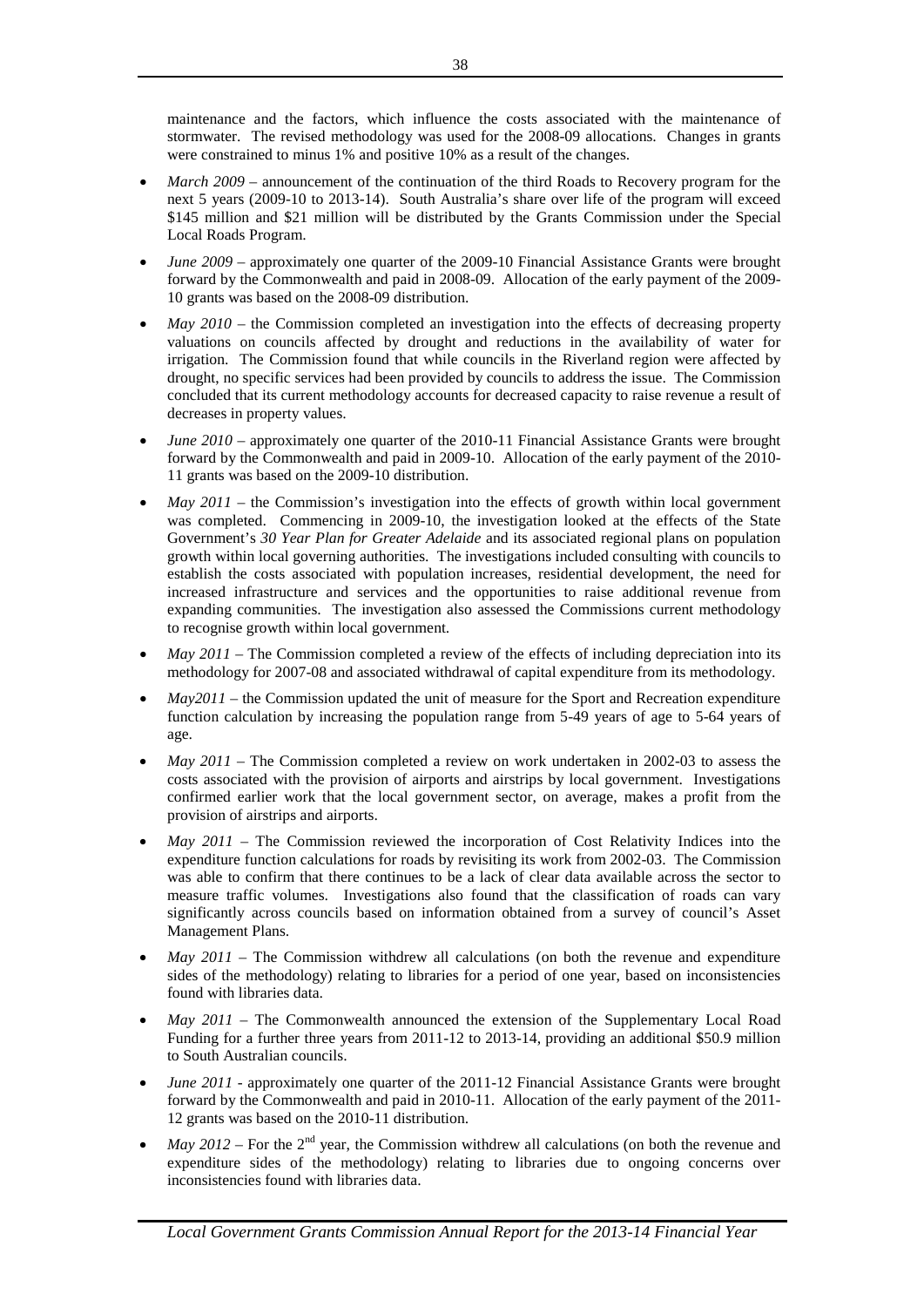- *May 2012*  as part of the 2012-13 Federal Budget, the Australian Government announced the continuation of the Roads to Recovery Program, providing \$1.75 billion over five years from 2014-15 to 2018-19 (\$350.0 million per annum).
- *June 2012*  approximately two quarters of the 2012-13 Financial Assistance Grants were brought forward by the Commonwealth and paid in 2011-12. Allocation of the early payment of the 2012- 13 grants was based on the 2011-12 distribution.
- *August 2012*  the Commission commenced work on its first full review of its methodology since 1996-97. Terms of reference were established and the Commission went out to open tender to appoint a suitable consultant. KPMG were appointed to undertake the review and the review commenced in November 2012.
- *November 2012*  Issues Paper *"Review into Improving the impact of Financial Assistance Grants on Local Government Financial Sustainability"* circulated by the Commonwealth Grants Commission.
- *February 2013*  the Commission presented it's submission to the Commonwealth Grants Commission on the review of Financial Assistance Grants.
- *June 2013*  approximately two quarters of the 2013-14 Financial Assistance Grants were brought forward by the Commonwealth and paid in 2012-13. Allocation of the early payment of the 2013- 14 grants was based on the 2012-13 distribution.
- *June 2013*  KPMG presented the final report of the Methodology Review and recommendations to the Commission.
- *May 2014*  As part of the 2014-15 Federal Budget, the Australian Government "paused" indexation (the annual increase in the National pool of funding based on changes in CPI and population) of the Financial Assistance Grants for a period of three years, commencing 1 July 2014.
- *May 2014*  The Australian Government elected not to renew the Supplementary Local Road Funding program to South Australia. The Supplementary Local Road Funding program was provided from 2004-05 to 2013-14, providing \$135.4 million to Local Governing Authorities in South Australia.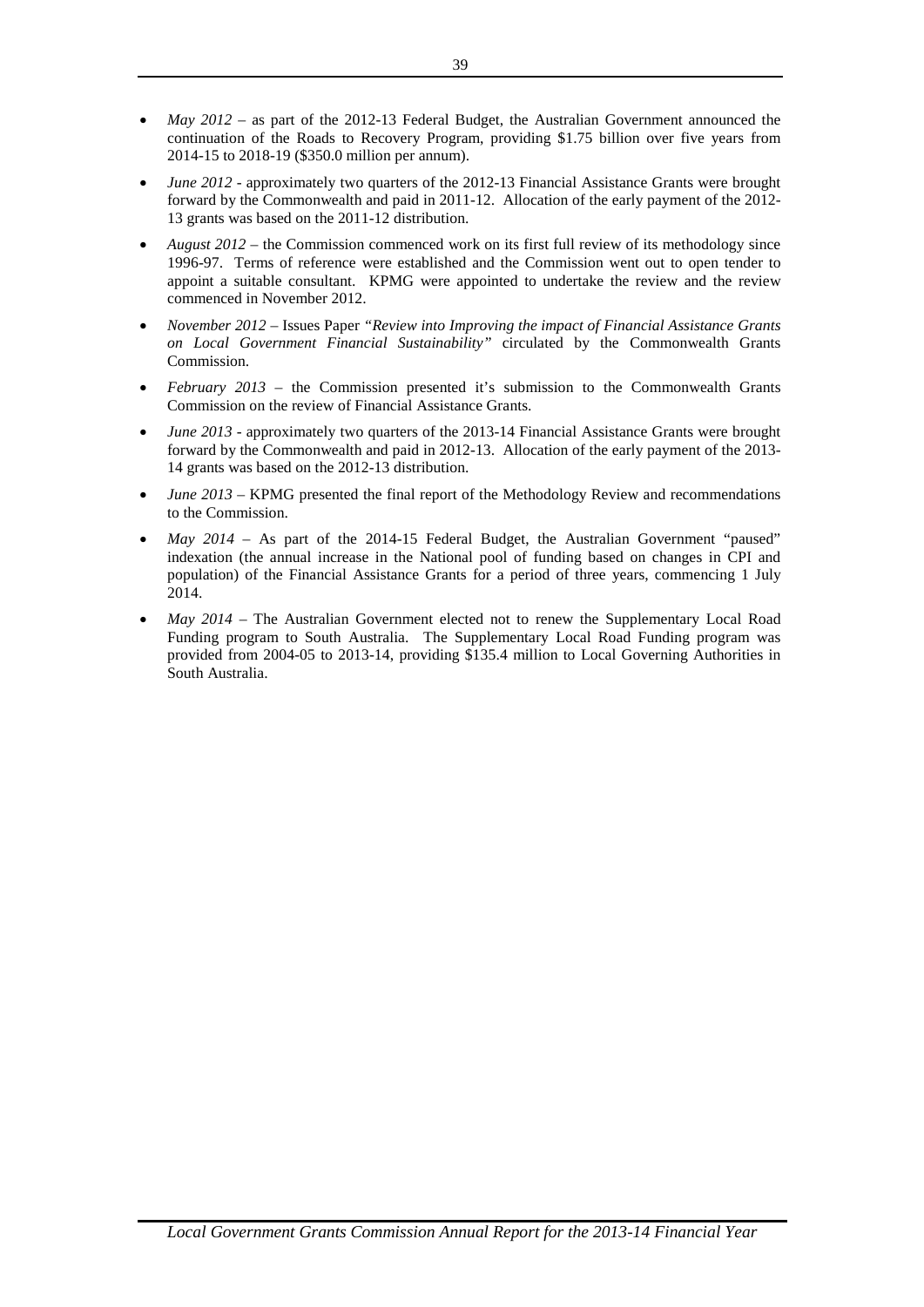# **APPENDIX X - 2013 General Information, Supplementary Return & Financial Statements**

The South Australian Local Government Grants Commission would like to extend its sincere thanks to the following councils who submitted their 2012-13 General Information, Supplementary Returns and their Audited Financial Statements by the due date of 30 November 2013 and thereby facilitated the timely determination of grants.

- 1. Alexandrina
- 2. Barossa
- 3. Berri Barmera
- 4. Campbelltown
- 5. Ceduna
- 6. Charles Sturt
- 7. Cleve
- 8. Copper Coast
- 9. Elliston
- 10. Flinders Ranges
- 11. Franklin Harbour
- 12. Gawler
- 13. Goyder
- 14. Grant
- 15. Holdfast Bay
- 16. Kangaroo Island
- 17. Karoonda East Murray
- 18. Kimba
- 19. Kingston
- 20. Light Regional
- 21. Mallala
- 22. Marion
- 23. Mid Murray
- 24. Mitcham
- 25. Murray Bridge
- 26. Naracoorte Lucindale
- 27. Onkaparinga
- 28. Orroroo Carrieton
- 29. Playford
- 30. Port Adelaide Enfield
- 31. Robe
- 32. Roxby Downs
- 33. Salisbury
- 34. Southern Mallee
- 35. Tatiara
- 36. Tea Tree Gully
- 37. Unley
- 38. Victor Harbor
- 39. Wakefield Regional
- 40. Walkerville
- 41. Wattle Range
- 42. Whyalla
- 43. Wudinna
- 44. Yankalilla
- 45. Yorke Peninsula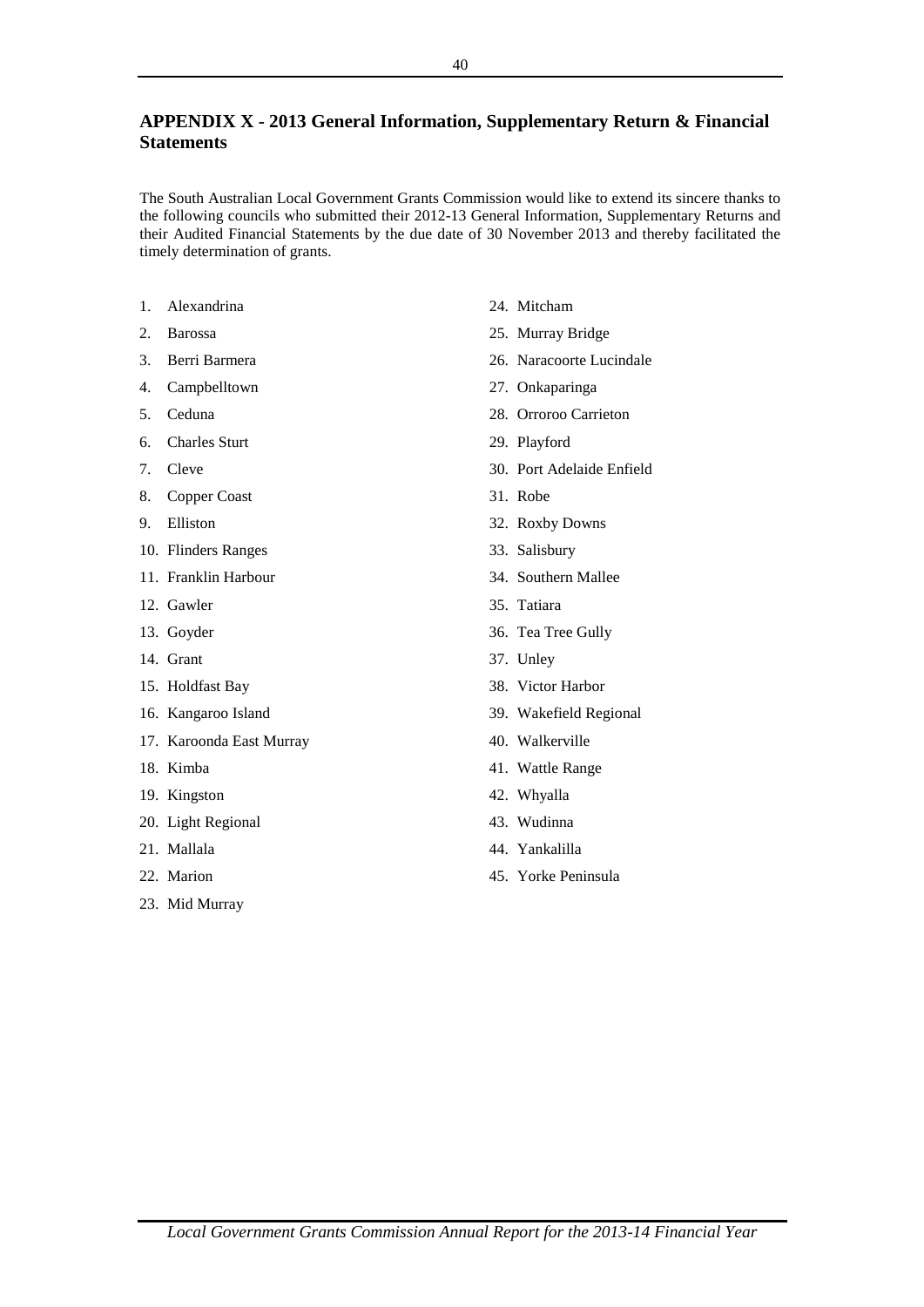**APPENDIX XI - Financial Statements**

**SOUTH AUSTRALIAN LOCAL GOVERNMENT GRANTS COMMISSION**

# Financial Statements

For the Year Ended 30 June 2014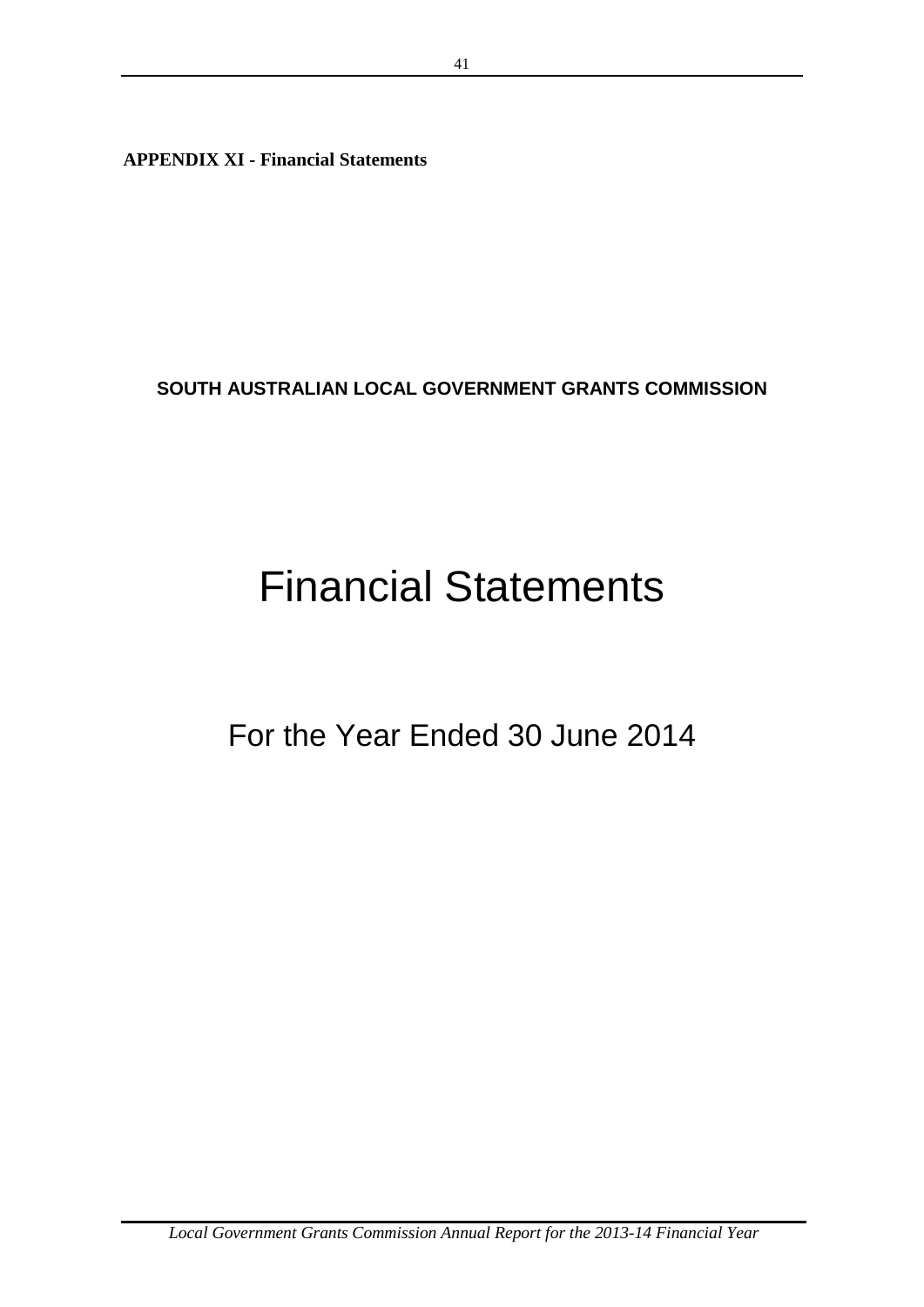| <b>STATEMENT OF COMPREHENSIVE INCOME</b>                                                      |             |         |          |  |  |  |  |
|-----------------------------------------------------------------------------------------------|-------------|---------|----------|--|--|--|--|
| for the Year Ended 30 June 2014                                                               |             |         |          |  |  |  |  |
|                                                                                               |             | 2014    | 2013     |  |  |  |  |
|                                                                                               | <b>Note</b> | \$' 000 | $$'$ 000 |  |  |  |  |
| <b>Expenses</b>                                                                               |             |         |          |  |  |  |  |
| Employee benefits expenses                                                                    | 4           | 300     | 360      |  |  |  |  |
| Supplies and services                                                                         | 5           | 65      | 324      |  |  |  |  |
| Grants and subsidies                                                                          | 6           |         | 116      |  |  |  |  |
| Total expenses                                                                                |             | 365     | 800      |  |  |  |  |
| <b>Income</b>                                                                                 |             |         |          |  |  |  |  |
| Interest revenue                                                                              | 8           | 134     | 54       |  |  |  |  |
| Sale of goods                                                                                 | 9           |         | 6        |  |  |  |  |
| Other income                                                                                  | 10          |         |          |  |  |  |  |
| <b>Total income</b>                                                                           |             | 135     | 60       |  |  |  |  |
| Net cost of providing services                                                                |             | (230)   | (740)    |  |  |  |  |
| <b>Revenues from / Payments to SA Government</b>                                              |             |         |          |  |  |  |  |
| Revenues from SA Government                                                                   | 11          | 419     | 485      |  |  |  |  |
| Net result                                                                                    |             | 189     | (255)    |  |  |  |  |
| Total comprehensive result                                                                    |             | 189     | (255)    |  |  |  |  |
| The net result and total comprehensive result are attributable to the SA Government as owner. |             |         |          |  |  |  |  |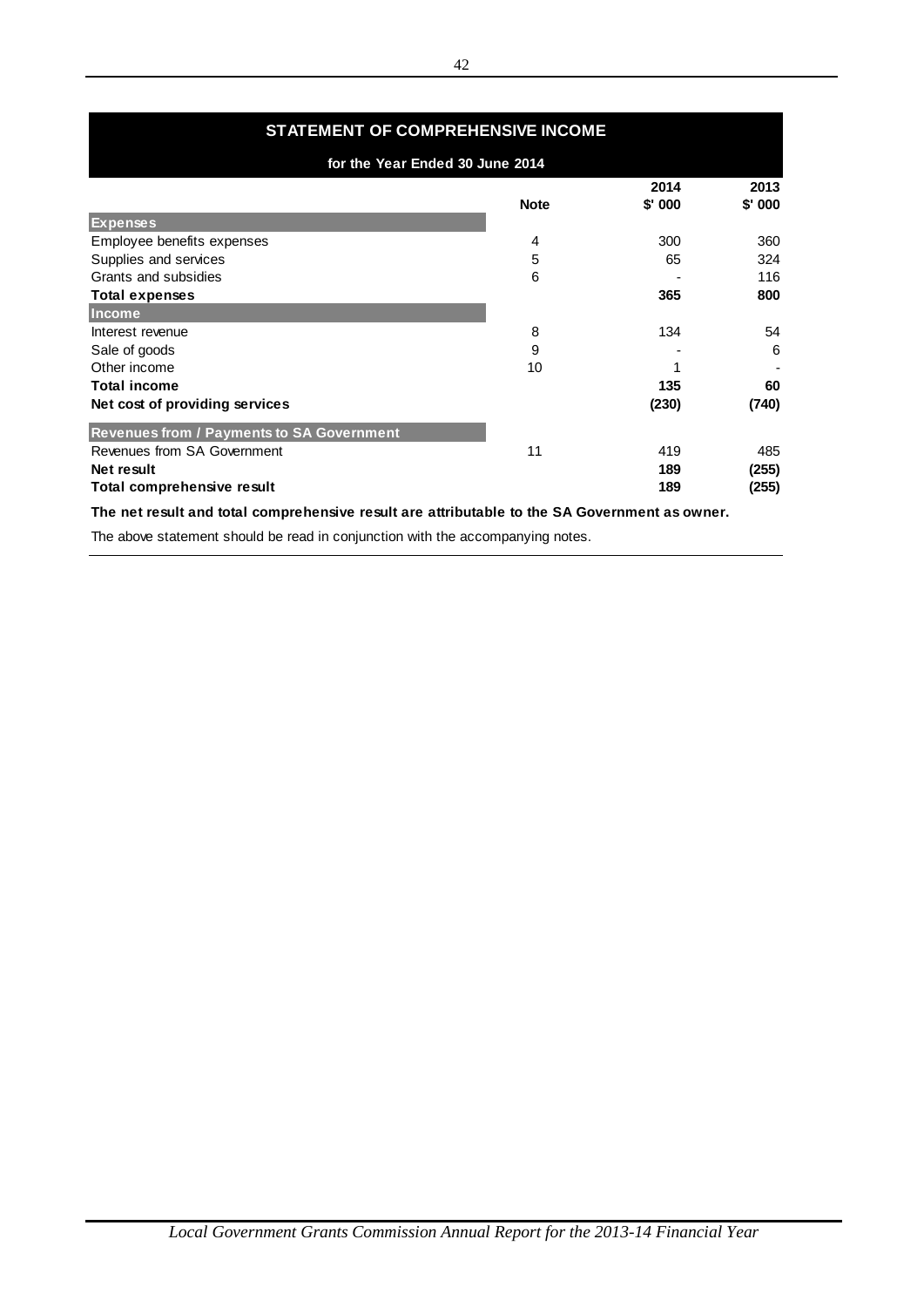# **STATEMENT OF FINANCIAL POSITION**

| 2014<br><b>Note</b><br>\$'000<br><b>Current assets</b><br>Cash<br>12<br>982<br>13<br>Receivables<br>2<br><b>Total current assets</b><br>984<br><b>Total assets</b><br>984<br><b>Current liabilities</b><br>Payables<br>14<br>17<br>Employee benefits<br>15<br>31<br><b>Total current liabilities</b><br>48<br><b>Non-current liabilities</b><br>14<br>Payables<br>11<br>Employee benefits<br>15<br>112<br><b>Total non-current liabilities</b><br>123<br><b>Total liabilities</b><br>171<br>Net assets<br>813<br><b>Equity</b><br>Retained earnings<br>813<br><b>Total equity</b><br>813 | as at 30 June 2014 |         |
|------------------------------------------------------------------------------------------------------------------------------------------------------------------------------------------------------------------------------------------------------------------------------------------------------------------------------------------------------------------------------------------------------------------------------------------------------------------------------------------------------------------------------------------------------------------------------------------|--------------------|---------|
|                                                                                                                                                                                                                                                                                                                                                                                                                                                                                                                                                                                          |                    | 2013    |
|                                                                                                                                                                                                                                                                                                                                                                                                                                                                                                                                                                                          |                    | \$' 000 |
|                                                                                                                                                                                                                                                                                                                                                                                                                                                                                                                                                                                          |                    |         |
|                                                                                                                                                                                                                                                                                                                                                                                                                                                                                                                                                                                          |                    | 807     |
|                                                                                                                                                                                                                                                                                                                                                                                                                                                                                                                                                                                          |                    | 2       |
|                                                                                                                                                                                                                                                                                                                                                                                                                                                                                                                                                                                          |                    | 809     |
|                                                                                                                                                                                                                                                                                                                                                                                                                                                                                                                                                                                          |                    | 809     |
|                                                                                                                                                                                                                                                                                                                                                                                                                                                                                                                                                                                          |                    |         |
|                                                                                                                                                                                                                                                                                                                                                                                                                                                                                                                                                                                          |                    | 65      |
|                                                                                                                                                                                                                                                                                                                                                                                                                                                                                                                                                                                          |                    | 43      |
|                                                                                                                                                                                                                                                                                                                                                                                                                                                                                                                                                                                          |                    | 108     |
|                                                                                                                                                                                                                                                                                                                                                                                                                                                                                                                                                                                          |                    |         |
|                                                                                                                                                                                                                                                                                                                                                                                                                                                                                                                                                                                          |                    | 7       |
|                                                                                                                                                                                                                                                                                                                                                                                                                                                                                                                                                                                          |                    | 70      |
|                                                                                                                                                                                                                                                                                                                                                                                                                                                                                                                                                                                          |                    | 77      |
|                                                                                                                                                                                                                                                                                                                                                                                                                                                                                                                                                                                          |                    | 185     |
|                                                                                                                                                                                                                                                                                                                                                                                                                                                                                                                                                                                          |                    | 624     |
|                                                                                                                                                                                                                                                                                                                                                                                                                                                                                                                                                                                          |                    |         |
|                                                                                                                                                                                                                                                                                                                                                                                                                                                                                                                                                                                          |                    | 624     |
|                                                                                                                                                                                                                                                                                                                                                                                                                                                                                                                                                                                          |                    | 624     |

**The total equity is attributable to the SA Government as owner.**

j.

| Unrecognised contractual commitments |  |
|--------------------------------------|--|
| Contingent assets and liabilities    |  |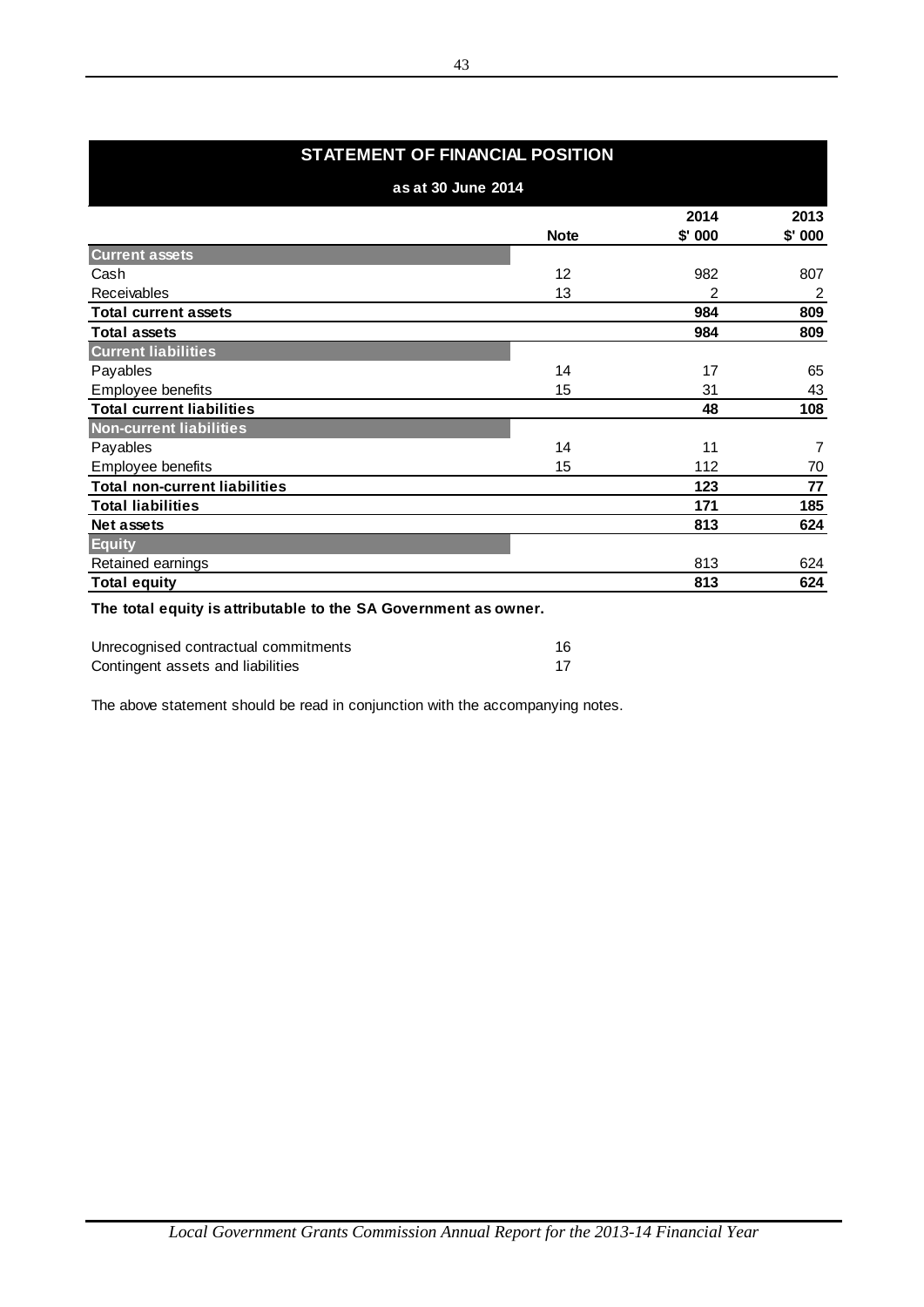# **SOUTH AUSTRALIAN LOCAL GOVERNMENT GRANTS COMMISSION**

# **STATEMENT OF CHANGES IN EQUITY**

# **for the Year Ended 30 June 2014**

|                                        | <b>Retained</b> |              |
|----------------------------------------|-----------------|--------------|
|                                        | <b>Earnings</b> | <b>Total</b> |
|                                        | \$'000          | $$'$ 000     |
| Balance at 30 June 2012                | 871             | 871          |
| Net Result for 2012-13                 | (255)           | (255)        |
| Total comprehensive result for 2012-13 | (255)           | (255)        |
| Balance at 30 June 2013                | 616             | 616          |
| Prior period adjustment                | 8               | 8            |
| Balance at 30 June 2013                | 624             | 624          |
| Net Result for 2013-14                 | 189             | 189          |
| Total comprehensive result for 2013-14 | 189             | 189          |
| Balance at 30 June 2014                | 813             | 813          |

**All changes in equity are attributable to the SA Governmnet as owner.**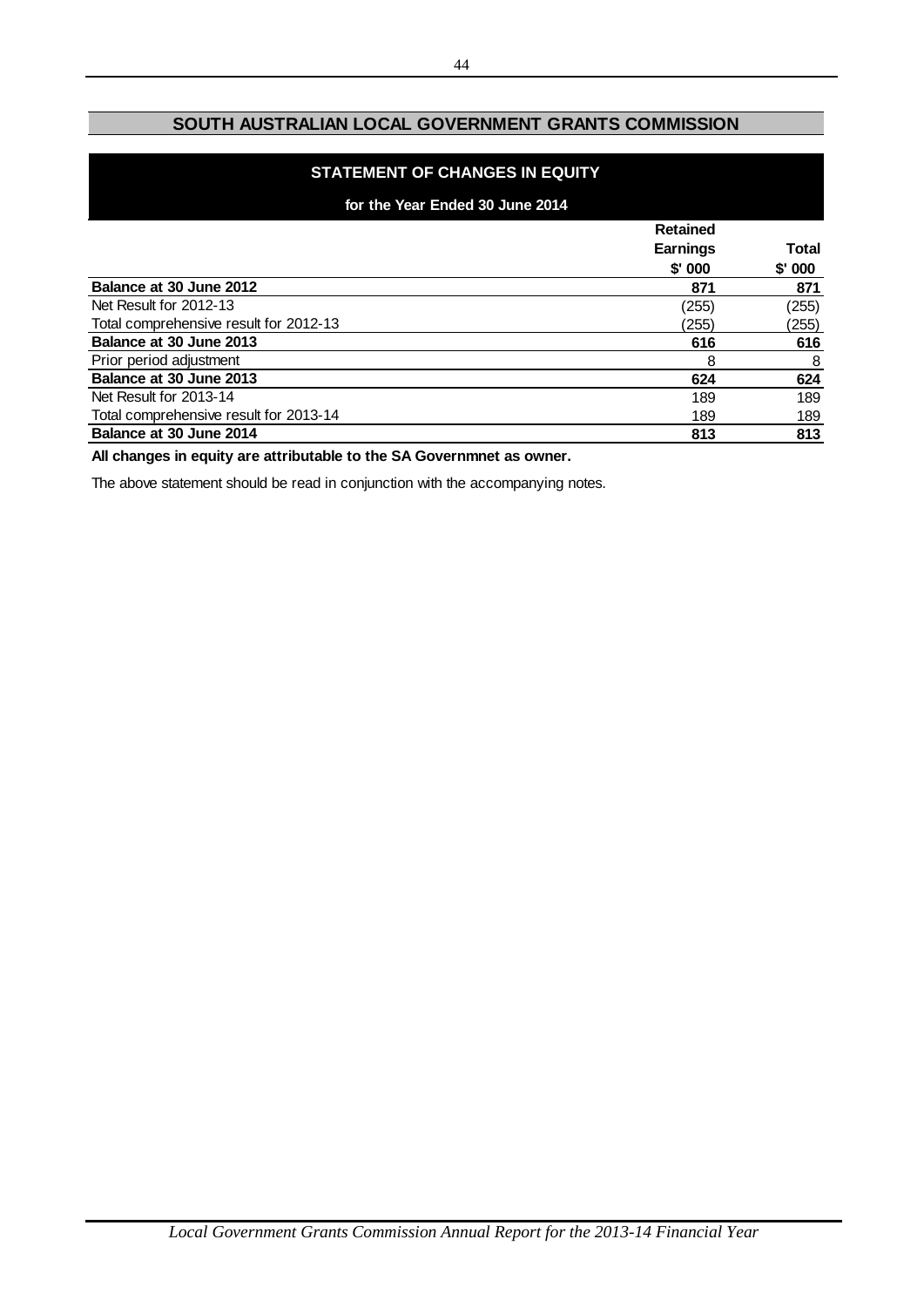| <b>STATEMENT OF CASH FLOWS</b>                      |             |                              |                              |
|-----------------------------------------------------|-------------|------------------------------|------------------------------|
| for the Year Ended 30 June 2014                     |             |                              |                              |
|                                                     | <b>Note</b> | 2014<br>$$'$ 000             | 2013<br>$$'$ 000             |
|                                                     |             | <b>Inflows</b><br>(Outflows) | <b>Inflows</b><br>(Outflows) |
| Cash flows from operating activities                |             |                              |                              |
| <b>Cash outflows</b>                                |             |                              |                              |
| Employee benefit payments                           |             | (267)                        | (342)                        |
| Supplies and services                               |             | (112)                        | (264)                        |
| Grants and subsidies                                |             |                              | (116)                        |
| Cash used in operations                             |             | (379)                        | (722)                        |
| Cash inflows                                        |             |                              |                              |
| Sale of goods                                       |             |                              | 6                            |
| Interest received                                   |             | 134                          | 55                           |
| Other receipts                                      |             |                              |                              |
| Cash generated from operations                      |             | 135                          | 61                           |
| Cash flows from (payments to) SA Government         |             |                              |                              |
| Receipts from SA Government                         |             | 419                          | 485                          |
| <b>Cash generated from SA Government</b>            |             | 419                          | 485                          |
| Net cash provided by/(used in) operating activities | 18          | 175                          | (176)                        |
| Net increase/(decrease) in cash                     |             | 175                          | (176)                        |
| Cash at 1 July                                      |             | 807                          | 983                          |
| Cash at 30 June                                     | 12          | 982                          | 807                          |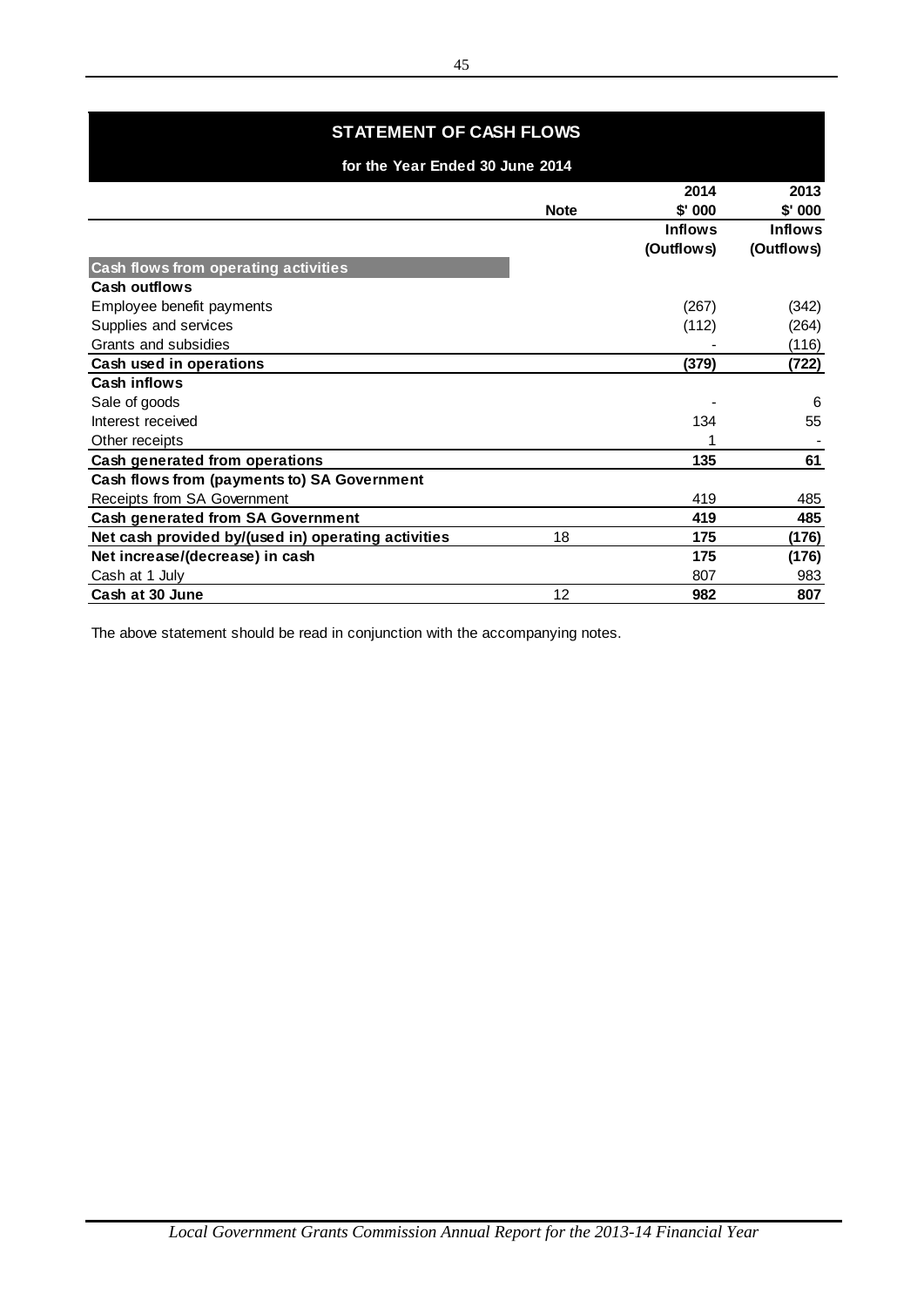**SOUTH AUSTRALIAN LOCAL GOVERNMENT GRANTS COMMISSION**

# Notes to and Forming Part of the Financial Statements

For the Year Ended 30 June 2014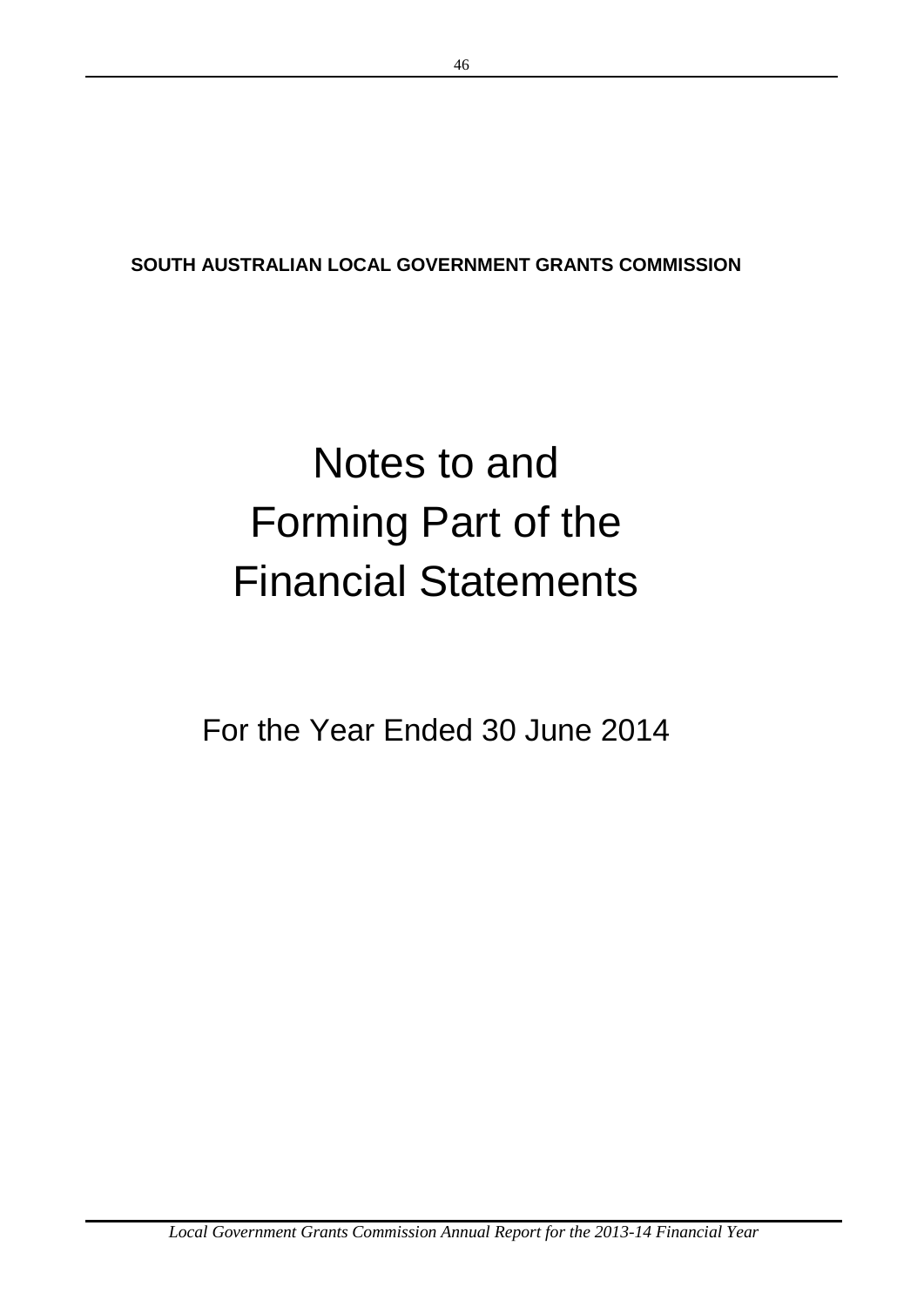| <b>NOTE INDEX</b>                                                     |                   |
|-----------------------------------------------------------------------|-------------------|
|                                                                       |                   |
| Objectives of the South Australian Local Government Grants Commission | Note 1.           |
| Summary of significant accounting policies                            | Note <sub>2</sub> |
| New and revised accounting standards and policies                     | Note 3            |
| <b>Expense notes</b>                                                  |                   |
| Employee benefits expenses                                            | Note 4            |
| Supplies and services                                                 | Note 5            |
| Grants and subsidies                                                  | Note 6            |
| Auditor's remuneration                                                | Note 7            |
| Income notes                                                          |                   |
| Interest revenue                                                      | Note 8            |
| Sale of goods                                                         | Note 9            |
| Other income                                                          | Note 10           |
| Revenues from SA Government                                           | Note 11           |
| <b>Asset notes</b>                                                    |                   |
| Cash                                                                  | Note 12           |
| Receivables                                                           | Note 13           |
| <b>Liability notes</b>                                                |                   |
| Payables                                                              | Note 14           |
| Employee benefits                                                     | Note 15           |
| <b>Other notes</b>                                                    |                   |
| Unrecognised contractual commitments                                  | Note 16           |
| Contingent assets and contingent liabilities                          | Note 17           |
| Cash flow reconciliation                                              | Note 18           |
| Events after balance date                                             | Note 19           |
| Remuneration of commission members                                    | Note 20           |
| Disclosures of administered items                                     | Note 21           |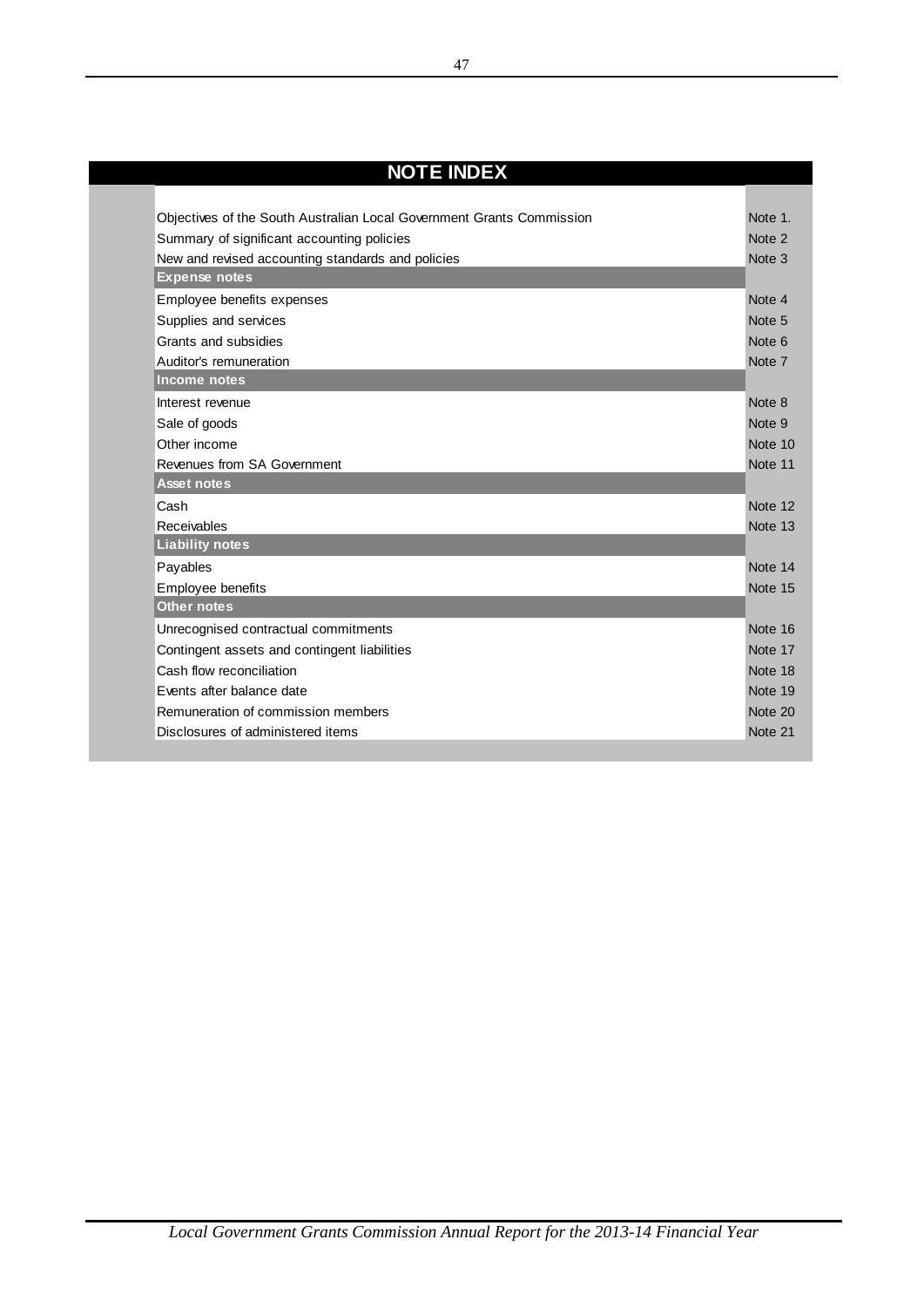# **SOUTH AUSTRALIAN LOCAL GOVERNMENT GRANTS COMMISSION**

### **Notes to the Financial Statements**

### **1. Objectives of the South Australian Local Government Grants Commission**

The South Australian Local Government Grants Commission (the Commission) is responsible for making recommendations to the Minister for Local Government on the distribution of untied Commonwealth financial assistance grants to local governing authorities in South Australia in accordance with State and Federal legislative requirements.

### **2. Summary of significant accounting policies**

### **a) Statement of compliance**

The financial statements of the Commission have been prepared in compliance with section 23 of the *Public Finance and Audit Act 1987*.

The financial statements are general purpose financial statements. The accounts have been prepared in accordance with relevant Australian Accounting Standards, and comply with Treasurer's Instructions and Accounting Policy Statements promulgated under the provision of the *Public Finance and Audit Act 1987*.

The Commission has applied Australian Accounting Standards that are applicable to not-for-profit entities, as the Commission is a not-for-profit entity.

### **b) Basis of preparation**

The preparation of the financial statements requires:

- The use of certain accounting estimates where management is required to exercise its judgment in the process of applying the Commission's accounting policies. The areas involving a higher degree of judgment or where assumptions and estimates are significant to the financial statements are outlined in the applicable notes;
- Accounting policies to be selected and applied in a manner which ensures that the resulting financial information satisfies the concepts of relevance and reliability, thereby ensuring that the substance of the underlying transactions or other events are reported; and
- Compliance with accounting policy statements issued pursuant to section 41 of the *Public Finance and Audit Act 1987*. In the interest of public accountability and transparency the accounting policy statements require the following note disclosures, which have been included in this financial report:
	- a) Revenues, expenses, financial assets and liabilities where the counterparty/transaction is with an entity within the SA Government as at reporting date, classified according to their nature; and
	- b) Commission member and remuneration information where a commission member is entitled to receive income from membership other than a direct out-of-pocket reimbursement.

The Commission's Statement of Comprehensive income, Statement of Financial Position and Statement of Changes in Equity have been prepared on an accrual basis and are in accordance with the historical cost convention, except for certain assets that were valued in accordance with the applicable valuation policy.

The Statement of Cash Flows has been prepared on a cash basis.

The financial statements have been prepared based on a twelve month period and presented in Australian currency.

The accounting policies set out below have been applied in preparing the financial statements for the year ended 30 June 2014 and the comparative information presented.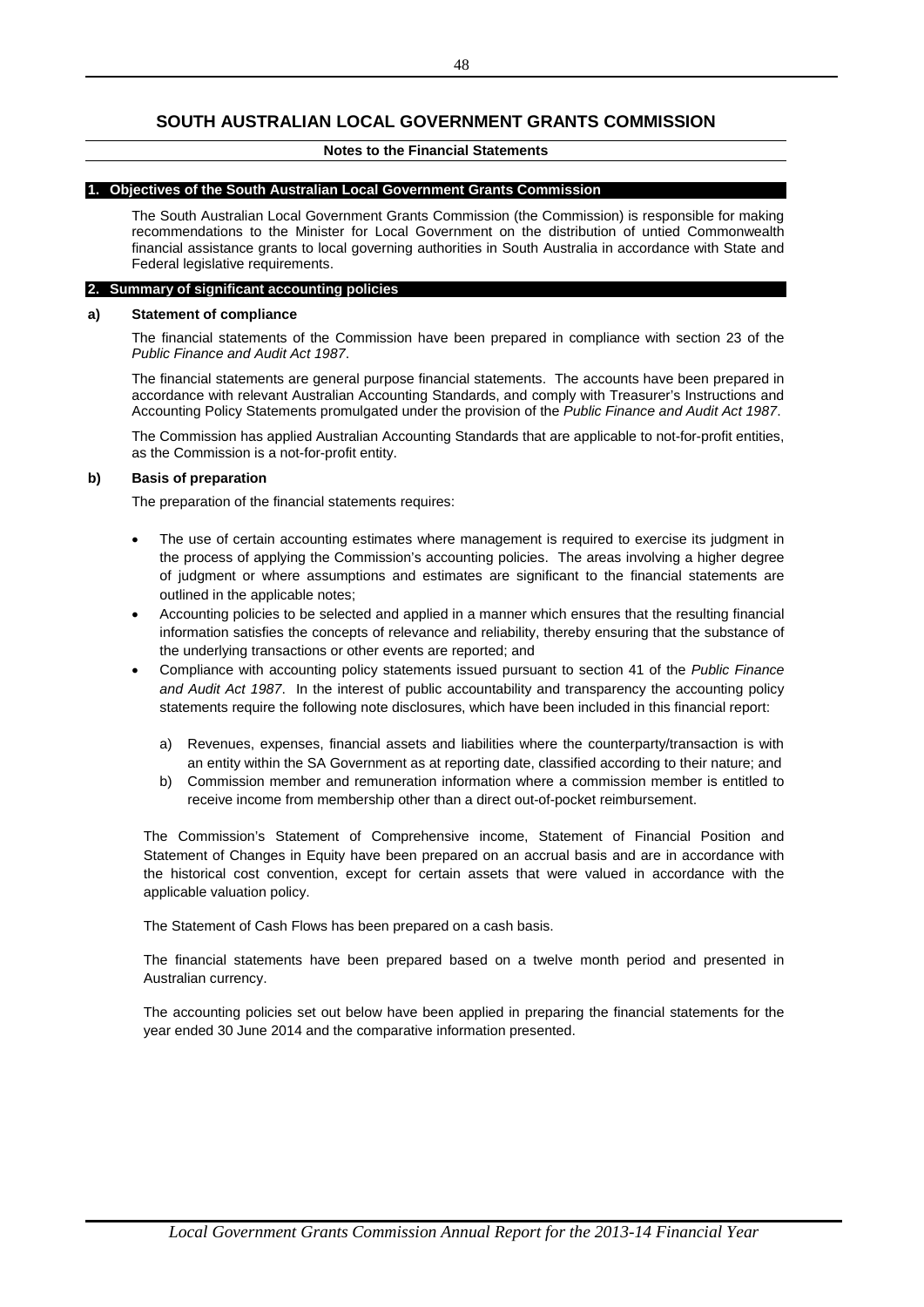### **c) Reporting Entity**

The Commission was established pursuant to the *South Australian Local Government Grants Commission Act 1992*, which prescribes its responsibilities in accordance with the provisions of the *Commonwealth Local Government (Financial Assistance) Act 1995*.

The Commission distributes Commonwealth financial assistance grants to local governing authorities in South Australia in accordance with State and Federal legislative requirements. The assistance grants are an administered function of the Commission. All revenues and expenditures from the receipt and disbursement of grant funds, and any year end cash balances are reflected separately in Note 22.

### **d) Transfer of Administrative Responsibility**

*Public Sector (Reorganisation of Public Sector Operations) Notice 2013* declared that effective from 1 August 2013 employees of the Commission would transfer from the Department of the Premier and Cabinet to the Department of Primary Industries and Regions (PIRSA). As a result of this restructuring of administrative arrangements, the Commission's administrative responsibility transferred to PIRSA during 2013-14.

### **e) Comparative Information**

The presentation and classification of items in the financial statements are consistent with prior periods except where specific accounting standards and/or accounting policy statements have required a change.

Where presentation or classification of items in the financial statements have been amended, comparative figures have been adjusted to conform to changes in presentation in these financial statements unless impracticable.

The restated comparative amounts do not replace the original financial statements for the preceding period.

### **f) Rounding**

All amounts in the financial statements and accompanying notes have been rounded to the nearest thousand dollars (\$'000).

### **g) Taxation**

The Commission is not subject to income tax. The Commission is liable for payroll tax, fringe benefits tax, goods and services tax (GST) and the emergency services levy.

Income, expenses and assets are recognised net of the amount of GST except:

- when the GST incurred, on a purchase of goods or services is not recoverable from the Australian Taxation Office (ATO), in which case the GST is recognised as part of the cost of acquisition of the asset or as part of the expense item applicable.
- receivables and payables which are stated with the amount of GST included.

The net amount of the GST receivable/payable to the ATO is not recognised as a receivable/payable in the Statement of Financial Position as the Commission is a member of an approved GST group of which PIRSA is responsible for the remittance and collection of GST.

There are no cash flows relating to GST transactions with the ATO in the Statement of Cash Flows.

Unrecognised contractual commitments and contingencies are disclosed net of the amount of GST recoverable from or payable to, the ATO. If GST is not payable to, or recoverable from, the ATO, the commitments and contingencies are disclosed on a gross basis.

### **h) Events after the reporting period**

No events have occurred after the reporting date that would affect the financial statements of the Commission as at 30 June 2014. As a result of restructuring of administrative arrangements outlined in the Government Gazette on 26 June 2014, the administrative responsibility for the Commission transferred from PIRSA to the Department of Planning, Transport and Infrastructure on 1 July 2014.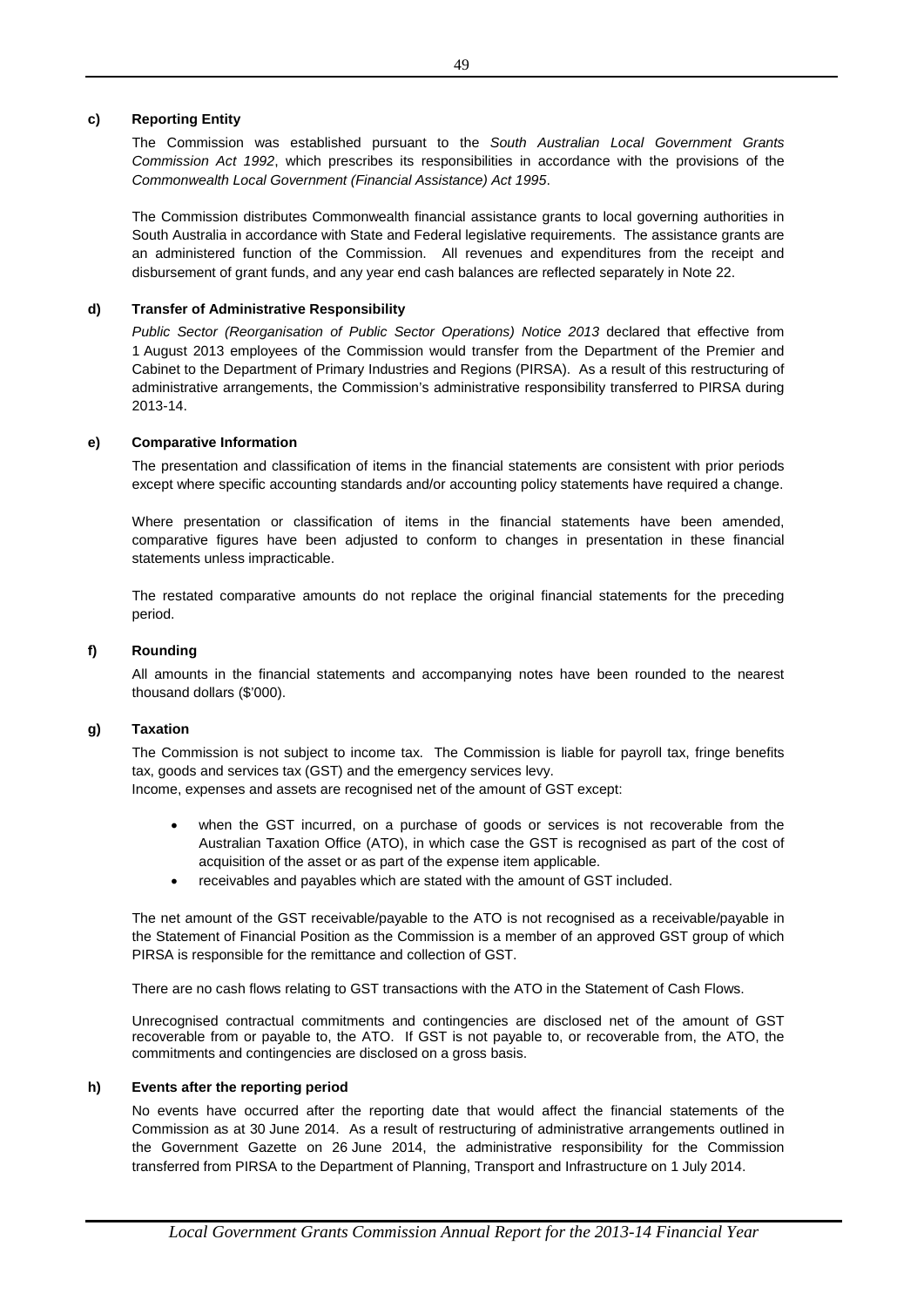### **i) Income**

Income is recognised to the extent that it is probable that the flow of economic benefits to the Commission will occur and can be reliably measured.

Income has been aggregated according to its nature and has not been offset unless required or permitted by a specific accounting standard, or where offsetting reflects the substance of the transaction or other event.

The following are specific recognition criteria:

### *Sale of goods*

Revenue from the sale of goods is derived from the provision of additional road length data to councils above that provided free of charge. This revenue is recognised upon delivery of goods to the clients.

### *Interest*

Interest is recognised on a time proportionate basis as it accrues, taking into account the effective yield on the financial asset.

#### *Revenues from SA Government*

Appropriations for program funding are recognised as revenues when the Commission obtains control over the funding. Control over appropriations is normally obtained upon receipt.

Where money has been appropriated in the form of a loan, the Commission has recorded a loan receivable.

Where money has been appropriated in the form of an equity contribution, the Treasurer has acquired a financial interest in the net assets of the Commission and the appropriation is recorded as contributed equity.

### *Other income*

Other income consists of other miscellaneous revenue.

### **j) Expenses**

Expenses are recognised to the extent that it is probable that the flow of economic benefits from the Commission will occur and can be reliably measured.

Expenses have been aggregated according to their nature and have not been offset unless required or permitted by a specific accounting standard, or where offsetting reflects the substance of the transaction or other event.

The following are specific recognition criteria:

#### *Employee benefits expenses*

Employee benefits expenses include all costs related to employment including wages and salaries, nonmonetary benefits and leave entitlements. These are recognised when incurred.

#### *Superannuation*

The amount charged to the Statement of Comprehensive Income represents the contributions made by the Commission to the superannuation plan in respect of services of current staff. The Department of Treasury and Finance centrally recognises the superannuation liability in the whole of government financial statements.

#### *Grants and subsidies*

For grants and subsidies payable, the grants and subsidies will be recognised as a liability and expense when the entity has a present obligation to pay the grants and subsidies and the expense recognition criteria are met.

All contributions paid by the Commission have been contributions with unconditional stipulations attached.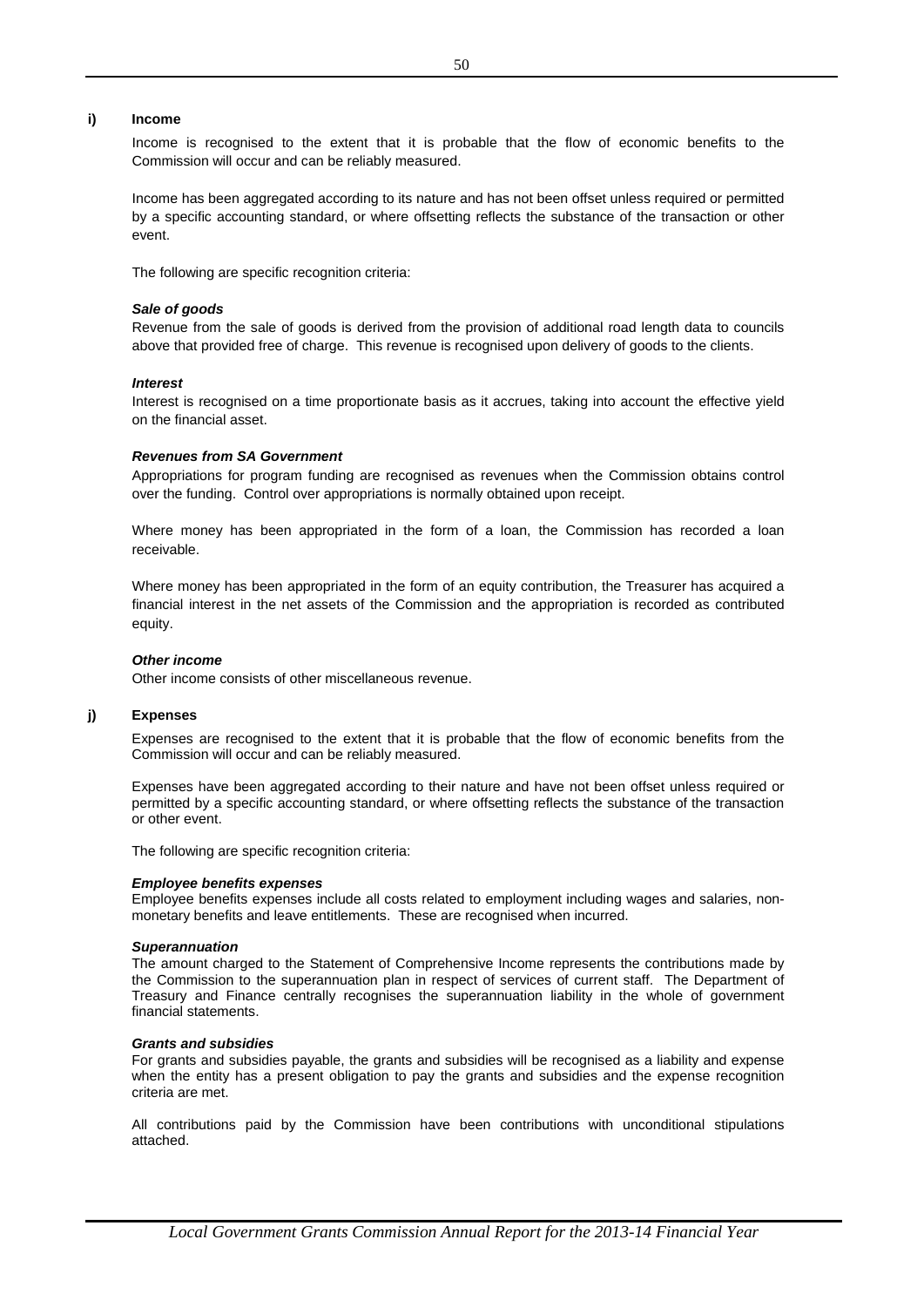### **k) Current and non-current classification**

Assets and liabilities are characterised as either current or non-current in nature. Assets and liabilities that are sold, consumed or realised as part of the normal operating cycle even when they are not expected to be realised within 12 months after the reporting date have been classified as current assets or current liabilities. All other assets and liabilities are classified as non-current.

### **l) Assets**

Assets have been classified according to their nature and have not been offset unless required or permitted by a specific accounting standard, or where offsetting reflects the substance of the transaction or other event.

### *Cash*

Cash in the Statement of Financial Position includes cash at bank.

For the purpose of the Statement of Cash Flows, cash consists of cash as defined above.

Cash is measured at nominal value.

### *Receivables*

Receivables include amounts receivable from goods and services, prepayments and other accruals.

Receivables arise in the normal course of selling goods and services to other government agencies and to the public. Receivables are generally settled within 30 days after the issue of an invoice or the goods/services have been provided under a contractual arrangement.

Collectability of receivables is reviewed on an ongoing basis. An allowance for doubtful debts is raised when there is objective evidence that the Commission will not be able to collect the debt. Bad debts are written off when identified.

### **m) Liabilities**

Liabilities have been classified according to their nature and have not been offset unless required or permitted by a specific accounting standard, or where offsetting reflects the substance of the transaction or other event.

Where a liability line item combines amounts expected to be settled within 12 months and more than 12 months, the amounts expected to be settled after more than 12 months are separately disclosed.

### *Payables*

Payables include creditors, accrued expenses and employment on-costs.

Creditors represent the amounts owing for goods and services received prior to the end of the reporting period that are unpaid at the end of the reporting period. Creditors include all unpaid invoices received relating to the normal operations of the Commission.

Accrued expenses represent goods and services provided by other parties during the period that are unpaid at the end of the reporting period and where an invoice has not been received.

All payables are measured at their nominal amount, are unsecured and are normally settled within 30 days from the date of the invoice or date the invoice is first received.

Employee benefit on-costs include payroll tax, workcover levies and superannuation contributions in respect to outstanding liabilities for salaries and wages, long service leave, annual leave and skills and experience retention leave..

The Commission makes contributions to several State Government and externally managed superannuation schemes. These contributions are treated as an expense when they occur. There is no liability for payments to beneficiaries as they have been assumed by the respective superannuation schemes. The only liability outstanding at reporting date relates to contributions due but not yet paid to the superannuation scheme managers.

#### *Employee benefits*

These benefits accrue for employees as a result of services provided up to the reporting date that remain unpaid. Long-term employee benefits are measured at present value and short-term employee benefits are measured at nominal amounts.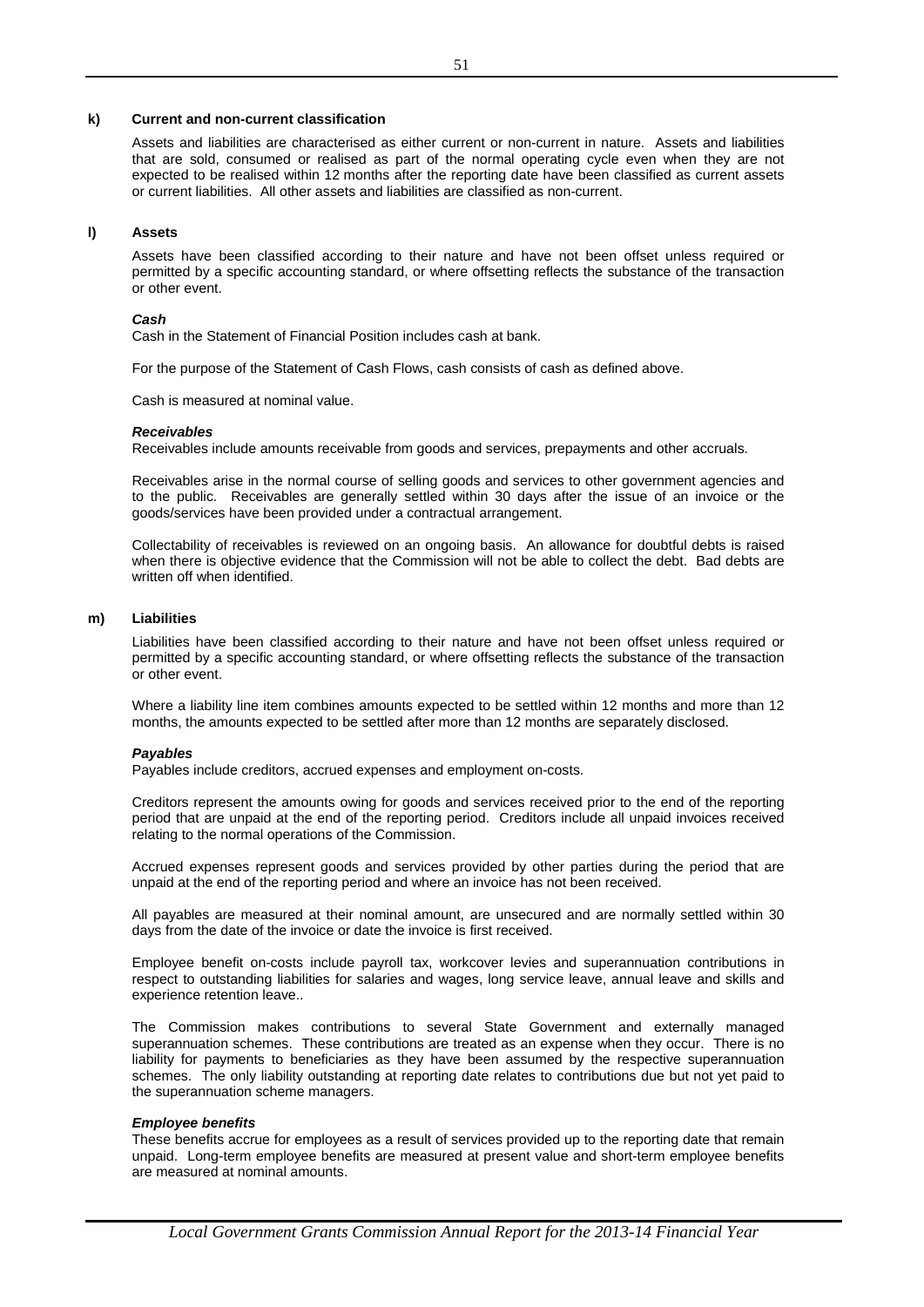The liability for salary and wages is measured as the amount unpaid at the reporting date at remuneration rates current at reporting date. Salaries and wages, annual leave, skills and experience retention leave and sick leave

The annual leave liability and the skills and experience retention leave liability is expected to be payable within 12 months and is measured at the undiscounted amount expected to be paid. Where annual leave and skills and experience retention leave liabilities are payable later than 12 months, the liability is measured at present value.

No provision has been made for sick leave, as all sick leave is non-vesting and the average sick leave taken in future years by employees is estimated to be less than the annual entitlement for sick leave.

### Long service leave

The liability for long service leave is measured as the present value of expected future payments to be made in respect of services provided by employees up to the end of the reporting period using the projected unit credit method.

The estimated liability for long service leave is based on actuarial assumptions over expected future salary and wage levels, experience of employee departures and periods of service. These assumptions are based on employee data over SA Government entities across government. Expected future payments are discounted using market yields at the end of the reporting period on government bonds with durations that match, as closely as possible, the estimated future cash outflows.

### **n) Unrecognised contractual commitments and contingent assets and liabilities**

Commitments include operating, capital and outsourcing arrangements arising from contractual or statutory sources and are disclosed at their nominal value.

Contingent assets and contingent liabilities are not recognised in the Statement of Financial Position, but are disclosed by way of a note and, if quantifiable, are measured at nominal value.

Unrecognised contractual commitments and contingencies are disclosed net of the amount of GST recoverable from, or payable to, the ATO. If GST is not payable to, or recoverable from, the ATO, the commitments and contingencies are disclosed on a gross basis.

### **3 New and revised accounting standards and policies**

The Commission did not voluntarily change any of its accounting policies during 2013-14.

Australian Accounting Standards and Interpretations that have recently been issued or amended but are not yet effective have not been adopted by the Commission for the reporting period ending 30 June 2014. The Commission has assessed the impact of the new and amended standards and interpretations and considers there will be no impact on the accounting policies or the financial statements of the Commission.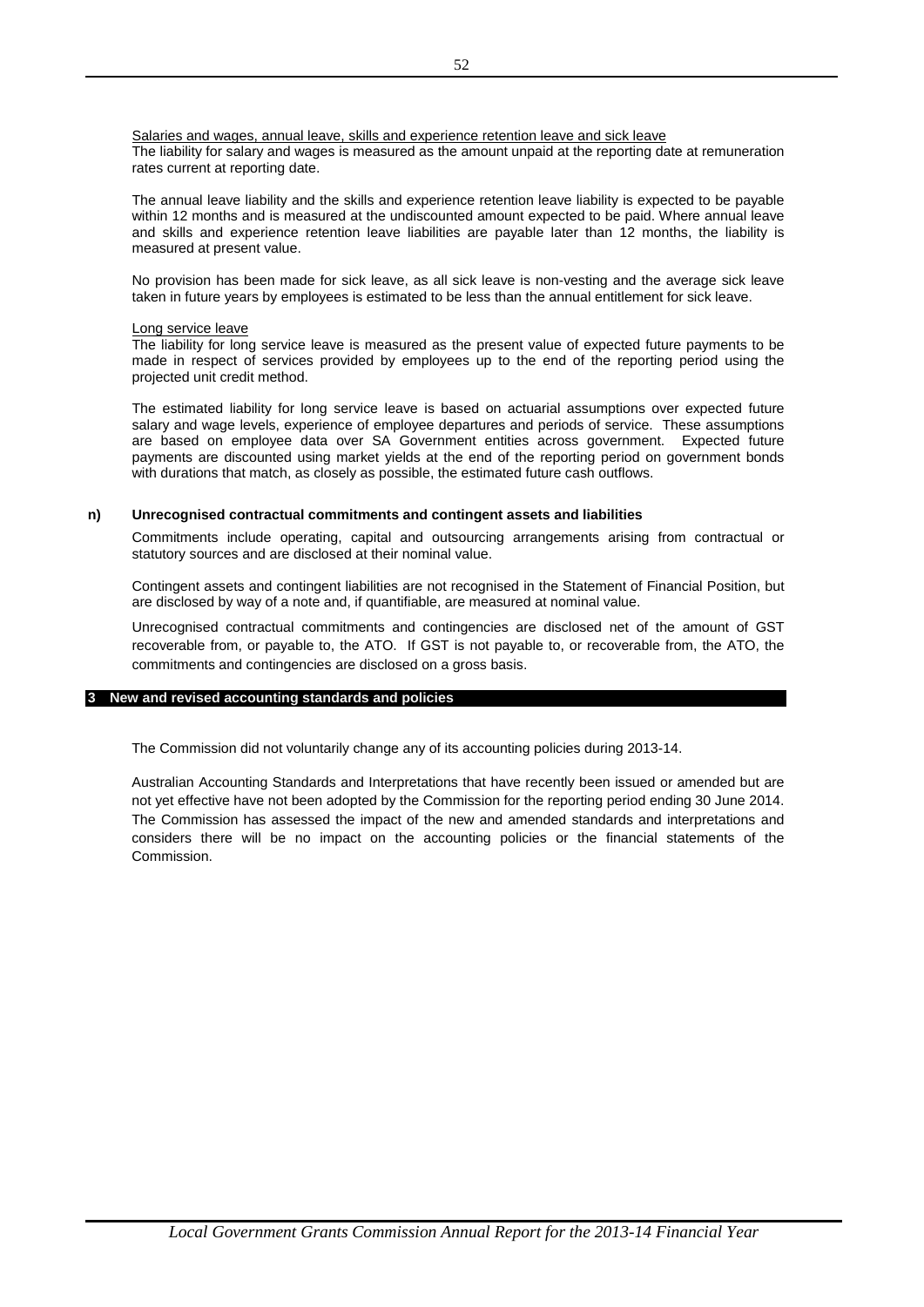**4 Employee benefits expenses**

|                                       | 2014     | 2013     |
|---------------------------------------|----------|----------|
|                                       | $$'$ 000 | $$'$ 000 |
| Salaries and wages                    | 167      | 215      |
| Annual leave                          | 19       | 28       |
| Long service leave                    | 33       | 13       |
| Skills and experience retention leave |          | 2        |
| Employment on-costs - superannuation  | 23       | 27       |
| Employment on-costs - other           | 14       | 16       |
| Commission fees                       | 44       | 46       |
| Other employee related expenses       |          | 13       |
| Total employee benefits expenses      | 300      | 360      |

| <b>Supplies and services</b>                                             | 2014    | 2013     |
|--------------------------------------------------------------------------|---------|----------|
|                                                                          | \$' 000 | $$'$ 000 |
| Supplies and services provided by entities within SA Government          |         |          |
| Professional and technical services (1)                                  | 10      | 9        |
| Administrative and operating costs                                       |         | 96       |
| Computing and communications costs                                       | 30      | 27       |
| <b>Total supplies and services - SA Government entities</b>              | 40      | 132      |
|                                                                          |         |          |
| Supplies and services provided by entities external to the SA Government |         |          |
| Professional and technical services                                      | 16      | 173      |
| Administrative and operating costs                                       | 3       | 6        |
| Computing and communications costs                                       | 4       |          |
| Travel                                                                   | 2       | 13       |
| Total supplies and services - non SA Government entities                 | 25      | 192      |
| <b>Total supplies and services</b>                                       | 65      | 324      |

(1) Includes audit fees paid/payable to the Auditor-General's Department, refer to Note 7.

| 87 | <b>Grants and subsidies</b>                                                |                |         |
|----|----------------------------------------------------------------------------|----------------|---------|
|    |                                                                            | 2014           | 2013    |
|    | Grants and subsides paid/payable to entities external to the SA Government | $$'$ 000       | \$' 000 |
|    | Refunded grant applied to Local Government Financial Assistance Grants     | $\blacksquare$ | 116     |
|    | Total grants and subsidies - non-SA Government entities                    |                | 116     |
|    |                                                                            |                |         |

| <b>Total auditor's remuneration</b>                         | 10       | 9        |
|-------------------------------------------------------------|----------|----------|
| Audit fees paid/payable to the Auditor-General's Department | 10       | 9        |
|                                                             | $$'$ 000 | $$'$ 000 |
|                                                             | 2014     | 2013     |
| Auditor's remuneration                                      |          |          |

### **Other services**

No other services were provided by the Auditor-General's Department.

| Interest revenue                                     |          |          |
|------------------------------------------------------|----------|----------|
|                                                      | 2014     | 2013     |
|                                                      | $$'$ 000 | $$'$ 000 |
| Interest from the Department of Treasury and Finance | 134      | 54       |
| <b>Total interest revenue</b>                        | 134      | 54       |
|                                                      |          |          |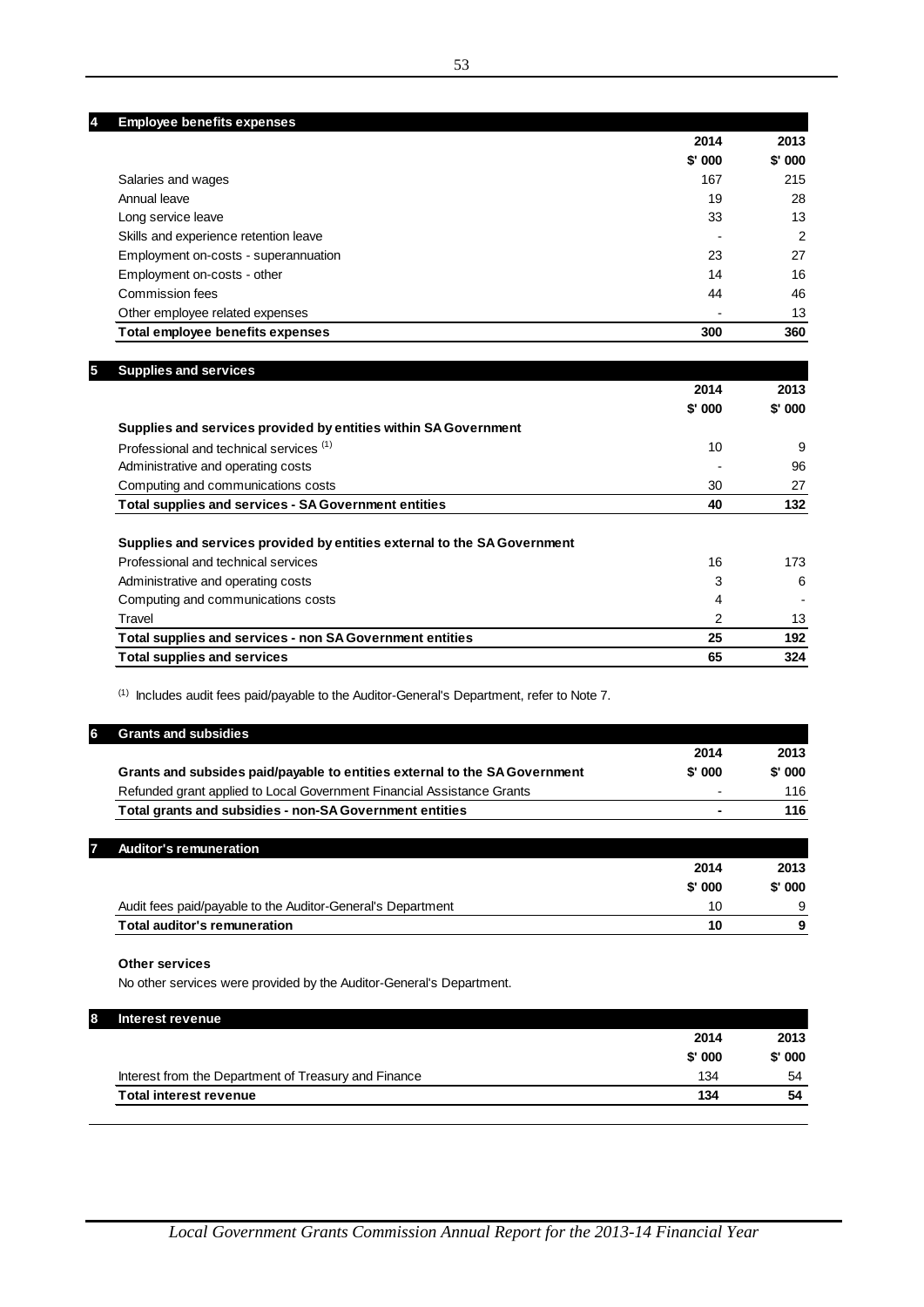| 9  | Sale of goods                                                              |        |        |
|----|----------------------------------------------------------------------------|--------|--------|
|    |                                                                            | 2014   | 2013   |
|    | Sale of good received/receivable from entities external to SA Government   | \$'000 | \$'000 |
|    | Sale of database reports                                                   |        | 6      |
|    | Total sale of goods - non-SA Government entities                           | -      | 6      |
| 10 | Other income                                                               |        |        |
|    |                                                                            | 2014   | 2013   |
|    | Other income received/receivable from entities external to SA Government   | \$'000 | \$'000 |
|    | Reimbursements/recoveries                                                  | 1      |        |
|    | Total other income - non-SA Government entities                            | 1      |        |
| 11 | <b>Revenues from SA Government</b>                                         |        |        |
|    |                                                                            | 2014   | 2013   |
|    |                                                                            | \$'000 | \$'000 |
|    | <b>Revenues from SA Government</b>                                         |        |        |
|    | Appropriations from Consolidated Account pursuant to the Appropriation Act | 419    | 485    |
|    | <b>Total revenues from SA Government</b>                                   | 419    | 485    |
|    | Cash                                                                       |        |        |
|    |                                                                            | 2014   | 2013   |
|    |                                                                            | \$'000 | \$'000 |
|    | Deposits with the Treasurer                                                | 982    | 807    |

Deposits at call and with the Treasurer earn a floating interest rate, based on daily banking deposit rates. The carrying amount of cash and cash equivalents approximates fair value.

**Total cash 982 807** 

**Interest rate risk**

| <b>Receivables</b>                                   |             |                |
|------------------------------------------------------|-------------|----------------|
|                                                      | 2014        | 2013           |
|                                                      | \$'000      | \$'000         |
| Current                                              |             |                |
| Accrued interest on deposits                         | 2           | 2              |
| <b>Total current receivables</b>                     | 2           | $\mathbf{2}$   |
| <b>Total receivables</b>                             | 2           | $\mathbf{2}$   |
| <b>Receivables from SA Government entities</b>       |             |                |
| Accrued interest revenues                            | 2           | $\overline{2}$ |
| <b>Total receivables from SA Government entities</b> | 2           | $\mathbf{2}$   |
| <b>Total receivables</b>                             | $\mathbf 2$ | $\mathbf{2}$   |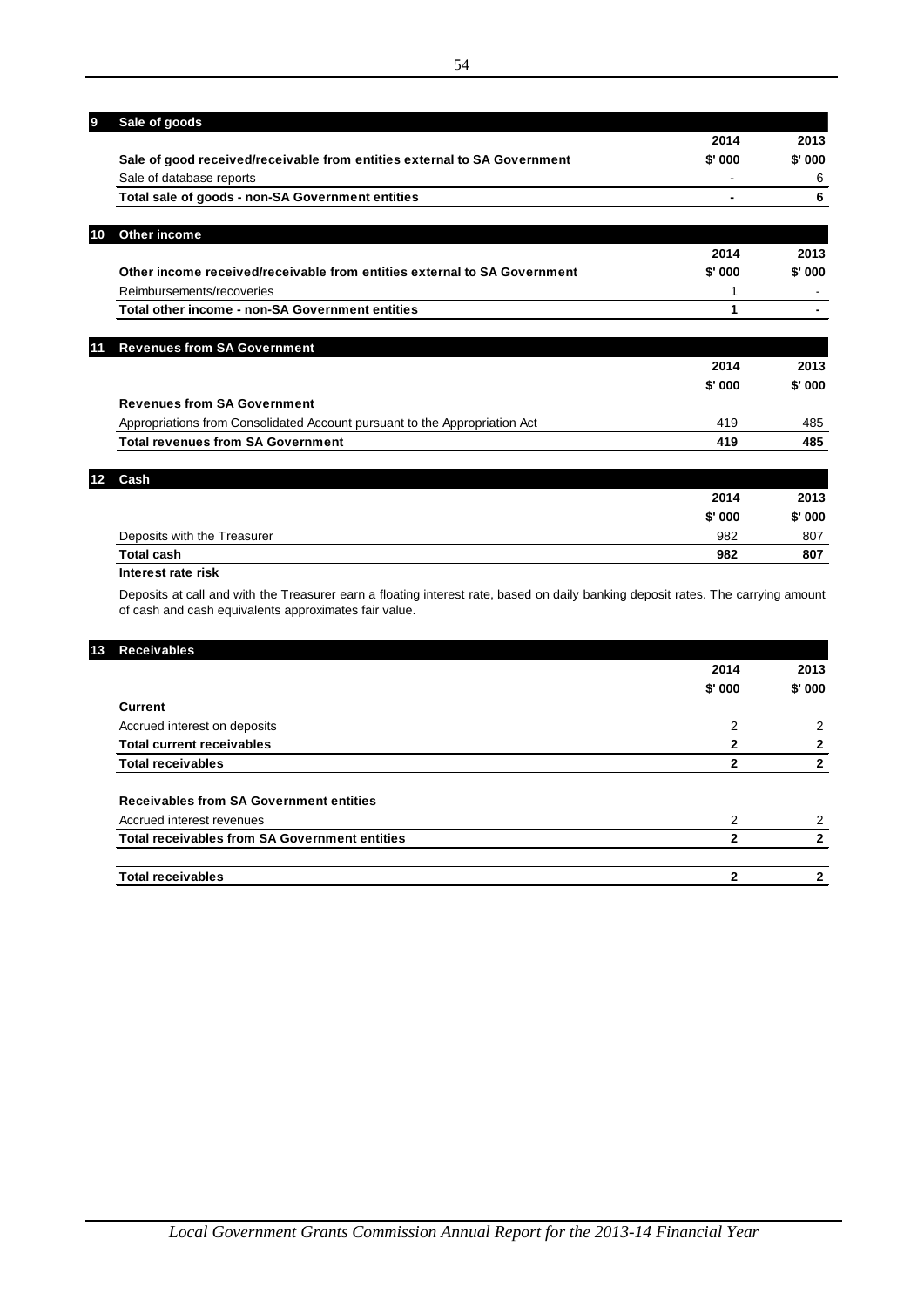| <b>Payables</b>                                 |        |                |
|-------------------------------------------------|--------|----------------|
|                                                 | 2014   | 2013           |
|                                                 | \$'000 | \$'000         |
| <b>Current</b>                                  |        |                |
| Creditors                                       |        | 60             |
| Accrued expenses                                | 13     |                |
| Employment on-costs                             | 4      | 5              |
| <b>Total current payables</b>                   | 17     | 65             |
| Non-current                                     |        |                |
| Employment on-costs                             | 11     | 7              |
| Total non-current payables                      | 11     | $\overline{7}$ |
| <b>Total payables</b>                           | 28     | 72             |
| Government / non-Government payables            |        |                |
| <b>Payables to SA Government entities</b>       |        |                |
| Creditors and accrued expenses                  | 13     | 12             |
| Employment on-costs                             |        | 6              |
| <b>Total payables to SA Government entities</b> | 20     | 18             |
| Payables to non-SA Government entities          |        |                |
| Creditors and accrued expenses                  |        | 48             |
| Employment on-costs                             | 8      | 6              |
| Total payables to non-SA Government entities    | 8      | 54             |
| Total payables                                  | 28     | 72             |
|                                                 |        |                |

Creditors and accruals are raised for all amounts billed but unpaid. Creditors are normally settled within 30 days and employment on-costs are settled when the related employee benefit is discharged. All payables are non-interest bearing. The carrying amount of payables represents fair value due to the amounts being payable on demand.

### **15 Employee benefit**

|                                        | 2014   | 2013           |
|----------------------------------------|--------|----------------|
|                                        | \$'000 | \$'000         |
| Current                                |        |                |
| Annual leave                           | 13     | 23             |
| Skills and experience retention leave  |        | 2              |
| Long service leave                     | 10     | 18             |
| Accrued salaries and wages             |        | $\blacksquare$ |
| <b>Total current employee benefits</b> | 31     | 43             |
| Non-current                            |        |                |
| Long service leave                     | 112    | 70             |
| Total non-current employee benefits    | 112    | 70             |
| <b>Total employee benefits</b>         | 143    | 113            |

AASB 119 requires the use of the yield on long term Commonwealth Government bonds as the discount rate in the measurement of the long service leave liability. The yield on long term Commonwealth Government bonds has decreased from 2013 (3.75%) to 2014 (3.5%).

This decrease in the bond yield, which is used as the rate to discount future long service leave cash flows, results in an increase in the reported long service leave liability.

The actuarial assessment performed by the Department of Treasury and Finance left the salary inflation rate at 4%. As a result, there is no net financial effect resulting from changes in the salary inflation rate.

#### **16 Unrecognised contractual commitments**

No material commitments exist as at 30 June 2014.

### **17 Contingent assets and contingent liabilities**

The Commission is not aware of any contingent assets or liabilities as at 30 June 2014.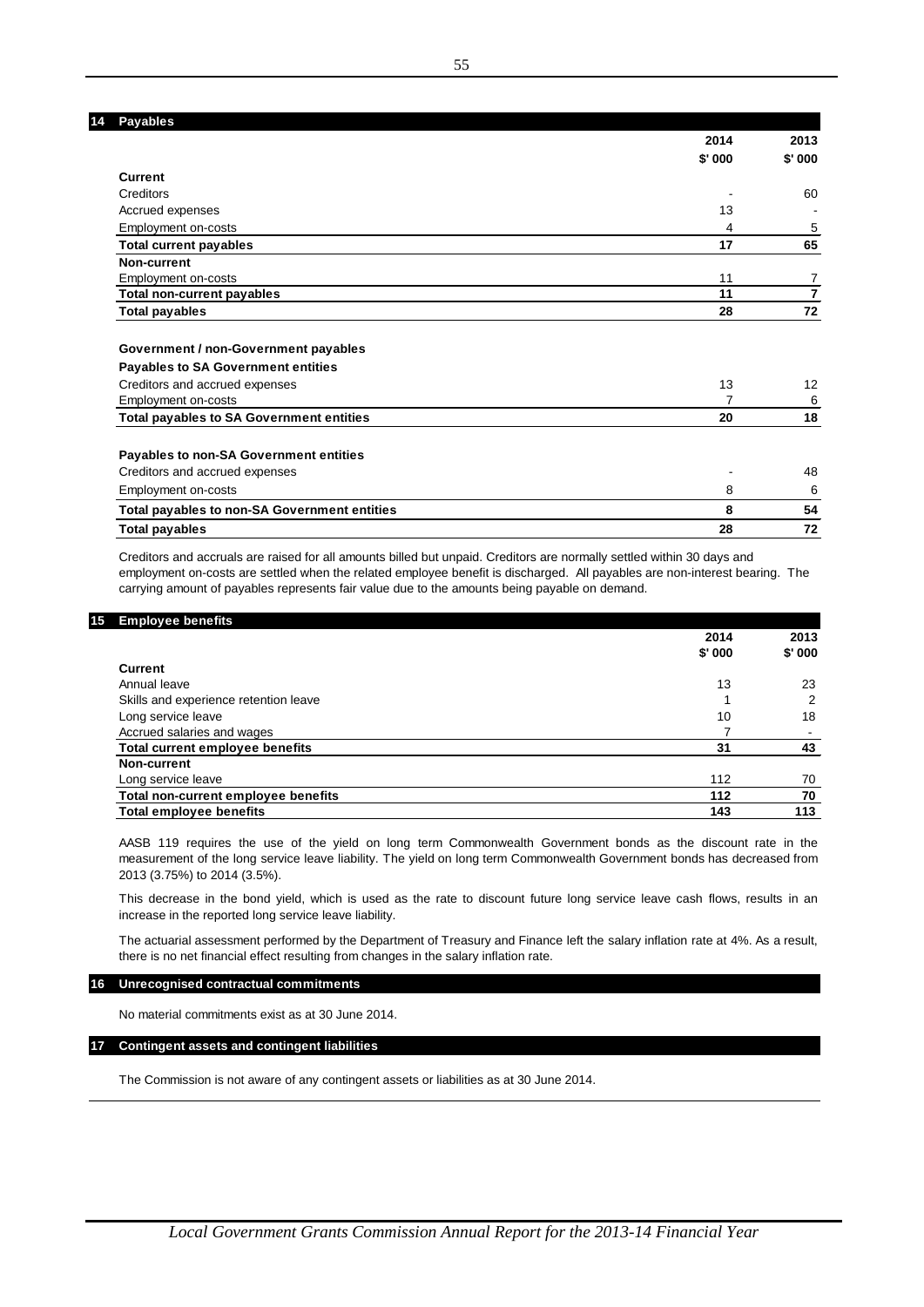| <b>Cash flow reconciliation</b><br>18                                                          |         |        |
|------------------------------------------------------------------------------------------------|---------|--------|
|                                                                                                | 2014    | 2013   |
|                                                                                                | \$' 000 | \$'000 |
| Reconciliation of cash at the end of the reporting period:                                     |         |        |
| <b>Statement of Cash Flows</b>                                                                 | 982     | 807    |
| <b>Statement of Financial Position</b>                                                         | 982     | 807    |
| Reconciliation of net cash provided by operating activities to net cost of providing services: |         |        |
| Net cash provided by/(used in) operating activities                                            | 175     | (176)  |
| Less: Revenue from SA Government                                                               | (419)   | (485)  |
| <b>Changes in assets/liabilities</b>                                                           |         |        |
| Increase/(decrease) in receivables                                                             |         | (1)    |
| (Increase)/decrease in payables                                                                | 44      | (61)   |
| (Increase)/decrease in employee benefits                                                       | (30)    | (17)   |
| Net cost of providing services                                                                 | (230)   | (740)  |

### **19 Event after balance date**

As a result of restructuring of administrative arrangements outlined in the Government Gazette on 26 June 2014, the administrative responsibility for the Commission transferred from PIRSA to the Department of Planning, Transport and Infrastructure on 1 July 2014.

## **20 Remuneration of commission members**

Members that were entitled to receive remuneration for membership during the year are listed below in the following summary table:

Gascoigne C J Patetsos M Ross J (Retired - January 4, 2014) Vickery R J (Appointed - February 13, 2014)

| The number of members whose remuneration received or receivable falls within the following<br>bands: | 2014 | 2013          |
|------------------------------------------------------------------------------------------------------|------|---------------|
| \$0 - \$9 999                                                                                        |      |               |
| \$10 000 - \$19 999                                                                                  |      | $\mathcal{P}$ |
| \$20 000 - \$29 999                                                                                  |      |               |
| Total number of members                                                                              |      |               |

Remuneration of members reflects all costs of performing commission member duties including sitting fees, superannuation contributions, fringe benefits tax and any other salary sacrifice arrangements. The total remuneration received or receivable by members was \$47,000 (\$46,000).

Amounts paid or payable to a superannuation plan for commission members was \$4,000 (\$4,000).

Unless otherwise disclosed, transactions between members are on conditions no more favourable than those that it is reasonable to expect the entity would have adopted if dealing with the related party at arm's length in the same circumstances.

| Disclosures of administered items                     |        |         |
|-------------------------------------------------------|--------|---------|
|                                                       | 2014   | 2013    |
| Administered revenues - Commonwealth receipts         | \$'000 | \$'000  |
| Commonwealth Financial Assistance Grants              | 76.341 | 146,081 |
| Commonwealth Roads to Recovery Grants                 | 4.800  | 4.370   |
| <b>Commonwealth Specific Purpose Grants</b>           | 17.815 | 16,862  |
| Refunds received by the Commission applied to program |        | 116     |
| Total administered revenues - Commonwealth receipts   | 98,956 | 167,429 |
| Administered expenses - Commonwealth payments         |        |         |
| Commonwealth Financial Assistance Grants              | 76.341 | 146.197 |
| Commonwealth Roads to Recovery Grants                 | 4.800  | 4,370   |
| <b>Commonwealth Specific Purpose Grants</b>           | 17,815 | 16,862  |
| Total administered expenses - Commonwealth payments   | 98.956 | 167.429 |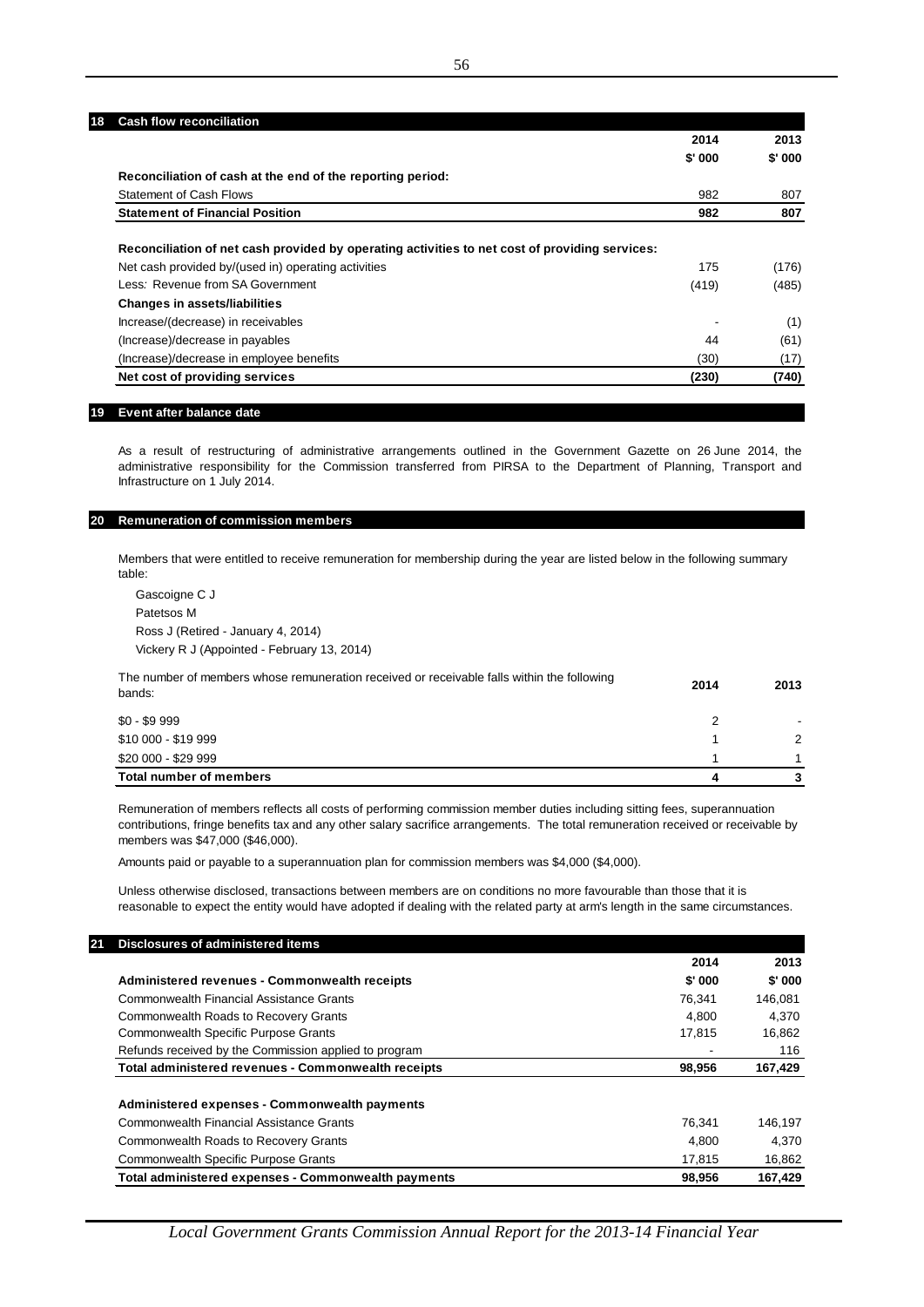# **SOUTH AUSTRALIAN LOCAL GOVERNMENT GRANTS COMMISSION**

# **Certification of the Financial Statements**

We certify that the attached general purpose financial statements for the South Australian Local Government Grants Commission:

- **.** comply with relevant Treasurer's instructions issued under section 41 of the *Public Finance and Audit Act 1987* , and any relevant Australian accounting standards;
- **.** are in accordance with the accounts and records of the Commission; and
- **.** present a true and fair view of the financial position of the South Australian Local Government Grants Commission as at 30 June 2013 and the results of its operation and cash flows for the financial year.

We certify that the internal controls employed by the South Australian Local Government Grants Commission for the financial year over its financial reporting and its preparation of the general purpose financial statements have been effective throughout the reporting period.

Mary Patetsos **Peter Ilee Chair Person Executive Officer South Australian Local Government Grants Commission**

…………………………………………… ………………………………………………..

**South Australian Local Government Grants Commission**

27 November 2013 27 November 2013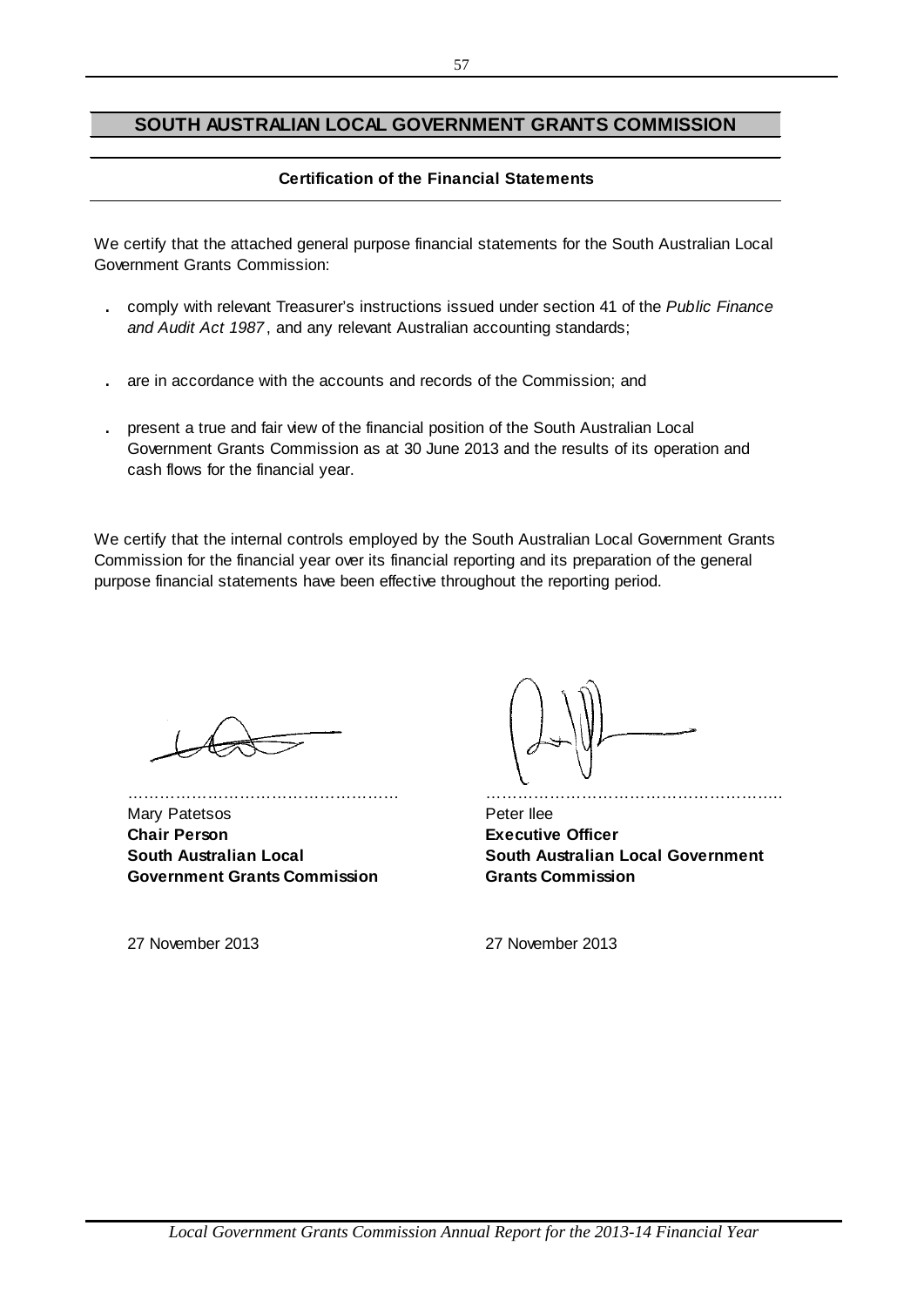# **INDEPENDENT AUDITOR'S REPORT**



# **Government of South Australia**

Auditor-General's Department

9th Floor State Administration Centre 200 Victoria Square Adelaide SA 5000 DX 56208 Victoria Square Tel +618 8226 9640 Fax +618 8226 9688 ABN 53 327 061 410 audgensa@audit.sa.gov.au www.audit.sa.gov.au

# **To the Chairperson** South Australian Local Government Grants Commission

As required by section  $31(1)(b)$  of the *Public Finance and Audit Act 1987*, I have audited the accompanying financial report of the South Australian Local Government Grants Commission for the financial year ended 30 June 2013. The financial report comprises:

- a Statement of Comprehensive Income for the year ended 30 June 2013
- a Statement of Financial Position as at 30 June 2013  $\ddot{\phantom{0}}$
- a Statement of Changes in Equity for the year ended 30 June 2013
- a Statement of Cash Flows for the year ended 30 June 2013
- notes, comprising a summary of significant accounting policies and other explanatory information
- a Certificate from the Chairperson and the Executive Officer.

# The members of the South Australian Local Government Grants Commission's **Responsibility for the Financial Report**

The members of the South Australian Local Government Grants Commission are responsible for the preparation of the financial report that gives a true and fair view in accordance with the Treasurer's Instructions promulgated under the provisions of the *Public Finance and Audit* Act 1987 and Australian Accounting Standards, and for such internal control as the members of the South Australian Local Government Grants Commission determines is necessary to enable the preparation of the financial report that is free from material misstatement, whether due to fraud or error.

# **Auditor's Responsibility**

My responsibility is to express an opinion on the financial report based on the audit. The audit was conducted in accordance with the requirements of the Public Finance and Audit Act 1987 and Australian Auditing Standards. The auditing standards require that the auditor comply with relevant ethical requirements and that the auditor plan and perform the audit to obtain reasonable assurance about whether the financial report is free from material misstatement.

An audit involves performing procedures to obtain audit evidence about the amounts and disclosures in the financial report. The procedures selected depend on the auditor's judgement, including the assessment of the risks of material misstatement of the financial report, whether due to fraud or error. In making those risk assessments, the auditor considers internal control relevant to the entity's preparation of the financial report that gives a true and fair view in order to design audit procedures that are appropriate in the circumstances. An audit also includes evaluating the appropriateness of the accounting policies used and the reasonableness of accounting estimates made by the members of the South Australian Local Government Grants Commission, as well as the overall presentation of the financial report.